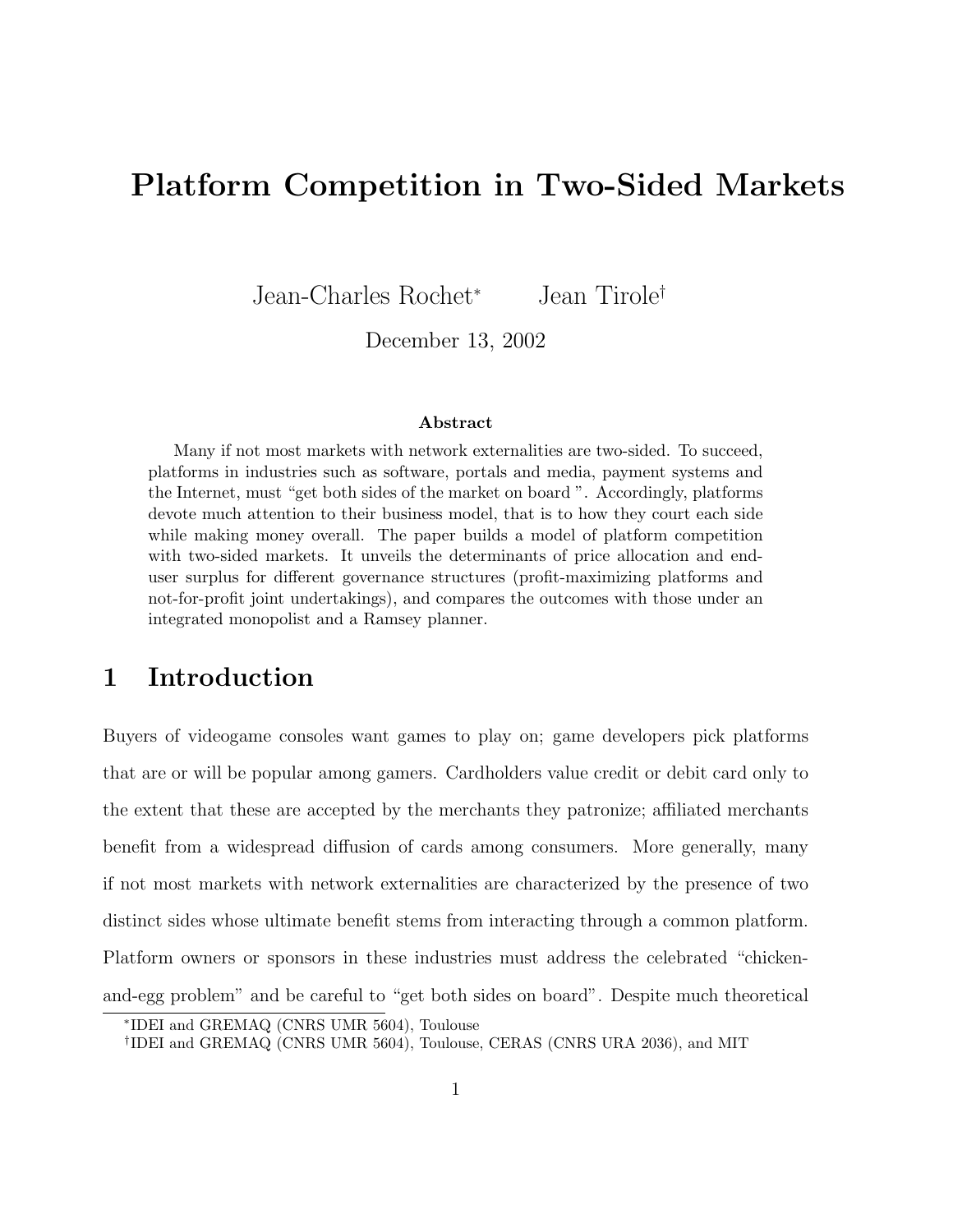progress made in the last two decades on the economics of network externalities and widespread strategy discussions of the chicken-and-egg problem, two-sided markets have received scant attention. The purpose of this paper is to start filling this gap.

The recognition that many markets are multi-sided leads to new and interesting, positive and normative questions. Under multi-sidedness, platforms must choose a price structure and not only a price level for their service. For example, videogame platforms such as Sony, Sega and Nintendo make money on game developers through per-unit royalties on games and fixed fees for development kits and treat the gamers side as a loss leader. Interestingly, operating system platforms for the PC and handheld devices have adopted the opposite business model and aim at making money on consumers. The choice of a business model seems to be key to the success of a platform and receives much corporate attention. Table 1 provides a few illustrations<sup>1</sup> of the two-sided markets and shows that platforms often treat one side as a profit center and the other as a loss leader, or, at best, as financially neutral. A number of these illustrations are discussed in "mini-case studies" in section 7. And Table 2 lists a few important segments of the new economy that will be searching for a proper business model in the next few years. Such conventional wisdom about business models found in the trade press and summarized in Table 1 is of course subject to criticism. To reason in terms of profit centers, costs are often "intuitively," but

<sup>&</sup>lt;sup>1</sup>There are of course other illustrations, for example *scienti<sup>-</sup>c journals*, that must match readers and authors. Interestingly, the *Bell Journal of Economics* for a number of years after it was launched was sent for free to anyone who requested it. There is currently much discussion of how the business model for scientific journals will evolve with electronic publishing. The list of *social gatherings* examples of cross-subsidization could be extended to include dating or marital agencies which may charge only one side of the market.

A couple of explanations regarding markets that will not be discussed in section 7: *Social gatherings*: celebrities often do not pay or are paid to come to social happenings as they attract other participants (who may then be charged an hefty fee); similarly, in some conferences, star speakers are paid while others pay. *Real estate*: In many countries buyers are not charged for visiting real estate properties and thus marginal visits are heavily subsidized. To be certain, the sale price reflects the real estate agency fee, but this does not imply that the arrangement is neutral (see section 8). *Shopping malls*: shoppers are subsidized. They don't pay for parking; in France they can also buy gasoline at a substantial discount. *Discount coupon books*: These are given away to consumers. Intermediaries charge merchants for the service. *Browsers*: The picture given in Table 1 is a bit simplistic. In particular, Netscape initially made about one third of its revenue on the client side before giving the software away. But Netscape always viewed the software running on top of the operating system on the web servers as a major source of profit.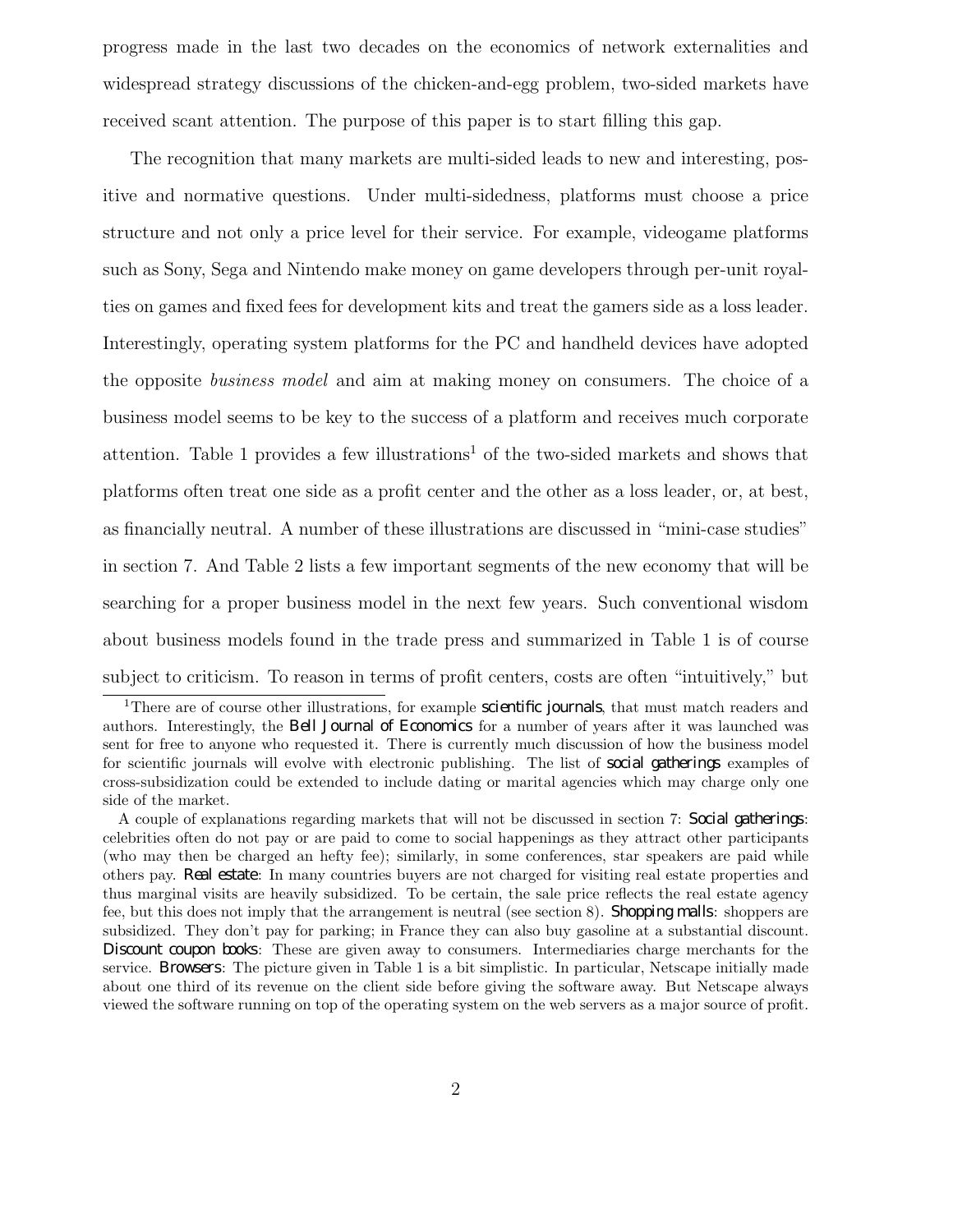arbitrarily allocated to either side of the market. Yet, the conventional wisdom points at some more fundamental logic related to prices and surpluses on both sides of the market. A major objective of our paper is to unveil this logic and the determinants of the choice of a business model.

| Product                                                                        | leader/break-even seg-<br>loss<br>ment/subsidized segment                          | profit-making segment/subsi-<br>dizing segment |  |
|--------------------------------------------------------------------------------|------------------------------------------------------------------------------------|------------------------------------------------|--|
|                                                                                |                                                                                    |                                                |  |
| <b>SOFTWARE</b>                                                                |                                                                                    |                                                |  |
| Videogames                                                                     | consumers (consoles)                                                               | software developers                            |  |
| Streaming media                                                                | consumers                                                                          | servers                                        |  |
| <b>Browsers</b>                                                                | users                                                                              | web servers                                    |  |
| Operating systems<br>$(Win-$<br>dows; Palm, Pocket PC)                         | application developers (devel-<br>opment tools, support, func-<br>$\{tionality,\}$ | clients                                        |  |
| Text processing                                                                | reader/viewer                                                                      | writer                                         |  |
| PORTALS AND MEDIA                                                              |                                                                                    |                                                |  |
| Portals                                                                        | "eyeballs"                                                                         | advertizers                                    |  |
| Newspapers                                                                     | readers                                                                            | advertizers                                    |  |
| (Charge-free) TV networks                                                      | viewers                                                                            | advertizers                                    |  |
| PAYMENT SYSTEMS                                                                |                                                                                    |                                                |  |
| Credit<br>differed<br>debit<br>and<br>MasterCard,<br>cards<br>(Visa,<br>Amex,) | cardholders                                                                        | merchants                                      |  |
| On-line debit cards                                                            | merchants                                                                          | cardholders                                    |  |

### **ILLUSTRATIONS OF EXISTING BUSINESS MODELS**

(continued...)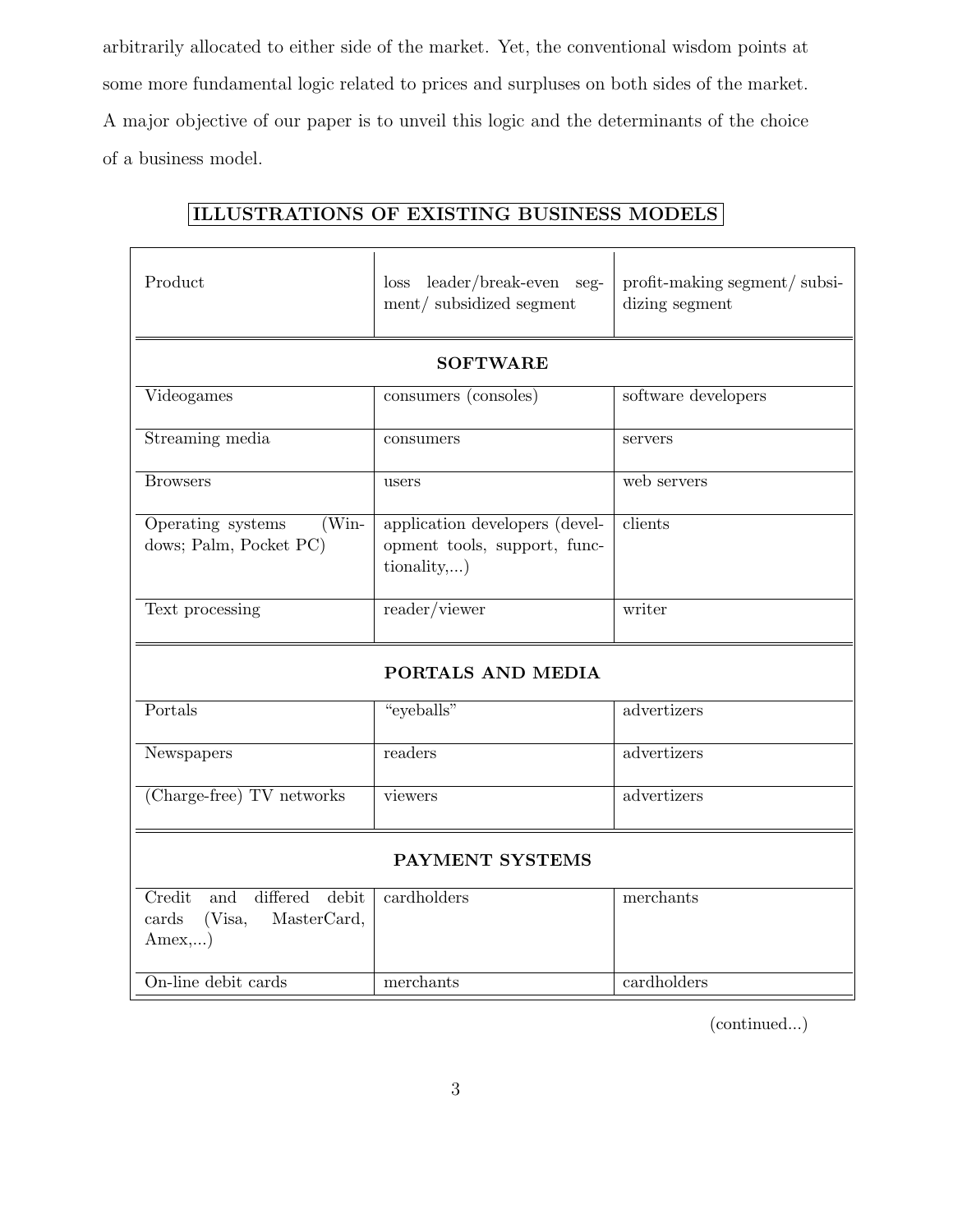(continued...)

| <b>OTHERS</b>                              |                                                                 |                    |  |
|--------------------------------------------|-----------------------------------------------------------------|--------------------|--|
| Social gatherings                          | celebrities in social happen-<br>ings                           | other participants |  |
| Shopping malls                             | (free)<br>parking,<br>consumers<br>cheap $\text{gas}, \ldots$ ) | shops              |  |
| Discount coupon books<br>(Want Advertizer) | consumers                                                       | merchants          |  |
| (Legacy) Internet                          | websites                                                        | dial-up consumers  |  |
| Real estate                                | buyers                                                          | sellers            |  |

### **Table 1: existing business models**

### **LOOKING FORWARD:**

| Platform                                  | Two sides                                | Instruments of cost allocation<br>or cross-subsidization                                                                                  |
|-------------------------------------------|------------------------------------------|-------------------------------------------------------------------------------------------------------------------------------------------|
| B2B                                       | buyers $/$ sellers                       | design of auctions, informa-<br>tion flows,                                                                                               |
| Internet backbone services                | consumers / websites                     | termination (settlement)<br>charges                                                                                                       |
| Pools and standards                       | relevant sides                           | level of royalties, inclusiveness<br>of pools,                                                                                            |
| Software as a service (.Net vs.<br>Java,) | application de-<br>consumers<br>velopers | development tools and other<br>efforts to create an appli-<br>cations development environ-<br>ment, backward compatibil-<br>ity, pricing, |

### **Table 2: prospective applications**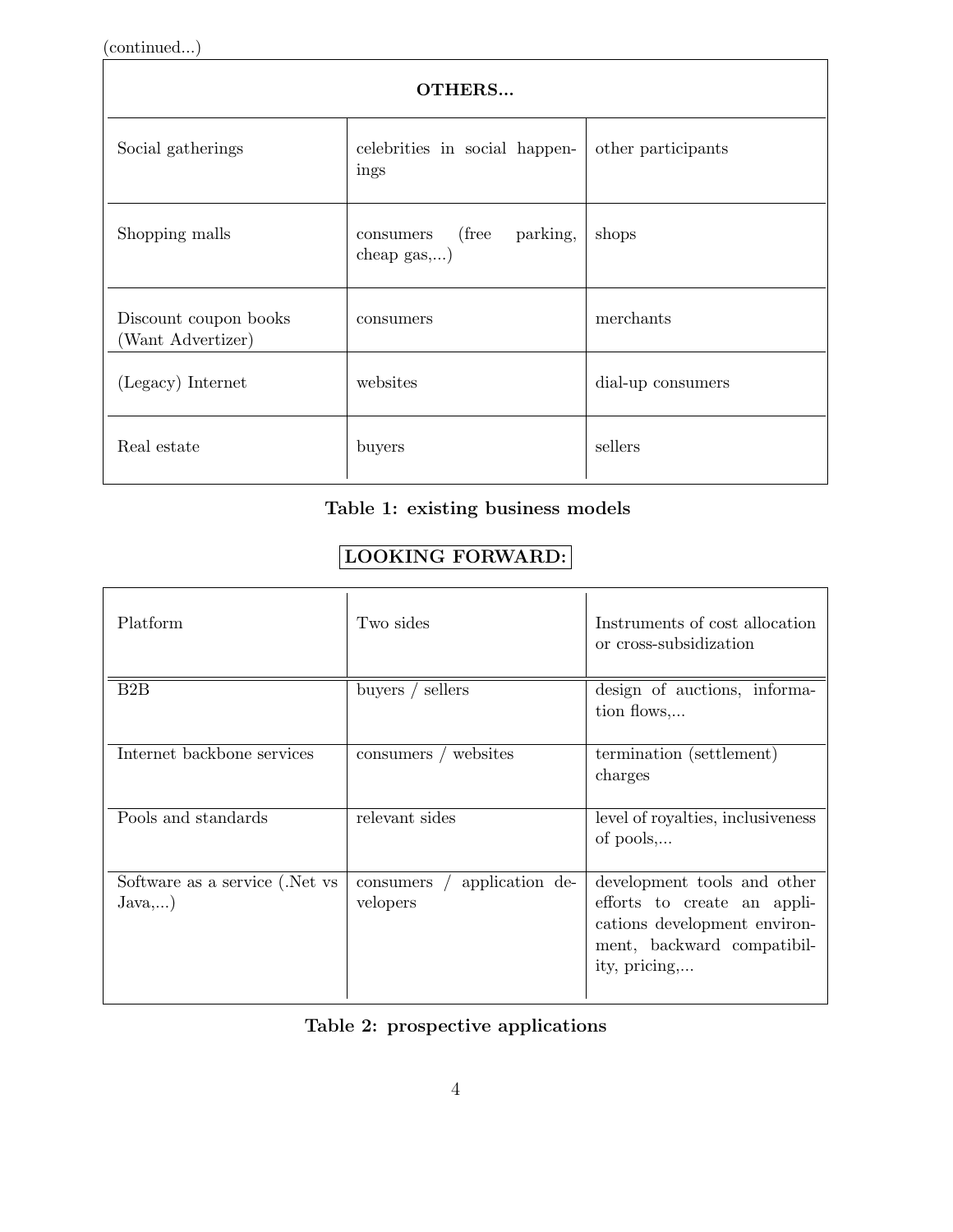From both positive and normative viewpoints, two-sided markets differ from the textbook treatment of multiproduct oligopoly or monopoly. The interaction between the two sides gives rise to strong complementarities, but the corresponding externalities are not internalized by end users, unlike in the multiproduct literature (the same consumer buys the razor and the razor blade). In this sense, our theory is a cross between network economics, which emphasizes such externalities, and the literature on (monopoly or competitive) multiproduct pricing, which stresses cross-elasticities. For example, socially optimal "Ramsey" prices are not driven solely by superelasticity formulae but also reflect each side's contribution to the other side's surplus.

Some new questions raised by two-sided markets are more specific to the existence of competition between platforms. In a number of markets, a fraction of end users on one or the two sides connect to several platforms. Using the Internet terminology, we will say that they *multihome*. For example, many merchants accept both American Express and Visa; furthermore, some consumers have both Amex and Visa cards in their pockets. Many consumers have the Internet Explorer and the Netscape browsers installed on their PC, and a number of websites are configured optimally for both browsers. Readers may subscribe to multiple newspapers, B2B exchange members may buy or sell their wares on several exchanges, and real estate sellers and buyers may use the services of multiple real estate agencies. Competitive prices on one market then depend on the extent of multihoming on the other side of the market. For example, when Visa reduces the (transaction-proportional) charge paid by the merchants, $\frac{2}{3}$  merchants become more tempted to turn down the more costly Amex card as long as a large fraction of Amex customers also owns a Visa card. More generally, multihoming on one side intensifies price competition on the other side as platforms use low prices in an attempt to "steer" end users on the latter side toward an exclusive relationship.<sup>3</sup>

<sup>2</sup>The mechanism through which this reduction operates is indirect and is described in section 7.

<sup>3</sup>The occurence of steering is easiest to visualize in those illustrations in which platforms charge perend-user-transaction fees: The seller of a house or a B2B supplier may only list the house or the wares on the cheapest platform.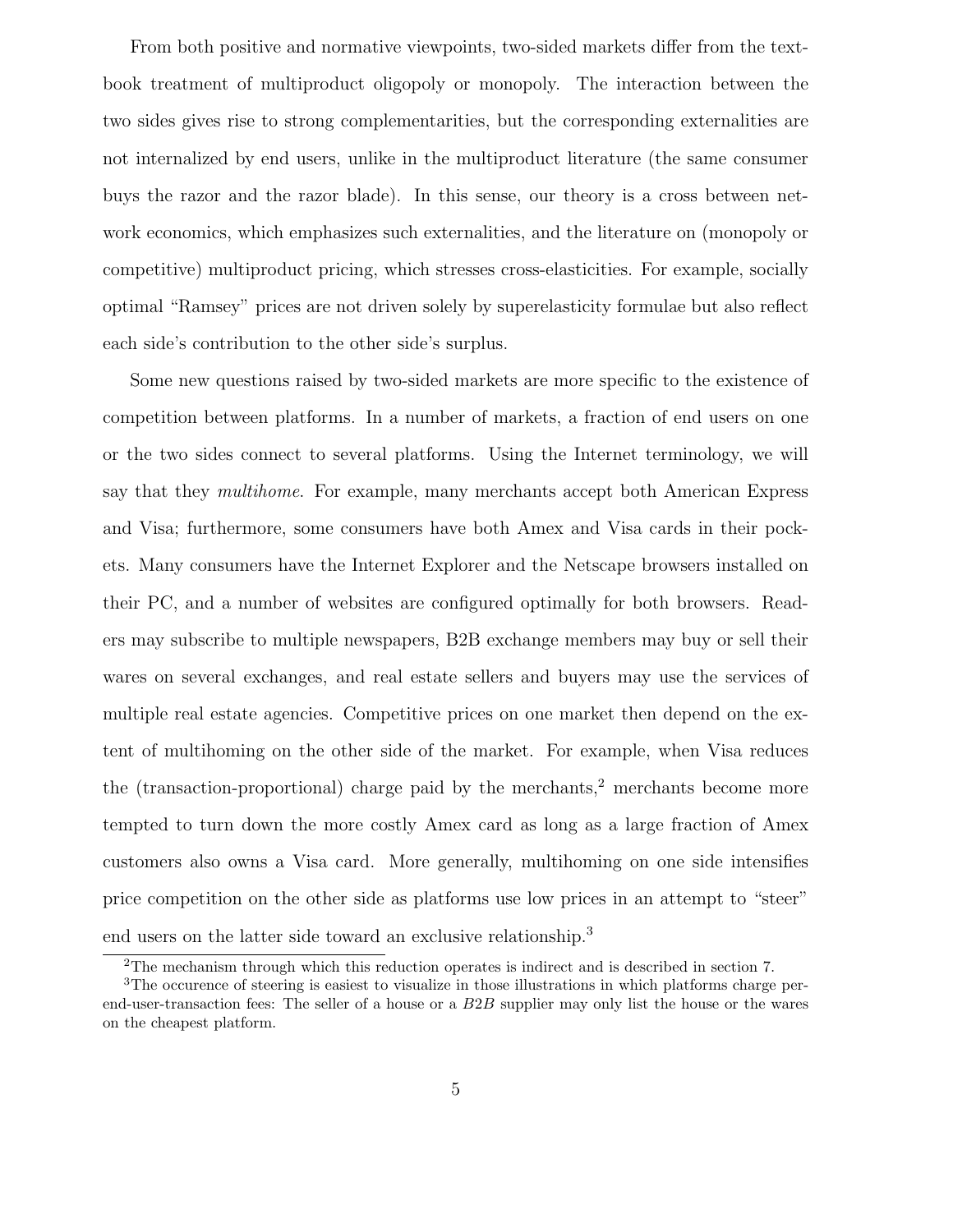The paper studies how the price allocation between the two sides of the market is affected by a) platform governance (for-profit vs not-for-profit), b) end users' cost of multihoming, c) platform differentiation, d) platforms' ability to use volume-based pricing, e) the presence of same-side externalities, and f) platform compatibility. It also investigates how privately optimal pricing structures compare with socially optimal ones.

The paper is organized as follows. Section 2 describes the simplest version of the model, in which end-users incur no fixed cost and platform pricing is linear on both sides of the market, and analyzes the (profit maximizer and Ramsey planner) monopoly benchmarks. Section 3 derives equilibrium behavior when two (for-profit or not-for-profit) platforms compete. Section 4 obtains some comparative statics in order to help predict the choice of business model. Section 5 compares the price structures in the case of linear demands. Section 6 generalizes the model and results in order to allow for fixed user costs and nonlinear platform pricing. Section 7 summarizes the main results and provides seven "mini case studies" to illustrate how our theory may shed light on existing and future business models. Last, Section 8 concludes with some general considerations about two-sided markets.

As we discussed, our work puts network economics and multiproduct pricing together. From the early work of Rohlfs (1974) to the recent theoretical advances and applications to antitrust through the pioneering work of Katz-Shapiro (1985, 1986) and Farrell-Saloner (1985, 1986), a large body of literature has developed on network industries. To make progress, however, this literature has ignored multisidedness and the price allocation question. In contrast, the competitive multiproduct pricing literature (e.g., Baumol et al 1982, Wilson 1993) has carefully described the interdependency of pricing decisions but it has

In industries in which platforms do not charge per-end-user-transaction fees, steering is more subtle as it operates through effort substitution. For example, a software platform offering better software development kits, support, and application programming interfaces not only encourages the development of applications optimized to this platform, but is also likely to induce application developers to devote less attention to rival platforms. A portal or TV network's cut in advertising rates induces advertisers to advertise more on their medium and to substitute away from other media. A shopping mall's cut in rental prices or improved layout may induce a shop to increase its size or appeal and lead the latter to neglect or abandon its outlets in rival shopping malls, and so forth.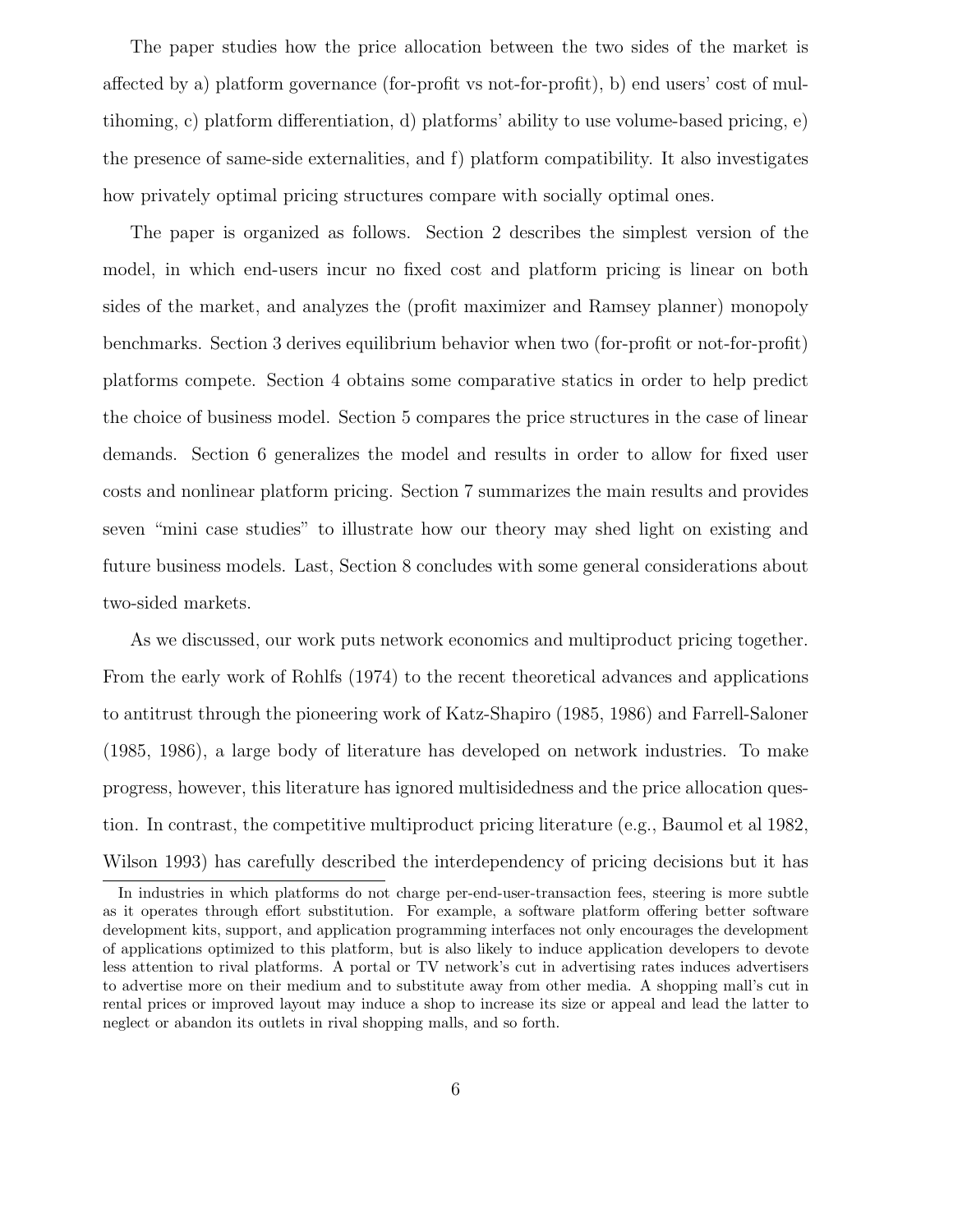not considered the affiliation externalities that lie at the core of the network economics literature. In contrast with the buyer of a razor, who internalizes the impact of his purchase on the demand and surplus attached to razor blades, our end-users do not internalize the impact of their purchase on the other side of the market.

Our paper is most closely related to the recent theoretical literature on chicken-andegg problems.<sup>4</sup> This literature however assumes either that there is a monopoly platform (Baye-Morgan 2001, Rochet-Tirole 2002, Schmalensee 2002) or that platforms are fully interconnected (Laffont et al 2001) and so end-users enjoy the same level of connectivity regardless of the platform they select. Parker and Van Alstyne (2000) study monopoly pricing in a situation in which the demand for one good depends (linearly) on its price and on the quantity of the other good sold. They characterize the price structure as a function of the network externality coefficients. They then look at the incentive of a producer of a good to enter a (complementary or substitute) market with another incumbent producer. With complements, entry losses may be profitable because entry puts pressure on price and boosts the profit of the core business. Caillaud and Jullien (2001) study competition among intermediaries. In their model, platforms act as matchmakers and can use sophisticated pricing (registration fees, and possibly transaction fees provided the intermediaries observe transactions). Indeed, one of their contributions is to show that dominant firms are better off charging transactions rather than registrations when deterring entry. They also show that competition is more intense when platforms cannot deter multihoming. Their contribution is complementary to ours. For example, it assumes homogeneous populations on either side, and thus abstracts from the elasticity-related issues studied in our paper. Last, in a model related to that of Caillaud-Jullien, Jullien (2001) shows that an entrant represents a much stronger competitive threat on an incumbent platform when third-degree price discrimination is feasible. The ability to "divide and conquer" forces profit down, so much so that the incumbent may prefer platform compatibility.

<sup>&</sup>lt;sup>4</sup>The policy implications of two-sidedness are discussed in Evans (2002). The reader will find further illustrations of two-sided markets and an interesting analysis thereof in Armstrong (2002).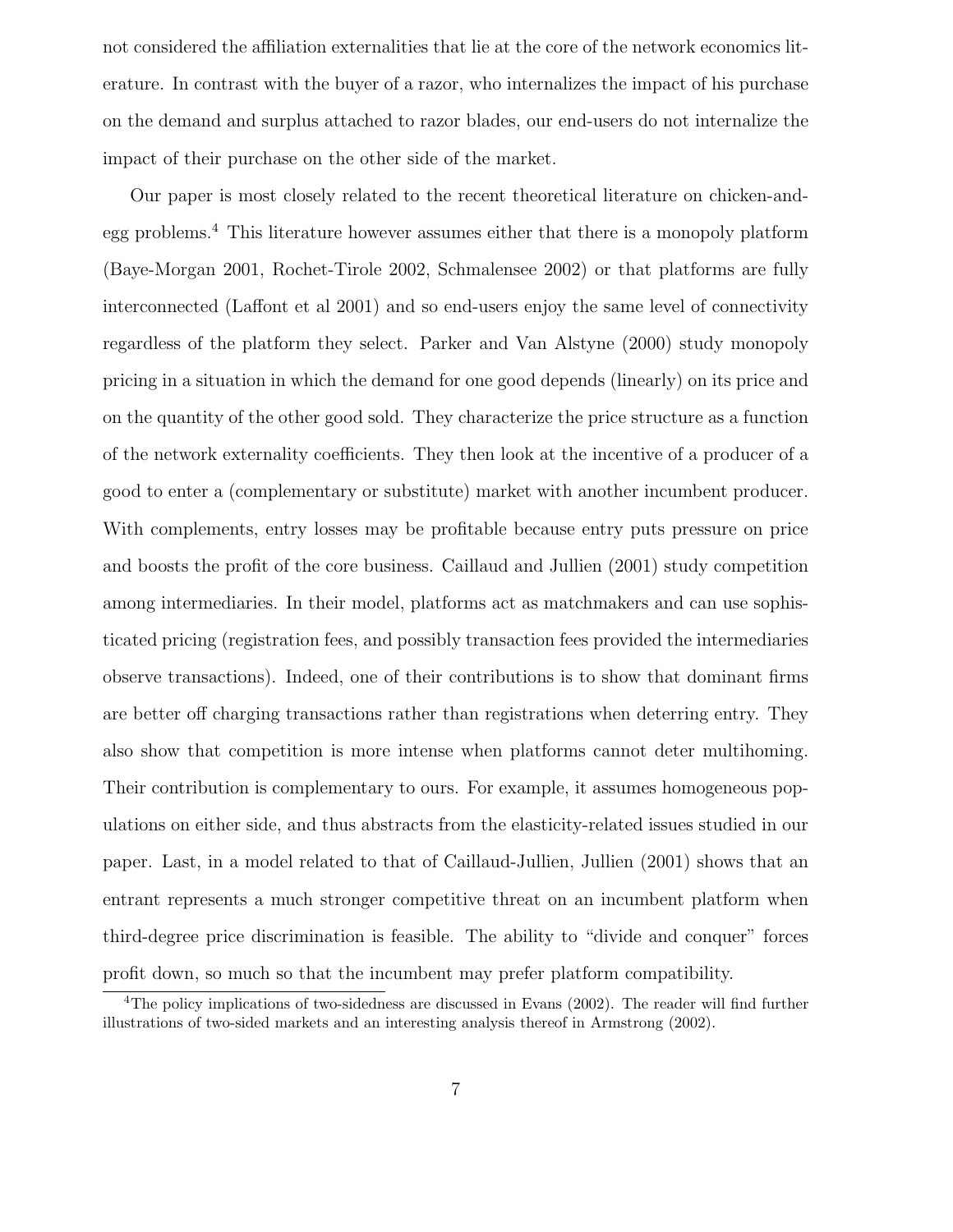## **2 Monopoly platform benchmark**

The two-sided markets described heretofore differ is some respects, and we therefore should not aim at capturing all specificities of all industries. Our strategy will be to include a number of key ingredients common to our illustrations in a basic model, and then to generalize our analysis in order to extend its relevance to various two-sided markets. For the moment, we assume that end users incur no fixed usage cost and that platform pricing is linear. This basic model is a good representation of the credit card market; the reader may want to keep this in mind, although it will be clear that the insights have much broader generality.

Economic value is created by "interactions" or "transactions" between pairs of end users, buyers (superscript  $B$ ) and sellers (superscript  $S$ ). Buyers are heterogenous in that their gross surpluses  $b^B$  associated with a transaction differ. Similarly, sellers' gross surplus  $b<sup>S</sup>$  from a transaction differ. Such transactions are mediated by a platform. The platform's marginal cost of a transaction is denoted by  $c \geq 0$ .

As an illustration, consider the case of payment cards. The buyer wants to purchase a bundle of goods or services from the merchant at a certain price p. In our vocabulary, a "transaction" takes place if and only if the buyer pays by card instead of using another payment instrument (say, cash). Benefits  $b^B$  and  $b^S$  correspond to differences in utility of buyers and sellers when they pay by card rather than cash. Under the No Surcharge Rule (very often imposed by payment card networks)<sup>5</sup> the merchant is not able to charge different retail prices for card and cash payments. Therefore the distributions of  $b^B$  and  $b<sup>S</sup>$  are independent of the prices chosen by platforms and merchants, and can be taken as exogenous.

In the absence of fixed usage costs and fixed fees, the buyers' (sellers') demand depends only on the price  $p^B$  (respectively,  $p^S$ ) charged by the monopoly platform. There are

<sup>&</sup>lt;sup>5</sup>Even in the countries where the No Surcharge Rule is not imposed, as in the UK, it turns out that merchants seldom charge different prices for card and cash payments. We discuss in Section 8 the possible reasons for this fact, and more generally for the non-neutrality of the price structure in two-sided markets.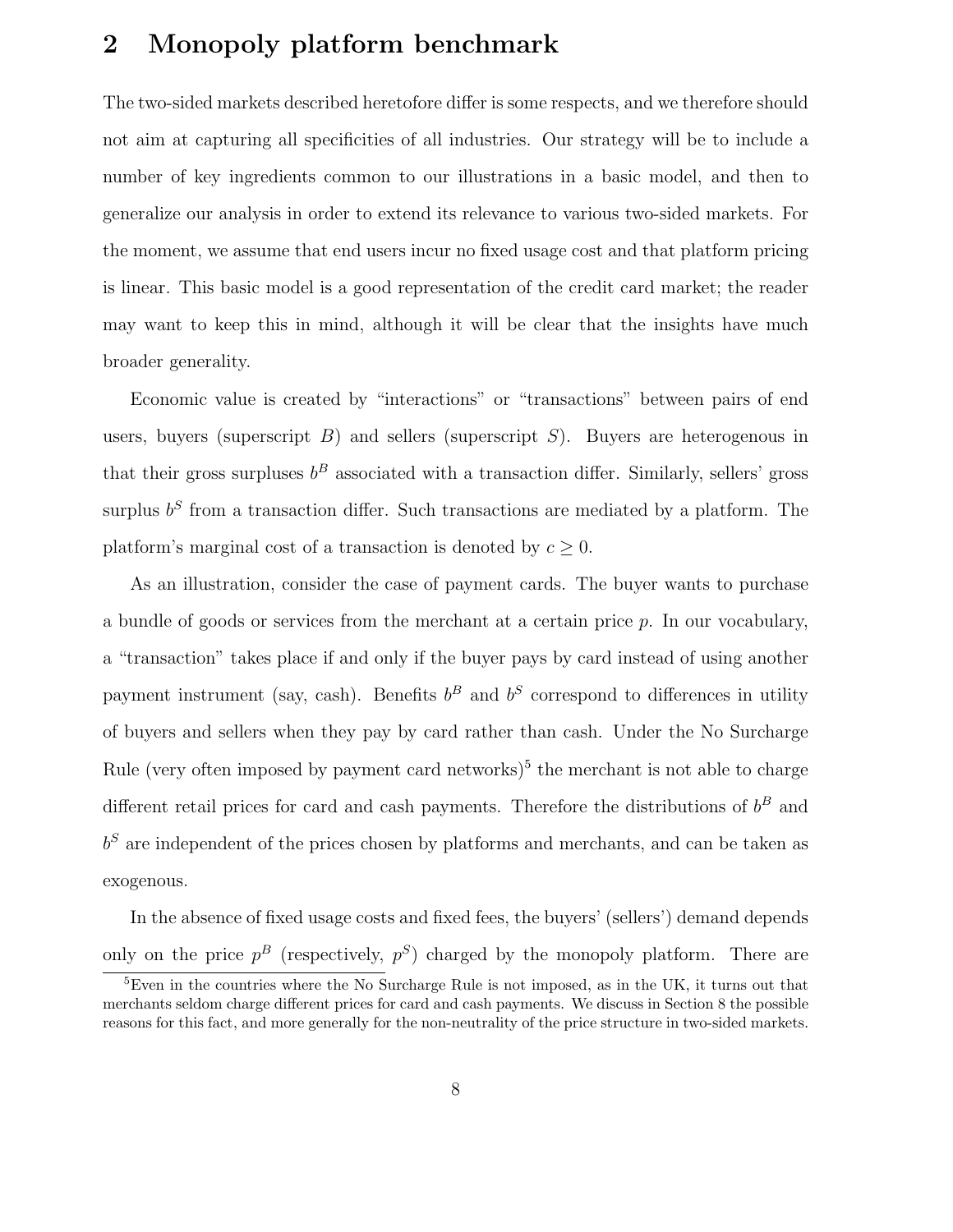network externalities in that the surplus of a buyer with gross per transaction surplus  $b^B$ ,  $(b^B - p^B)N^S$  depends on the number of sellers  $N^S$ , but the buyers' "quasi"-demand:<sup>6</sup>

$$
N^B = \Pr(b^B \ge p^B) = D^B(p^B)
$$

is independent of the number of sellers. Similarly, let

$$
N^S = \Pr(b^S \ge p^S) = D^S(p^S)
$$

denote the sellers' quasi-demand for platform services. Consider a (buyer, seller) pair. Without loss of generality we can assume that each such pair corresponds to one potential transaction.

In contrast with search models à la Baye-Morgan (2001) or Caillaud-Jullien (2001), we take as given the matching process between buyers and sellers, and focus on the proportion of such matches that effectively results in a "transaction".<sup>7</sup> Assuming for simplicity the independence between  $b^B$  and  $b^S$ , the proportion (or volume) of transactions is equal to the product  $D^{B}(p^{B})D^{S}(p^{S})$ .<sup>8</sup>

We consider in turn the case of a private monopoly, and that of a public monopoly maximizing social welfare subject to budget balance.

### **2.1 Private monopoly**

A private monopoly chooses selects prices so as to maximize total profit:

$$
\pi = (p^B + p^S - c)D^B(p^B)D^S(p^S).
$$

Assuming that  $D^B$  and  $D^S$  are log concave, it is easy to see that  $\pi$  is also log concave

 $6$ The word "quasi"-demand is used to reflect the fact that, in a two-sided market, actual demand depends on the decisions of both types of users (buyers and sellers in our terminology). In our specification, this demand is simply the product of the quasi-demands of buyers and sellers.

<sup>7</sup>In the payment card example, a "transaction" between a cardholder and a merchant means that the payment is by card rather than by cash.

<sup>8</sup>This multiplicative formula was first used by Schmalensee (2002). Most of our results can be extended to the more general case where  $b^B$  and  $b^S$  are not independent, in which case the transaction volume Q has a more general expression  $Q(p^B, p^S) = Pr(b^B \ge p^B, b^S \ge p^S)$ .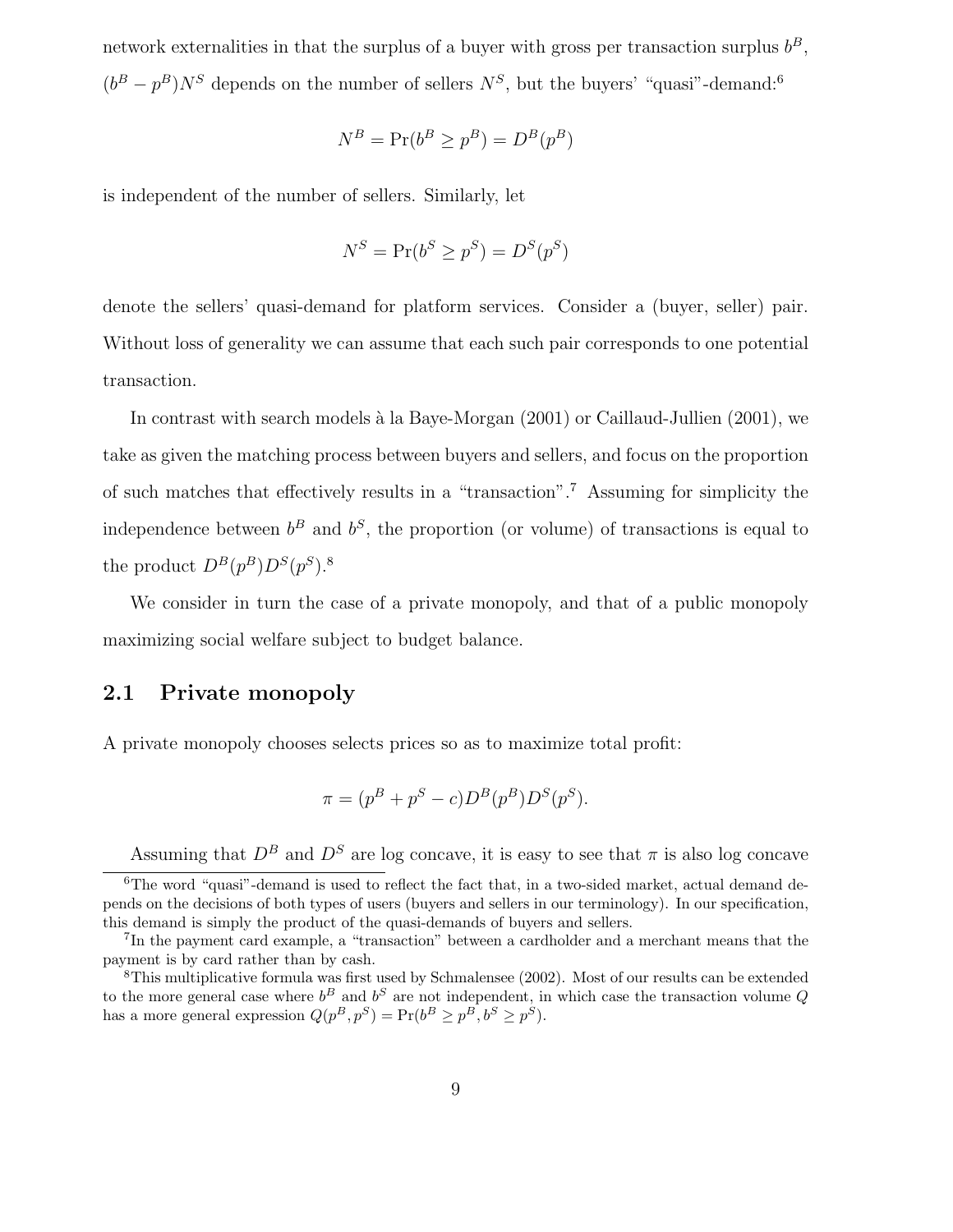(jointly in  $(p^B, p^S)$ ). Its maximum is characterized by the first-order conditions:

$$
\frac{\partial(\log \pi)}{\partial p^B} = \frac{1}{p^B + p^S - c} + \frac{(D^B)'}{D^B} = 0,
$$
  

$$
\frac{\partial(\log \pi)}{\partial p^S} = \frac{1}{p^B + p^S - c} + \frac{(D^S)'}{D^S} = 0.
$$

In particular:

$$
(D^B)'D^S = D^B(D^S)'
$$

This condition characterizes the values of  $p^B$  and  $p^S$  that maximize volume for a given total price p: The volume impact of a small (absolute) variation of prices has to be the same on both sides. If we introduce the elasticities of quasi-demands:

$$
\eta^B = -\frac{p^B (D^B)'}{D^B} \quad \text{and} \quad \eta^S = -\frac{p^S (D^S)'}{D^S},
$$

the private monopoly prices can be characterized by a two-sided formula that is reminiscent of Lerner's formula:

$$
p^{B} + p^{S} - c = \frac{p^{B}}{\eta^{B}} = \frac{p^{S}}{\eta^{S}}.
$$
\n(1)

In fact, the total price  $p = p^B + p^S$  chosen by the private monopoly is given by the classical Lerner formula:

$$
\frac{p-c}{p} = \frac{1}{\eta}, \quad \text{or} \quad p = \frac{\eta}{\eta - 1}c,
$$
\n(2)

where  $\eta = \eta^B + \eta^S$ , the total volume elasticity, is assumed to exceed 1. What is new in formula (1) is the way in which this total price is allocated between the two sides of the market:

$$
p^B = \frac{\eta^B}{\eta} p = \frac{\eta^B}{\eta - 1} c,\tag{3}
$$

and

$$
p^S = \frac{\eta^S}{\eta} p = \frac{\eta^S}{\eta - 1} c. \tag{4}
$$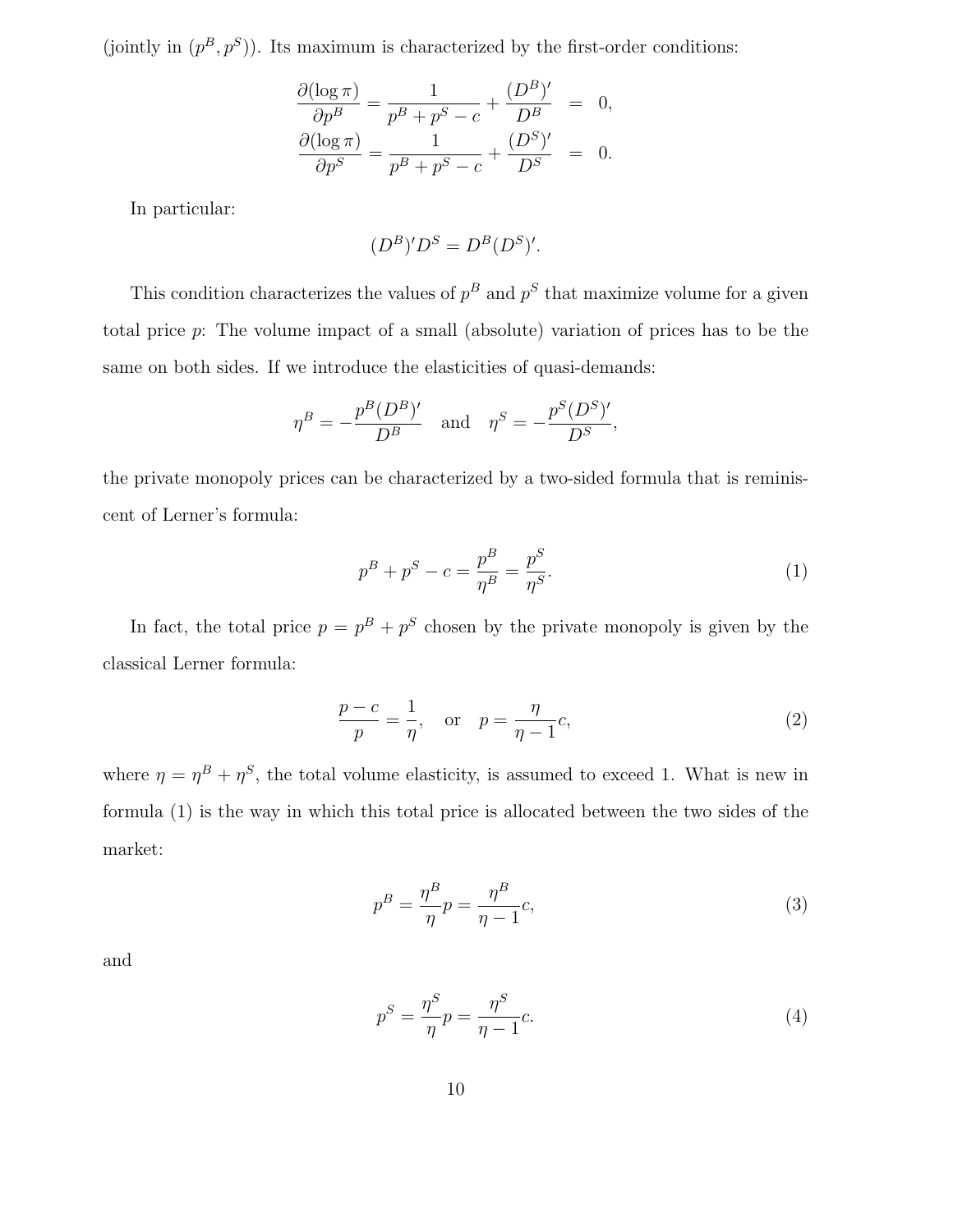**Proposition 1** : (i) A monopoly platform's total price,  $p = p^B + p^S$ , is given by the standard Lerner formula for elasticity equal to the sum of the two elasticities,  $\eta = \eta^B + \eta^S$ :

$$
\frac{p-c}{p} = \frac{1}{\eta}.\tag{2}
$$

(ii) The price structure is given by the ratio of elasticities (and not inverse elasticities):

$$
\frac{p^B}{\eta^B} = \frac{p^S}{\eta^S}.\tag{5}
$$

### **2.2 Ramsey pricing**

We consider now the case of a Ramsey monopolist maximizing welfare subject to budget balance, and derive the Ramsey formulae in our context<sup>9</sup>. The net surpluses on each side for an average transaction are given by standard formulae:

$$
V^k(p^k) = \int_{p^k}^{+\infty} D^k(t)dt
$$

for  $k \in \{B, S\}.$ 

Under budget balance, social welfare is highest when the sum of both sides' net surpluses:

$$
W = V^{S}(p^{S})D^{B}(p^{B}) + V^{B}(p^{B})D^{S}(p^{S}),
$$

is maximized subject to the constraint:

$$
p^B + p^S = c.
$$

The first-order, "cost allocation" condition is:

$$
\frac{\partial W}{\partial p^B} = \frac{\partial W}{\partial p^S}.
$$

This gives:

$$
V^{S}(D^{B})' - D^{B}D^{S} = -D^{S}D^{B} + V^{B}(D^{S})'.
$$

After simplification, we obtain a characterization of Ramsey prices:

 $9A \sin \theta$  similar formula is derived in Laffont et al. (2001) in a model in which network externalities are reaped through platform interconnection.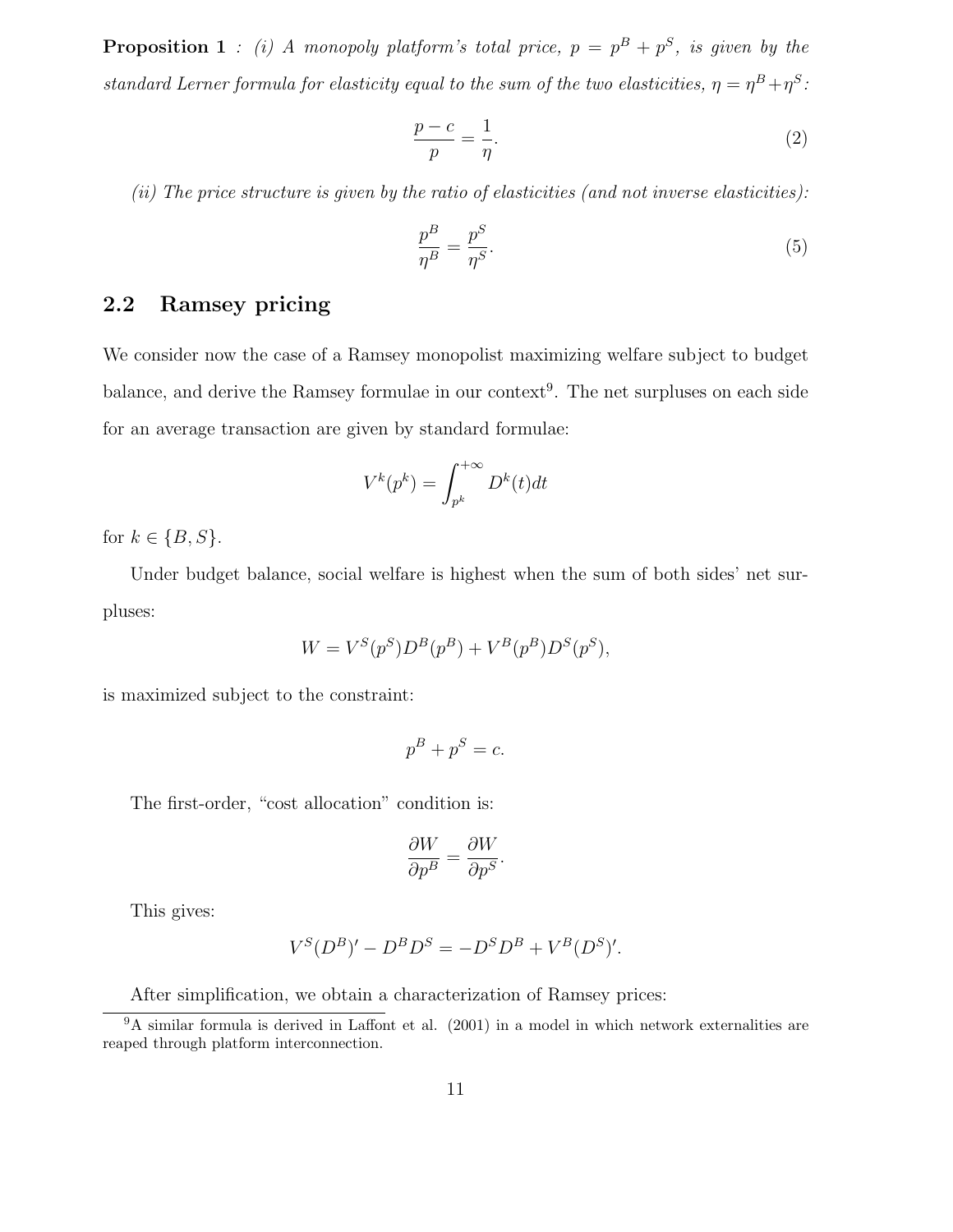**Proposition 2** : Ramsey prices embody the average surpluses created on the other side of the market and are characterized by two conditions:

$$
p^B + p^S = c \quad (budget\ balance), \tag{6}
$$

and

$$
\frac{p^B}{\eta^B} \left[ \frac{V^B}{D^B} \right] = \frac{p^S}{\eta^S} \left[ \frac{V^S}{D^S} \right] \quad (cost\,\, allocation). \tag{7}
$$

Condition (7) characterizes the price structure that maximizes social surplus for a given total price p. Returning to the formula yielding the private monopolist's price structure,

$$
\frac{p^B}{\eta^B} = \frac{p^S}{\eta^S},\tag{1'}
$$

the additional terms in formula (7) (the bracketed terms) reflect the average surpluses per transaction for buyers and sellers. [Later, when we compare price structures across governance forms, we will compare prices for a given price level. That is, we will say that two governance forms generate the same price structure if they give rise to the same prices for a given price level target  $p = p^B + p^S$ . Of course different governance forms generate different price levels.]

### **3 Competing platforms**

### **3.1 Modeling**

We now assume that two platforms compete for the markets (we will also look at the case in which both platforms are jointly owned, in order to compare the outcome under platform competition with those obtained in section 2 in the private monopoly and Ramsey cases). End-users' benefits. As earlier, buyers and sellers are heterogenous: Their benefits from transacting vary across the two populations and are private information. These benefits are denoted  $b_i^B$  for the buyer (when the transaction takes place on platform i) and  $b^S$  for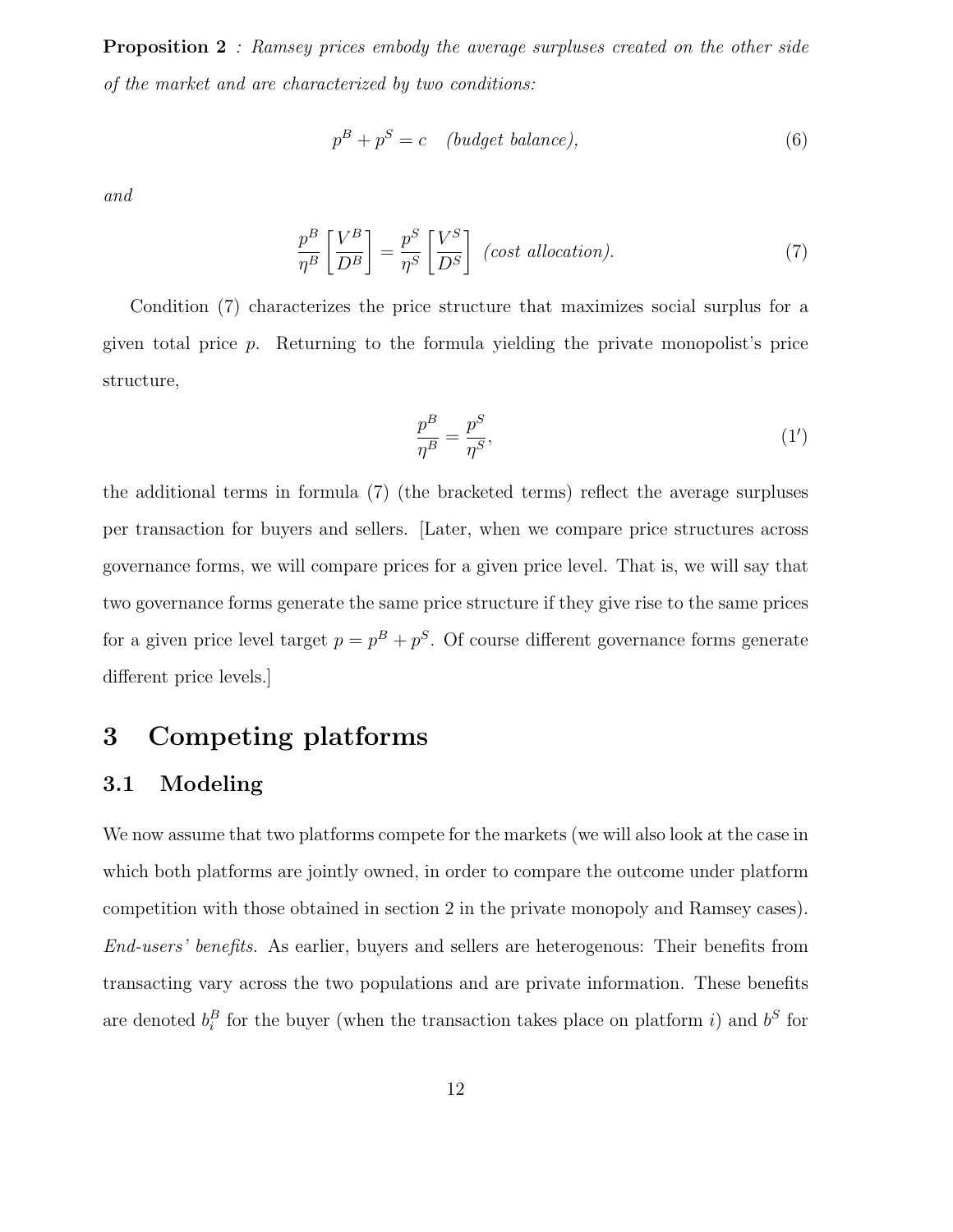the seller, and are drawn from continuous distributions.<sup>10</sup> The proportional fees charged by platform *i* are  $p_i^B$  for buyers and  $p_i^S$  for sellers. A buyer with gross surplus  $b_i^B$  from transacting on platform i is willing to use that platform provided that  $b_i^B \geq p_i^B$ . However, the buyer prefers to transact on platform j if  $b_i^B - p_i^B > b_i^B - p_i^B$ . Similarly, a seller with type  $b^S$  is willing to trade on platform i provided that  $b^S \geq p_i^S$ , and prefers to trade on platform j if  $p_i^S < p_i^S$ .

Notice that a transaction can occur only if the two sides have at least one platform in common; that is, there exists at least one platform on which both are willing to trade. If both "multihome" (are affiliated with both platforms), the choice of platform is a priori indeterminate. In accordance with our illustrations, we assume that, whenever a seller is affiliated with the two platforms, the buyer chooses the one on which the transaction takes place.<sup>11</sup>

Transaction volumes. The buyers' behavior generates "quasi-demand functions":

$$
D_i^B = D_i^B(p_i^B) = \Pr(b_i^B - p_i^B > 0),\tag{8}
$$

and

$$
d_i^B(p_1^B, p_2^B) = \Pr\left[b_i^B - p_i^B > \max(0, b_j^B - p_j^B)\right].\tag{9}
$$

 $D_i^B$  is the proportion of buyers who are willing to use platform i when the seller is affiliated only with platform *i*. Similarly,  $d_i^B$  is the proportion of buyers who are willing to trade on platform  $i$  when the seller multihomes. By construction, these functions satisfy the following properties:

$$
d_i^B \le D_i^B \le d_1^B + d_2^B. \tag{10}
$$

 $10$ For simplicity, we assume that the seller's gross surplus does not depend on the platform where the transaction takes place. Furthermore, when performing the welfare analysis, we equate these benefits with the social values of the service brought about by the platforms. However, sellers may exert externalities on each other. For example, a seller's acceptation of a payment card may affect rival sellers. The welfare analysis (but not the positive one) must be amended correspondingly. For more on this, see Rochet-Tirole (2002).

<sup>&</sup>lt;sup>11</sup>This assumption is satisfied by most of our illustrations: a cardholder selects the card when the merchant accepts multiple cards, the reader or viewer selects the newspaper, portal or TV network, the videogame user selects the platform if the game is written for several consoles, etc. Notice that this assumption introduces a slight asymmetry between the two sides of the market.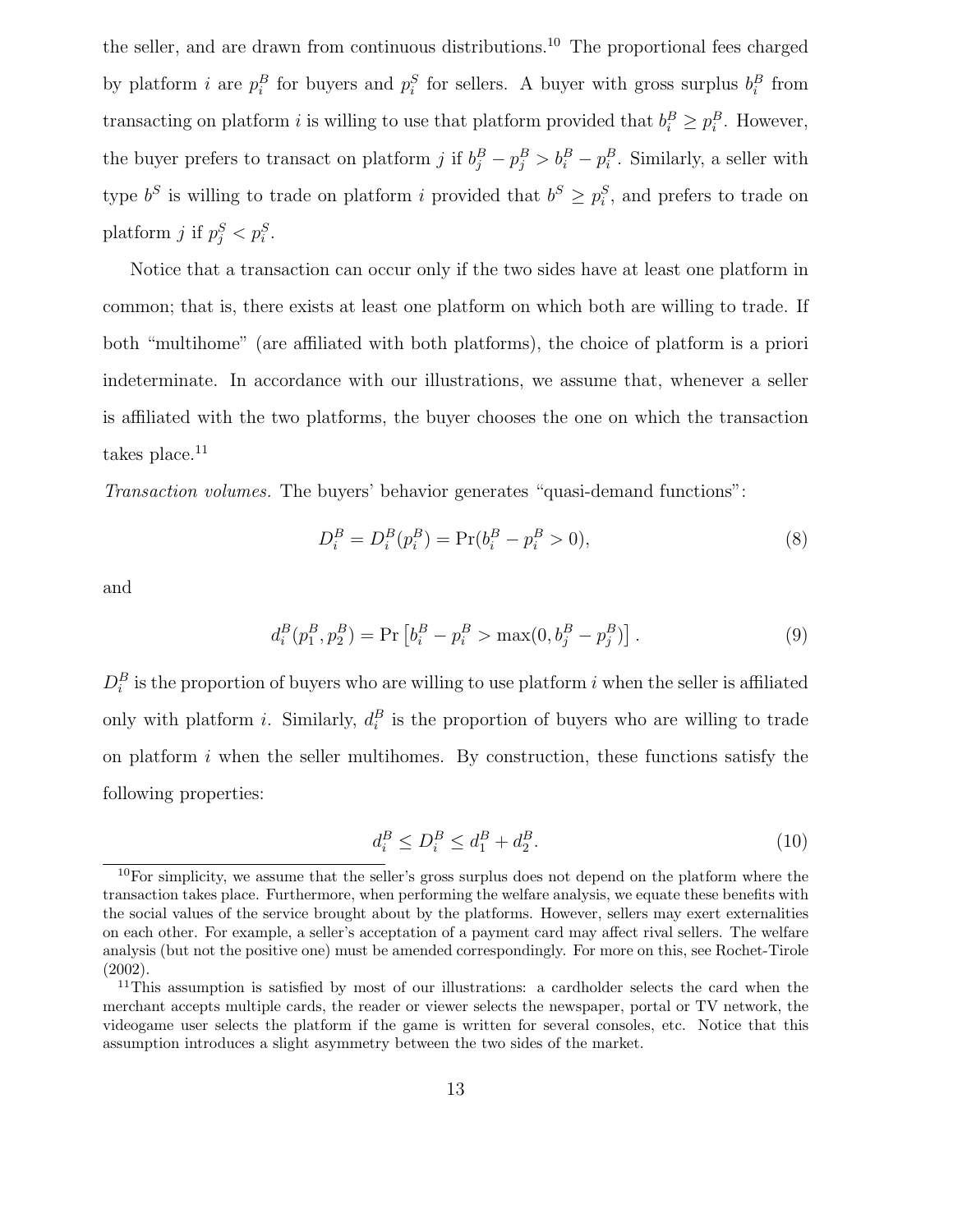We assume that the distribution of  $(b_1^B, b_2^B)$  is symmetric, which implies that demand functions are also symmetric:  $D_1^B(p^B) = D_2^B(p^B) \equiv \hat{D}^B(p^B)$  and  $d_1^B(p_1^B, p_2^B) \equiv d_2^B(p_2^B, p_1^B)$ . When prices are equal  $p_1^B = p_2^B = p^B$ , we will use the simplified notation:

$$
d^B(p^B) \equiv d^B_i(p^B,p^B).
$$

We focus for the moment on symmetric prices:  $p_1^B = p_2^B = p^B$  and  $p_1^S = p_2^S = p^S$ . A seller of type  $b^S$  affiliates with both platforms when  $b^S \ge p^S$  and none otherwise. The transaction volumes on each platform are thus equal to

$$
Q = d^B(p^B)D^S(p^S). \tag{11}
$$

The sellers' net surplus is, as earlier,

$$
V^S(p^S) = \int_{p^S}^{+\infty} D^S(t)dt,
$$

while the buyers' net surplus is

$$
V^{B}(p_{1}^{B}, p_{2}^{B}) = \int_{p_{1}^{B}}^{+\infty} d_{1}^{B}(t_{1}, p_{2}^{B})dt_{1} + \int_{p_{2}^{B}}^{+\infty} D_{2}^{B}(t_{2})dt_{2}
$$
  
= 
$$
\int_{p_{2}^{B}}^{+\infty} d_{2}^{B}(p_{1}^{B}, t_{2})dt_{2} + \int_{p_{1}^{B}}^{+\infty} D_{1}^{B}(t_{1})dt_{1}.
$$

Joint ownership benchmarks. The private monopoly and Ramsey benchmarks studied in Section 2 correspond to the situation in which both platforms are under joint ownership and charge identical prices. For instance,

$$
D^B(p^B) = 2 d^B(p^B) \\
$$

where

$$
d^B(p^B) = d_1^B(p^B, p^B) = d_2^B(p^B, p^B).
$$

Governance. We assume that the two platforms are controlled by competing entities, either profit-maximizing firms (Section 3.3) or not-for-profit associations (Section 3.4). Important examples of such associations can be found in the payment card industry (Visa and MasterCard). In such associations, prices for buyers and sellers are determined by competition (both intra and inter platforms) on downstream markets (issuing banks on the buyers' side, and acquirers on the sellers' side).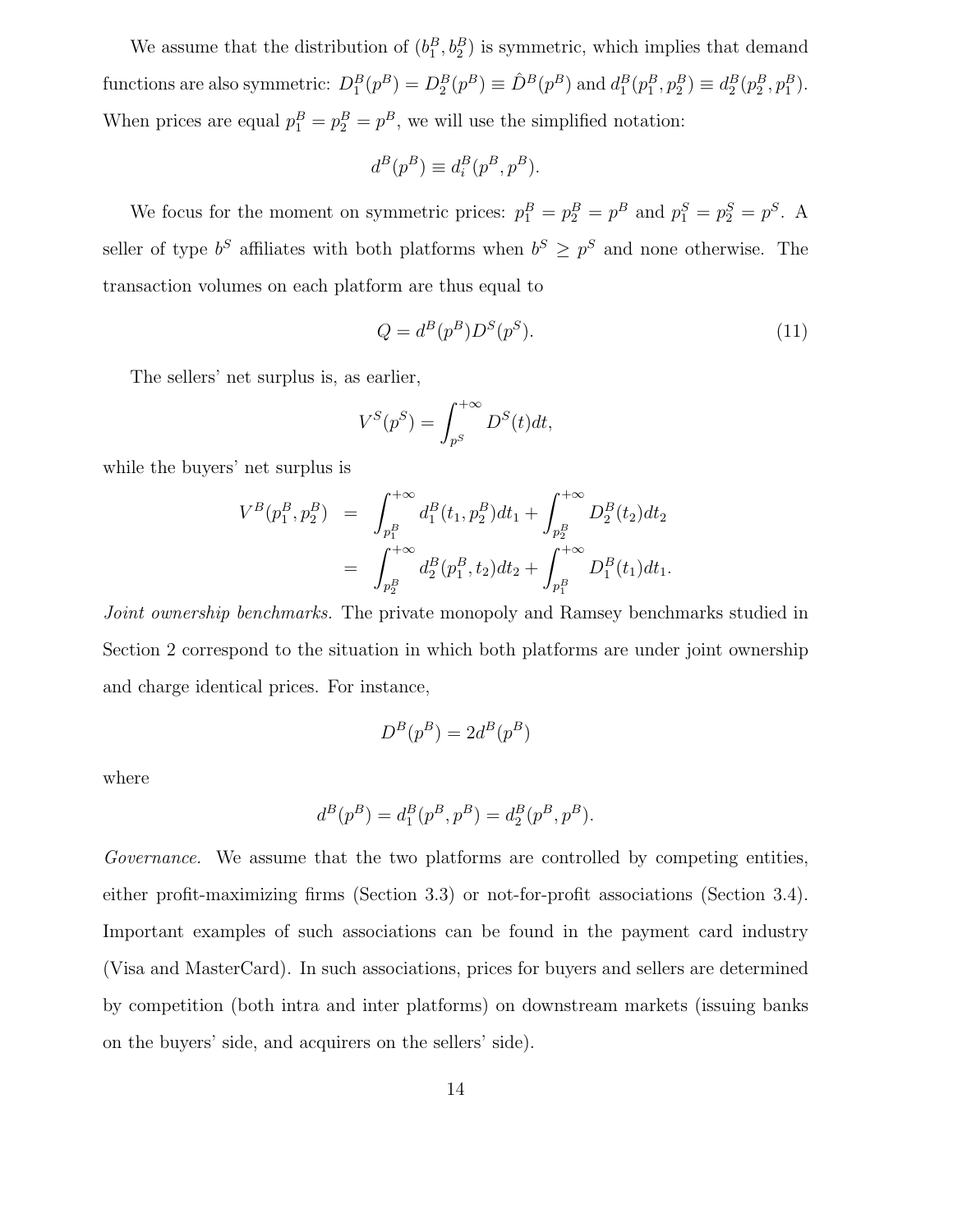#### **3.2 Transaction volumes for asymmetric prices**

In order to analyze competition, we need to determine transaction volumes on each platform for arbitrary prices, thus extending formula (11) to nonsymmetric prices. Suppose that platform 1 is cheaper for sellers:  $p_1^S < p_2^S$ . A seller of type  $b^S$  has three possibilities: $^{12}$  no trade, affiliation with platform 1 only, affiliation with both platforms. The first possibility is optimal whenever  $b^S \leq p_1^S$ . The choice between the other two possibilities involves a trade-off between a lower volume (when affiliated with platform 1 only) and an obligation to trade on the most expensive platform (when affiliated with both platforms). The corresponding expected net surpluses of a seller of type  $b^S$  are respectively  $(b^S - p_1^S)D_1^B(p_1^B)$  and  $(b^S - p_1^S)d_1^B(p_1^B, p_2^B) + (b^S - p_2^S)d_2^B(p_1^B, p_2^B)$ . The seller chooses to multihome when  $b<sup>S</sup>$  is large enough, more precisely when

$$
b^{S} > \hat{b}_{12} \equiv \frac{p_2^{S} d_2^{B} - p_1^{S} (D_1^{B} - d_1^{B})}{d_2^{B} - (D_1^{B} - d_1^{B})}.
$$
\n(12)

We can now summarize sellers' optimal decisions:

- sellers with low types  $(b^S \leq p_1^S)$  do not trade,
- sellers with high types  $(b^S \geq \hat{b}_{12})$  trade on both platforms,
- sellers with intermediate types  $(p_1^S < b^S < \hat{b}_{12})$  only trade on the less expensive platform (here, platform 1).

By undercutting the rival platform, each platform thus induces some sellers (those with intermediate types) to stop multihoming, a strategy known as "steering". The formulae for  $p_1^S > p_2^S$  are obtained by permutation of indices. When  $p_1^S$  and  $p_2^S$  converge to the same price  $p^S$ ,  $\hat{b}_{12}$  and  $\hat{b}_{21}$  both converge also to  $p^S$ , which establishes continuity of the formulae giving  $\hat{b}_{12}$  and  $\hat{b}_{21}$ .

Let us denote by  $\sigma_i$   $(i = 1, 2)$  the following indices:

$$
\sigma_i = \frac{d_1^B + d_2^B - D_j^B}{d_i^B} \qquad i, j = 1, 2; \ i \neq j.
$$

<sup>12</sup>Affiliation with platform 2 only is clearly dominated.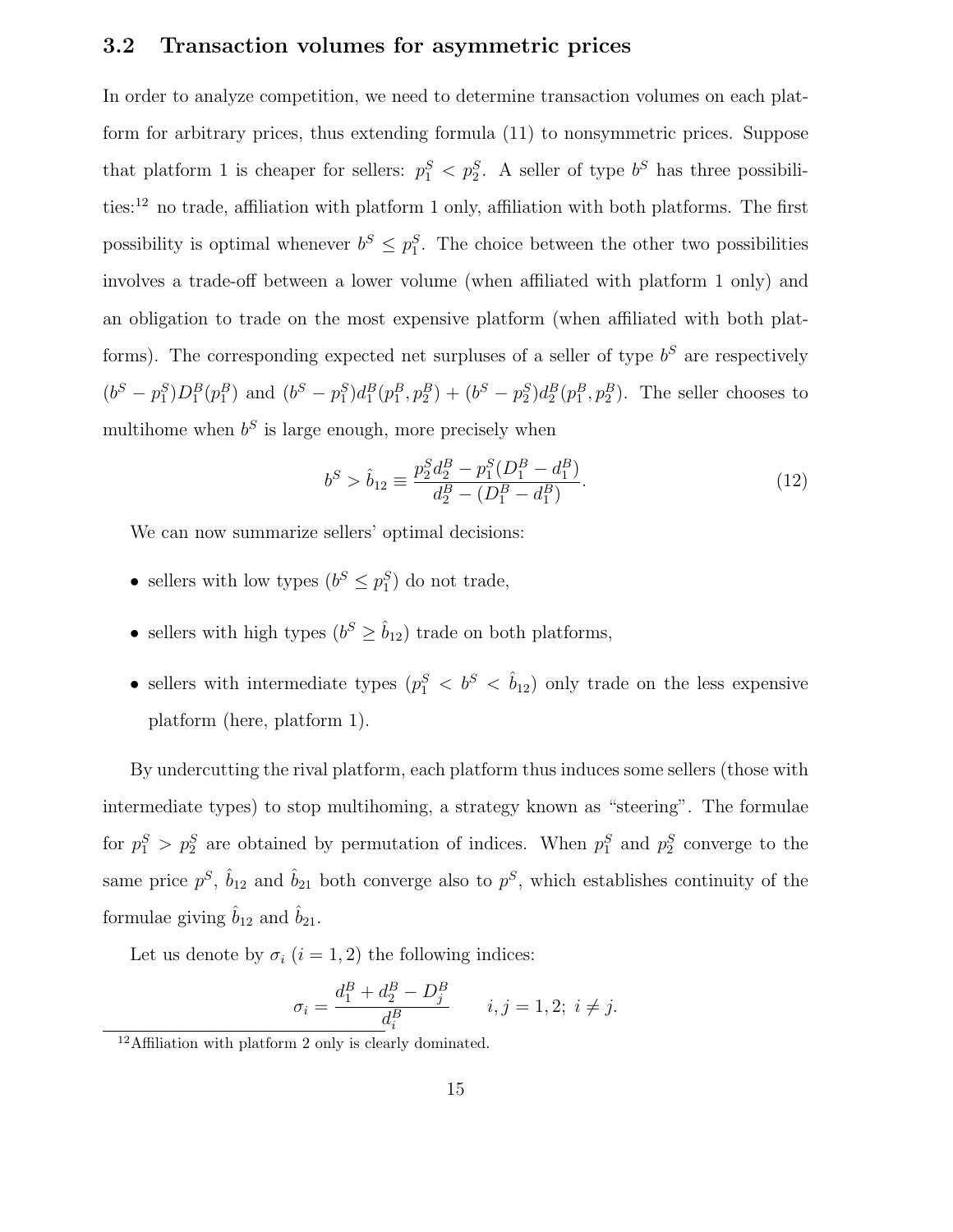Given property (3),  $\sigma_i$  belongs to the interval [0, 1]. It measures the "loyalty" of consumers of platform  $i$ , i.e. the proportion of them who stop trading when platform  $i$ ceases to be available. We call  $\sigma_i$  the "singlehoming" index of platform i. It is equal to 0 when buyer demand faced by the seller is independent of whether the seller is affiliated with platform  $i(d_1^B + d_2^B = D_j^B)$ . It is equal to 1 when all platform i buyers are lost when the seller stops affiliating with that platform  $(D_i^B = d_i^B)$ . For a symmetric price configuration (with  $D_1^B = D_2^B = \hat{D}^B$ ), we have

$$
\sigma_1 = \sigma_2 = \sigma = 2 - \frac{\hat{D}^B}{d^B}.
$$

Starting from a symmetric price structure, suppose platform 1 decreases  $p_1^S$  by a small amount  $\varepsilon$ . This increases demand for platform 1 in two ways: The platform attracts new merchants  $(p_1^S - \varepsilon \leq b_1^S < p_1^S)$  and "steers" former multihoming merchants  $(p_1^S < b_1^S < b_{12}^S)$ . Given that  $\frac{\partial \hat{b}_{12}}{\partial p_1^S} = 1 - \frac{1}{\sigma_2}$ , the effectiveness of steering depends on  $\sigma_2$ : it is nil when  $\sigma_2 = 1$ and infinite when  $\sigma_2 = 0$ .

We are now in a position to determine the volume of transactions on each platform as a function of prices  $p_i^B$  and  $p_i^S$ . We restrict ourselves to the case  $p_1^S \leq p_2^S$  (the case  $p_2^S < p_1^S$ is obtained by symmetry). Let us denote by  $D<sup>S</sup>$  the sellers' "quasi-demand function":

$$
D^{S}(p^{S}) = \Pr(b^{S} > p^{S}).
$$

From the affiliation decisions derived above, a proportion  $D^{S}(\hat{b}_{12})$  of sellers multihome, while a proportion  $D^{S}(p_1^{S}) - D^{S}(\hat{b}_{12})$  are affiliated only with platform 1. Assuming that the probability of a meeting between a buyer and a seller is independent of their types, the total expected volumes of transactions on the platforms are:

$$
Q_1 = d_1^B(p_1^B, p_2^B)D^S(\hat{b}_{12}) + D_1^B(p_1^B) \left\{ D^S(p_1^S) - D^S(\hat{b}_{12}) \right\},\tag{13}
$$

for platform 1, and:

$$
Q_2 = d_2^B(p_1^B, p_2^B)D^S(\hat{b}_{12}),
$$
\n(14)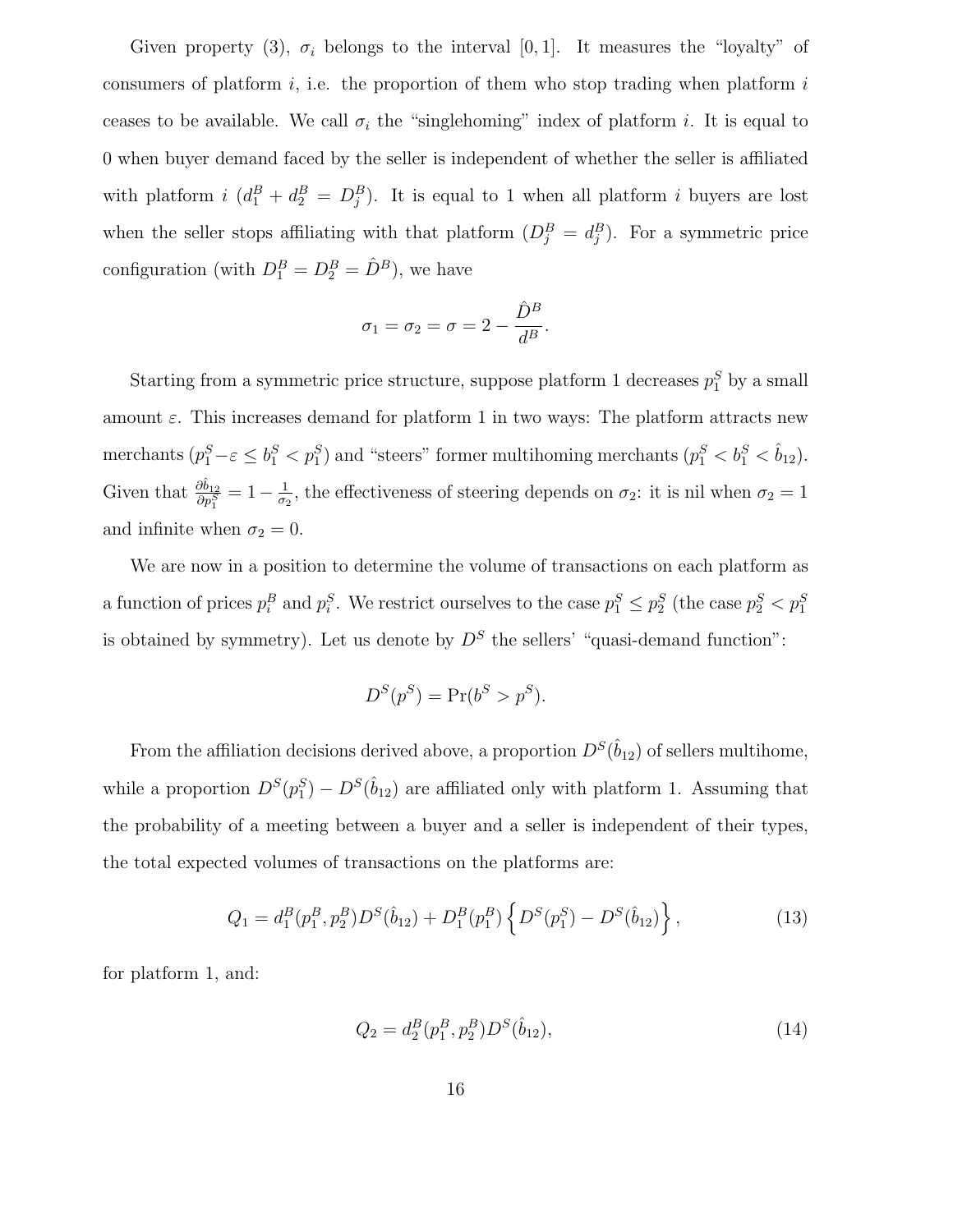for platform 2, where  $\hat{b}_{12}$  is given by formula (12). As already noticed, these formulae are continuous across the "diagonal"  $p_1^S = p_2^S$ :

$$
\lim_{\substack{p_1^S \to p^S \\ p_2^S \to p^S}} Q_i = d_i^B(p_1^B, p_2^B) D^S(p^S).
$$

### **3.3 Competition between proprietary platforms**

Proprietary platforms choose prices so as to maximize profit. Consider for example platform 1's profit:

$$
\pi_1 = (p_1^B + p_1^S - c)Q_1.
$$
\n(15)

As in the case of a monopolist, this maximization can be decomposed into the choice of a price level,  $p_1 = p_1^B + p_1^S$ , and that of a price structure given a price level. The first-order conditions are:

$$
Q_1 + (p_1^B + p_1^S - c) \frac{\partial Q_1}{\partial p_1^B} = Q_1 + (p_1^B + p_1^S - c) \frac{\partial Q_1}{\partial p_1^S} = 0,
$$

or

$$
\frac{\partial Q_1}{\partial p_1^S} = \frac{\partial Q_1}{\partial p_1^B} = -\frac{Q_1}{p_1^B + p_1^S - c}.\tag{16}
$$

The following analysis is complex, as it must handle a potential lack of smoothness of the objective function. It can be skipped in a first reading. The end result (Proposition 3) is remarkably simple, though.

Recall the expressions of volumes on both systems, when, say,  $p_1^S \leq p_2^S$ :

$$
Q_1 = d_1^B(p_1^B, p_2^B)D^S(\hat{b}_{12}) + D_1^B(p_1^B)\{D^S(p_1^S) - D^S(\hat{b}_{12})\},\tag{13}
$$

$$
Q_2 = d_2^B(p_1^B, p_2^B)D^S(\hat{b}_{12}),
$$
\n(14)

where

$$
\hat{b}_{12} = \frac{p_2^S d_2^B - p_1^S (D_1^B - d_1^B)}{d_2^B - (D_1^B - d_1^B)}.
$$
\n(12)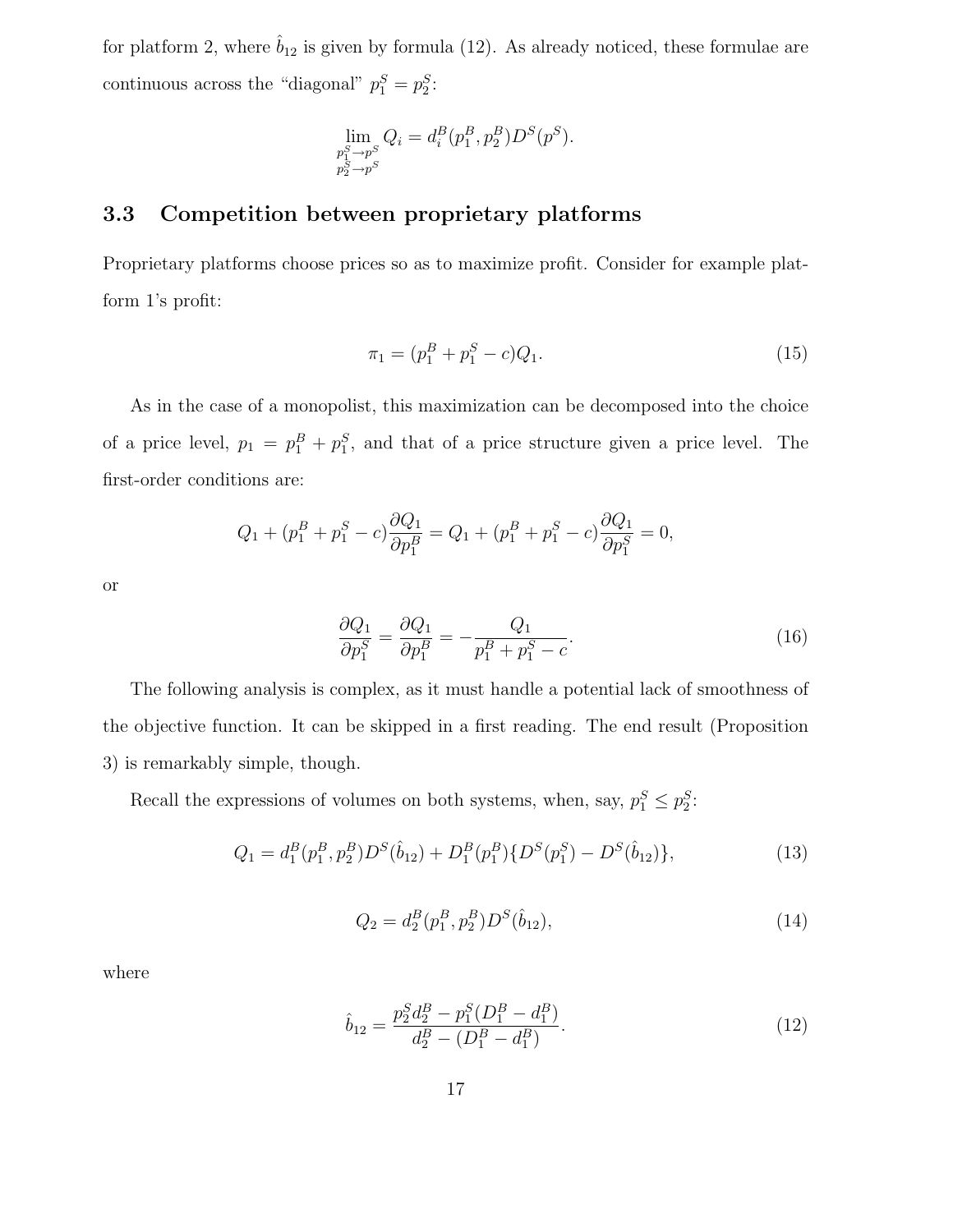We focus on symmetric equilibria  $(p_i^S \equiv p^S, p_i^B \equiv p^B)$ , for which volumes have simpler expressions:

$$
Q_i = d_i^B(p^B, p^B)D^S(p^S).
$$

While

$$
\frac{\partial Q_1}{\partial p_1^B} = \frac{\partial d_1^B}{\partial p_1^B} (p^B, p^B) D^S(p^S),\tag{17}
$$

the first derivative in formula (17) is not necessarily well defined since volumes have a different expression according to whether  $p_1^S \leq p_2^S$  or  $p_1^S > p_2^S$ :

$$
Q_1 = d^B(p^B)D^S(\hat{b}_{12}) + \hat{D}^B(p^B)\{D^S(p_1^S) - D^S(\hat{b}_{12})\}
$$

when  $p_1^S < p_2^S$ , and

$$
Q_1 = d^B(p^B)D^S(\hat{b}_{21})
$$

when  $p_1^S > p_2^S$ . Interestingly,  $Q_1$  turns out to be differentiable<sup>13</sup> even at  $p_1^S = p_2^S$ . Indeed, at symmetric prices:

$$
\frac{\partial Q_1}{\partial p_1^S} = (D^S)' \frac{(d^B)^2}{2d^B - \hat{D}^B}.
$$
\n(18)

<sup>13</sup>The left- and right-derivatives of  $Q_1$  with respect to  $p_1^S$  at  $p_1^S = p_2^S = p^S$  (implying  $\hat{b}_{12} = \hat{b}_{21} = p^S$ ) are:

$$
\left(\frac{\partial Q_1}{\partial p_1^S}\right)_L = (D^S)' \frac{\partial \hat{b}_{12}}{\partial p_1^S} [d^B - \hat{D}^B] + (D^S)' \hat{D}^B,
$$

and

$$
\left(\frac{\partial Q_1}{\partial p_1^S}\right)_R=(D^S)'\frac{\partial \hat{b}_{21}}{\partial p_1^S}d^B.
$$

Moreover

$$
\frac{\partial \hat{b}_{12}}{\partial p_1^S} = -\frac{\hat{D}^B - d^B}{2d^B - \hat{D}^B}, \text{ and } \frac{\partial \hat{b}_{21}}{\partial p_1^S} = \frac{d^B}{2d^B - \hat{D}^B}.
$$

And so

$$
\left(\frac{\partial Q_1}{\partial p_1^S}\right)_L = (D^S)' \left[\frac{(\hat{D}^B - d^B)^2}{2d^B - \hat{D}^B} + \hat{D}^B\right] = (D^S)' \frac{(d^B)^2}{2d^B - \hat{D}^B}
$$

$$
\left(\frac{\partial Q_1}{\partial p_1^S}\right)_R = (D^S)' \frac{(d^B)^2}{2d^B - \hat{D}^B}.
$$

Thus  $Q_1$  is differentiable with respect to  $p_1^S$ .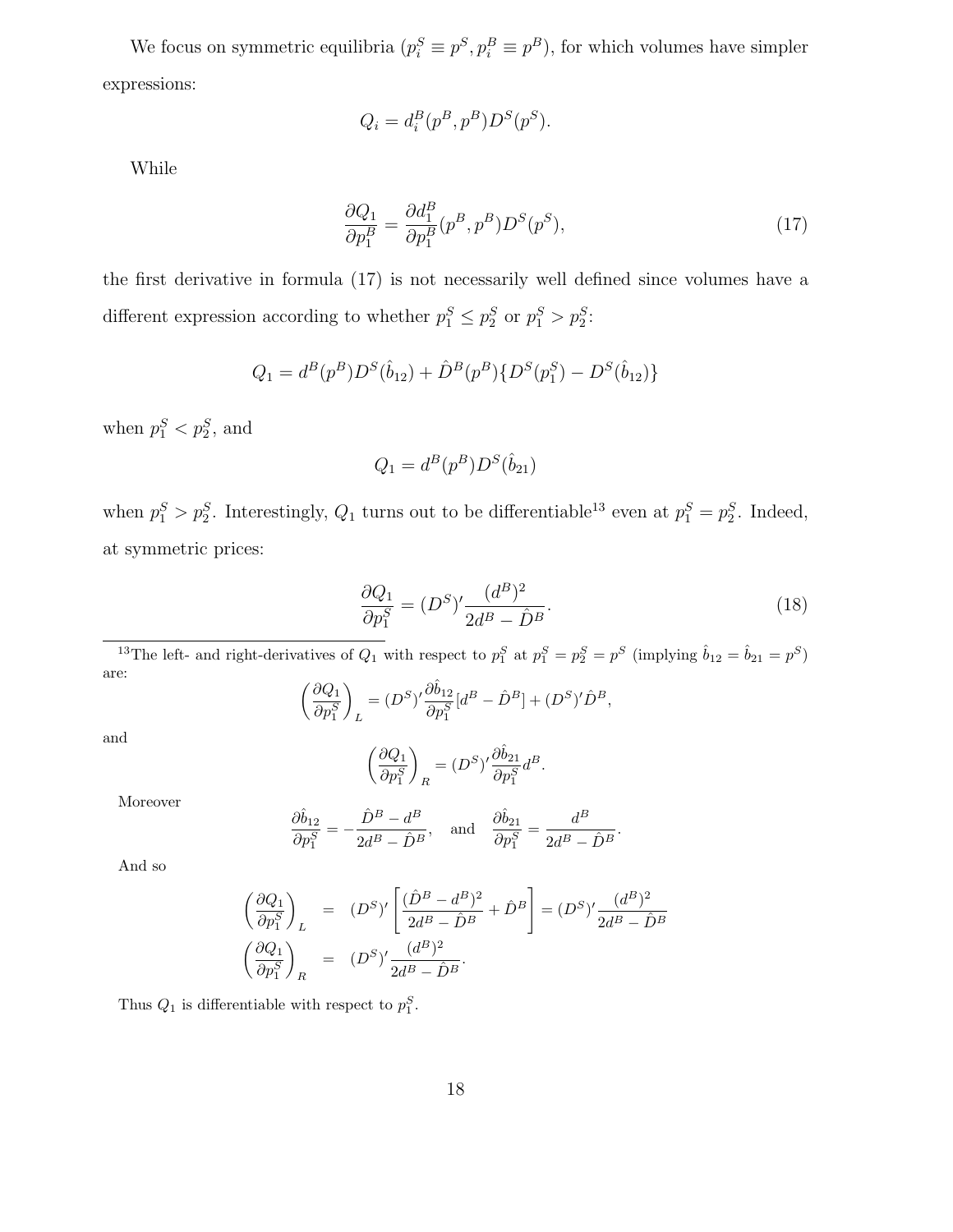Using (16), (17) and (18) we obtain a simple form for the first-order condition for a symmetric equilibrium:

$$
\frac{\partial d_i^B}{\partial p_i^B} D^S = (D^S)' \frac{(d^B)^2}{2d^B - \hat{D}^B},
$$

or:

$$
\left(\frac{2d^B - \hat{D}^B}{d^B}\right)\left(-\frac{\partial d_i^B/\partial p_i^B}{d^B}\right) = -\frac{(D^S)'}{D^S}.
$$

The first term on the left-hand side of this latter formula is the singlehoming index  $\sigma$ defined earlier, which measures the proportion of "unique customers". The second term is the ratio of the own-brand elasticity of demand for buyers

$$
\eta_o^B=-\frac{p^B\partial d_i^B/\partial p_i^B}{d^B}
$$

over the buyers' price  $p^B$ . Finally, the last term is the ratio of the elasticity of sellers' demand over sellers' price. Thus we can state:

**Proposition 3** : A symmetric equilibrium of the competition between proprietary platforms is characterized by:

$$
p^B + p^S - c = \frac{p^B}{\eta_o^B} = \frac{p^S}{(\eta^S/\sigma)}.
$$

The formulae are thus the same as in the monopoly platform case, except that a) on the buyer side, the demand elasticity  $\eta^B$  is replaced by the (higher) own-brand elasticity  $\eta_o^B$ , and b) on the seller side, the demand elasticity  $\eta^S$  is replaced by the equivalent of an own-brand elasticity  $\eta^S/\sigma$ . When all buyers singlehome ( $\sigma = 1$ ), the own-brand elasticity and the demand elasticity coincide. But as multihoming becomes more widespread ( $\sigma$ decreases), the possibility of steering increases the own-brand elasticity  $\eta^S/\sigma$ .

#### **3.4 Competition between associations**

When platforms are run by not-for-profit cooperatives owned by members (operators on the buyer and seller sides), prices paid by the end users are set by the members and not by the platforms. Platforms however have an important say in the price structure,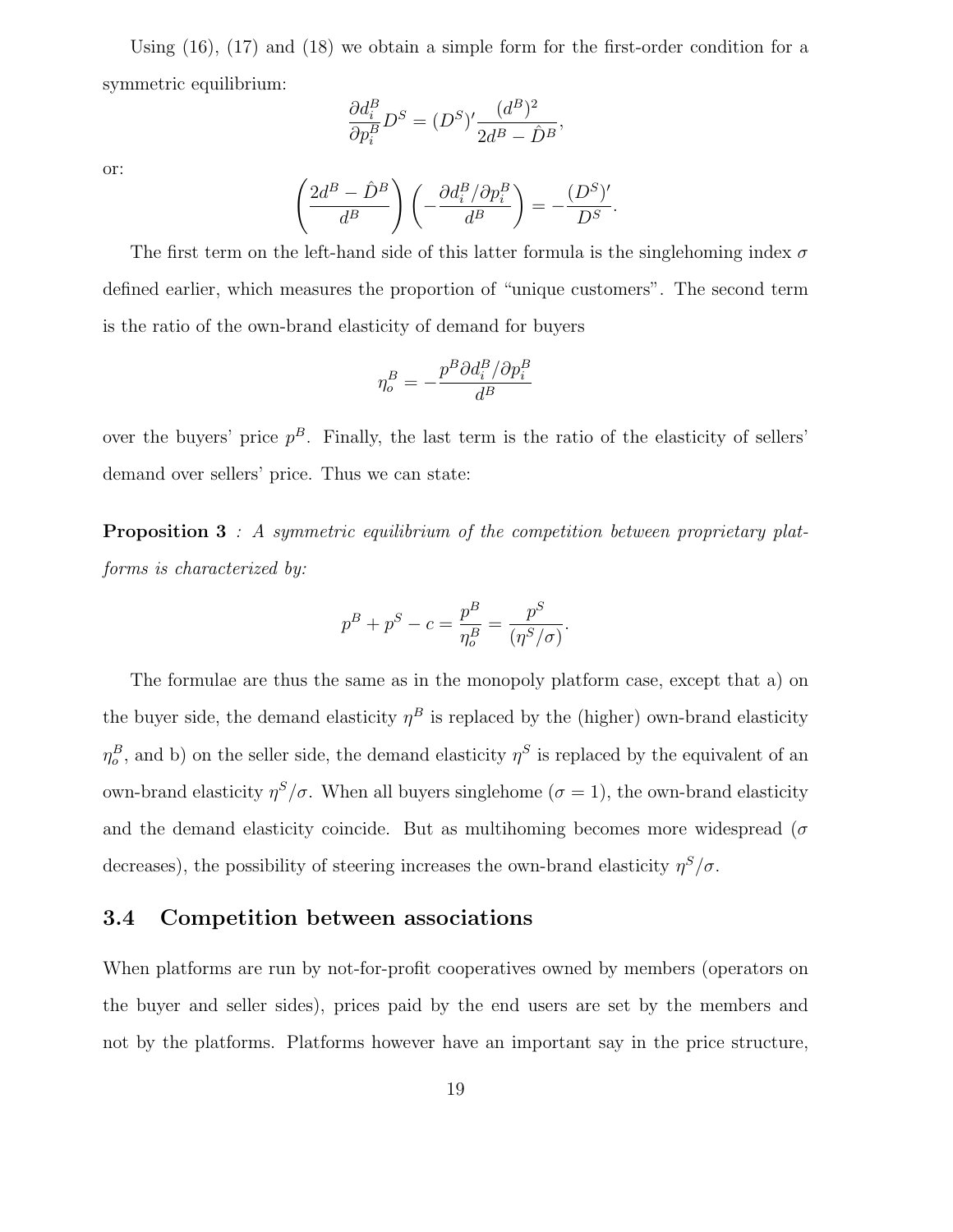especially if competition among members is intense on both sides of the market. In our model, an association's only strategic decision is the choice of access charges between members. Neglecting platform costs, the zero-profit condition implies that these access "charges" exactly offset each other as one side receives the charge paid by the other side. For example in the payment card industry the access charge is called the interchange fee and is paid by acquirers (the sellers' banks) to issuers (the buyers' banks).<sup>14</sup> This section studies the access charge chosen by competing associations and compares the corresponding prices for final users (buyers and sellers) with those resulting from competition between profit-maximizing systems. While the section is currently most relevant to the payment card industry, its potential applicability is much broader. For example, reflecting recent concerns about unequal access to B2B exchanges, some have suggested that these exchanges be run as non-profit associations. Furthermore, and as will be observed in section 7.2, networks of interconnected networks (e.g. communication networks) are economically similar to non-profit platforms.

The members compete on two downstream markets, the buyer and the seller downstream markets. Given access charge  $a_i$  on platform i, the net marginal costs for a member of platform i of serving a buyer and a seller, respectively, are  $c^B - a_i$  and  $c^S + a_i$ , where  $c^B$  and  $c^S$  represent the gross marginal costs incurred by the members on each side of the market. We make the simplifying assumption that intraplatform competition results in constant equilibrium margins charged by members on downstream markets:  $m<sup>B</sup>$  on the buyers' side and  $m<sup>S</sup>$  on the sellers' side. Equilibrium prices are thus given by:

$$
p_i^B = c^B - a_i + m^B
$$
,  $p_i^S = c^S + a_i + m^S$ .

This assumption is for example satisfied if (a) members belong to a single association and are differentiated in a direction orthogonal to that of platform differentiation;<sup>15</sup> and  $(b)$ members on a given platform are little differentiated. Intense intraplatform competition

<sup>&</sup>lt;sup>14</sup>The determination of access charges within associations has so far only been studied in the context of the payment card industry and under the assumption of a monopoly platform (Rochet-Tirole (2002), Schmalensee (2002)).

<sup>&</sup>lt;sup>15</sup>Mathematically, in a generalized Hotelling framework, the "transportation cost" for an end-user when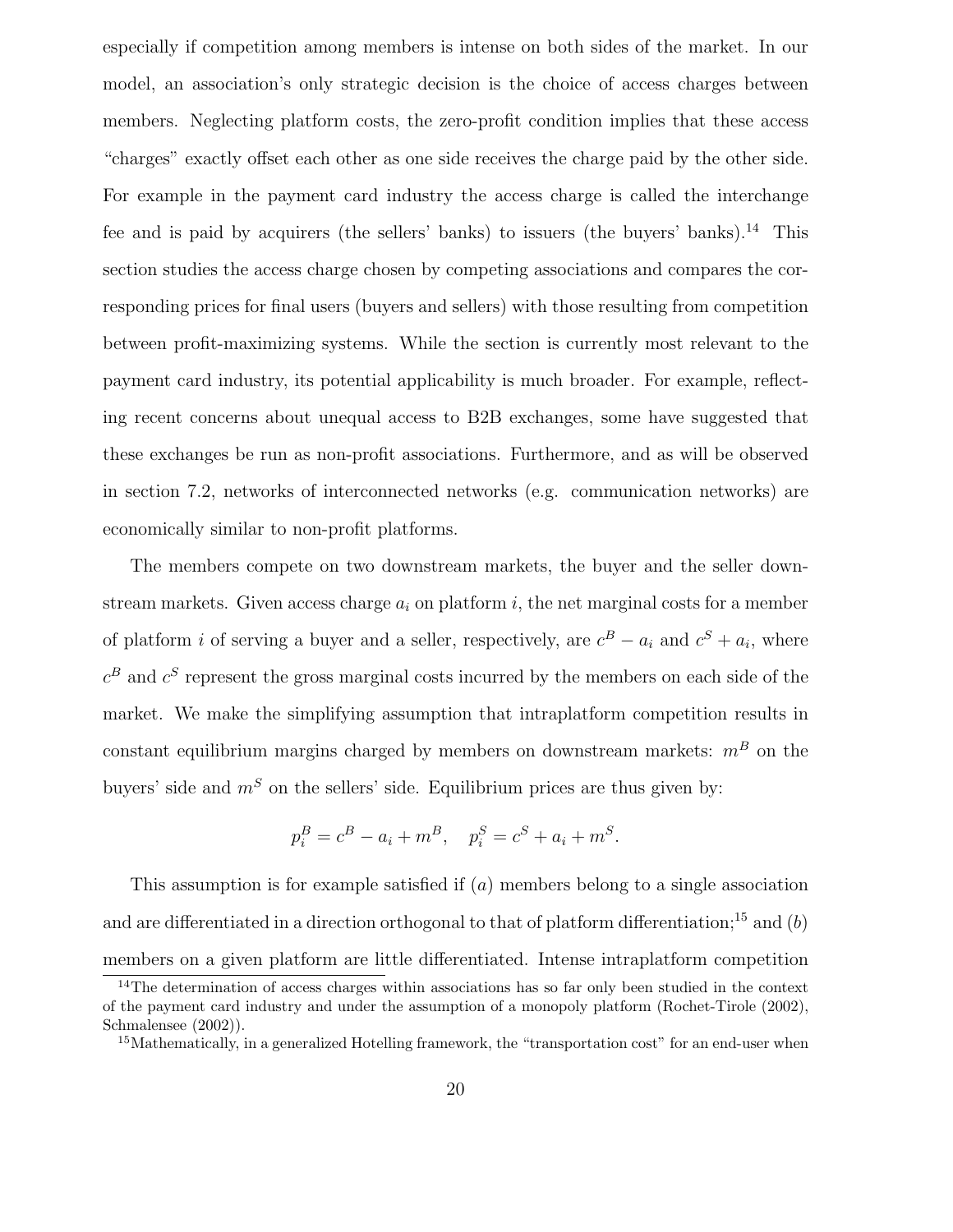then results in Hotelling competition between members taking as given (as a first-order approximation) the number of end users on the platform (which is basically determined by the platforms' access charges given that the members' markups are small).<sup>16</sup>

Under this simplifying assumption, the profits of all members of an association are proportional to the volume of transactions on the association's platform. The interests of all members are thus completely aligned. Regardless of its exact structure the association selects the access charge so as to maximize its volume. Furthermore the total price on each system is constant:

$$
p_i^B + p_i^S = c + m,\t\t(19)
$$

where  $m = m^B + m^S$  is the total margin on downstream markets and  $c = c^B + c^S$ .

Last, in order to be able to compare the association with the cases of a monopolist and of competing proprietary platforms, we must assume that the quasi-demand functions are the same. That is, the members are only selling the varieties of each platform that the proprietary platforms were selling. Because we kept quasi-demand functions quite general, there is no difficulty in assuming this is indeed the case.

The outcome of the competition between the two associations is characterized by two price vectors  $(p_i^B, p_i^S)$ ,  $i = 1, 2$ , such that: for all i,  $(p_i^B, p_i^S)$  maximizes the volume  $Q_i$  on system *i* subject to (19), taking as given the price vector  $(p_j^B, p_j^S)$  on the other system.

The first-order conditions for a symmetric equilibrium are given by

$$
p^B + p^S = c + m,\t\t(20)
$$

selecting a (platform, member) pair is the sum of the transportation cost to the platform and that to the member.

<sup>&</sup>lt;sup>16</sup>If members have dual membership instead (eg. they are both affiliated with Visa and MasterCard, or they provide support or write applications for two cooperatively designed operating systems or videogame platforms), then requirement  $(b)$  is unnecessary in that margins are constant even if member differentiation is not small relative to platform differentiation: See Hausman et al. (2003). But one must then inquire into the associations' governance structure. Our treatment carries over as long as governance leads each association to maximize its volume.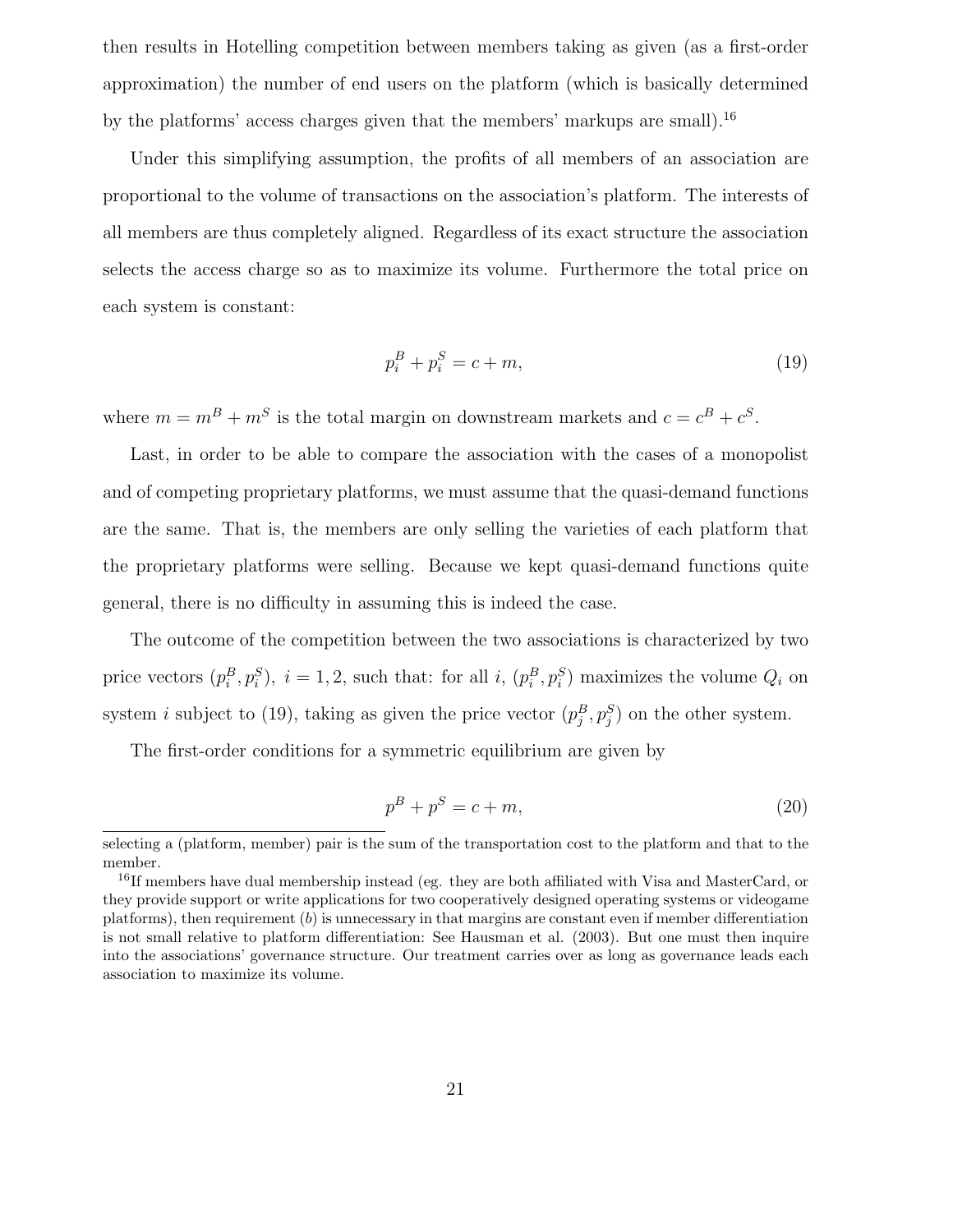(condition on total price) and the equivalent of condition (5):

$$
\frac{\partial Q_i}{\partial p_i^B} = \frac{\partial Q_i}{\partial p_i^S},\tag{21}
$$

(same impact on volume of a marginal price increase on each side of the market).

The analysis of the price structure is therefore identical to that for proprietary platforms. The price level is lower for associations with healthy competition among their members but may exceed the proprietary platforms price level if double marginalization is strong.

**Proposition 4** : A symmetric equilibrium of the competition between associations is characterized by

$$
p^B + p^S = c + m
$$

and

$$
\frac{p^B}{\sigma \eta_o^B} = \frac{p^S}{\eta^S}.\tag{22}
$$

Comparing now Proposition 2 and 4, we see that even when downstream markets are perfectly competitive (the margin m converges to zero) and so the price level is socially optimal, competition between not-for-profit associations need not generate an efficient outcome. Indeed, the condition for an efficient price structure (given in Proposition 2) is:

$$
\frac{p^B}{\eta^B} \left[ \frac{V^B}{D^B} \right] = \frac{p^S}{\eta^S} \left[ \frac{V^S}{d^S} \right],\tag{7}
$$

while the condition characterizing competition between associations is different:

$$
\frac{p^B}{\sigma \eta_o^B} = \frac{p^S}{\eta^S}.\tag{22}
$$

This is natural, as (a) the associations do not internalize the end-users' surpluses, and (b) the associations aim at steering sellers (which is reflected by the presence of  $\sigma$ ) and stealing buyers (as indicated by the presence of  $\eta_o^B$ ) away from the rival association, while market share considerations play no role in a Ramsey program. It is therefore perhaps remarkable that the two conditions coincide in the special case of linear demands, which we explore in detail in Section 5.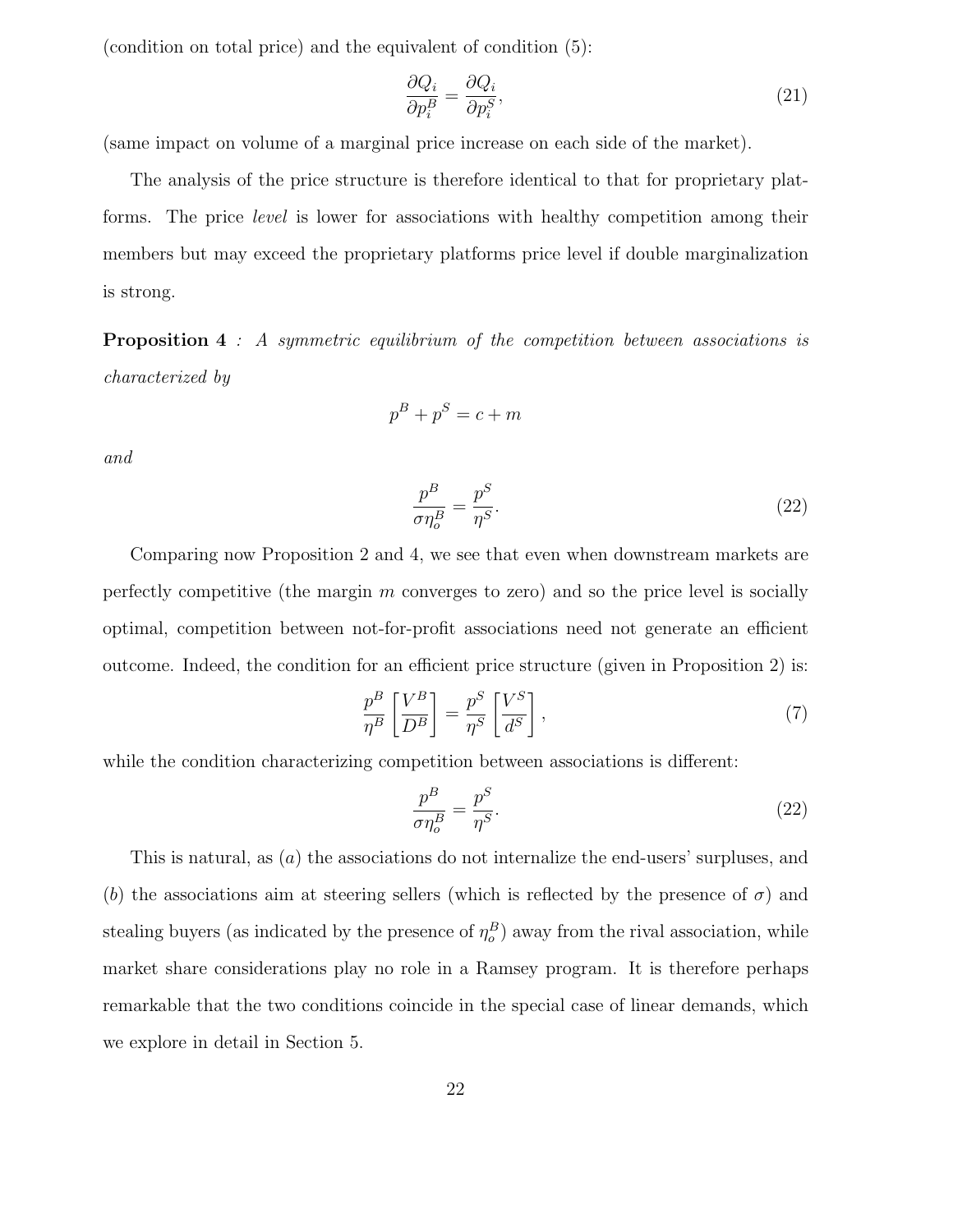## **4 Determinants of business model**

Let  $\theta$  be a parameter that affects the volume of transactions on the platforms. In this section, we consider the impact of a small variation in  $\theta$  on user prices  $p^B$  and  $p^S$ , depending on industry structure (monopoly or duopoly) and on the platforms' governance structure (for-profits or associations). We concentrate on three important determinants of industry conduct and performance:

Marquee buyers: In the first application,  $\theta$  represents a (small) uniform shift in sellers' surpluses, due to the presence of marquee buyers on the other side of the market. As a result, the sellers' demand function becomes:

$$
D^{S}(p^{S}, \theta) = D^{S}(p^{S} - \theta).
$$

Installed bases/captive buyers: In the second application,  $\theta$  represents the (small) mass of buyers who are loyal to their platform, independently of prices. Such buyers, say, are tied by long-term contracts. As a result, the buyers' demand functions become:

$$
d_i^B(p_1^B, p_2^B, \theta) = d_i^B(p_1^B, p_2^B) + \theta, \ D^B(p^B, \theta) = D^B(p^B) + \theta, \ \hat{D}^B(p^B, \theta) = \hat{D}^B(p^B) + \theta.
$$

Multihoming: In the third application,  $\theta$  represents an exogenous increase in the singlehoming index of buyers. Assume for example that  $d^B$  does not depend on  $\theta$ , while  $D^B$ decreases in  $\theta$ . Then  $\sigma(p^B, \theta) = 2 - \frac{D^B(p^B, \theta)}{d^B(p^B)}$  is increasing in  $\theta$ , while  $\eta_o^B$  does not depend on  $\theta$ <sup>17</sup>

Proposition 5 analyses the impact of small variations of  $\theta$  on the prices  $p^B$  and  $p^S$ .

**Proposition 5** : (i) In the case of a monopoly platform (for-profit or association) and with log concave demand functions, the seller price increases when there are marquee buyers and decreases when there are captive buyers. The buyer price moves in the opposite direction.

<sup>&</sup>lt;sup>17</sup>This is for example the case in the Hotelling specification presented in Section 5, when the marginal transportation cost of buyers increases only for distances in the noncompetitive hinterland of the rival platform, so that  $d_i^B$  is unaffected while  $D^B$  decreases.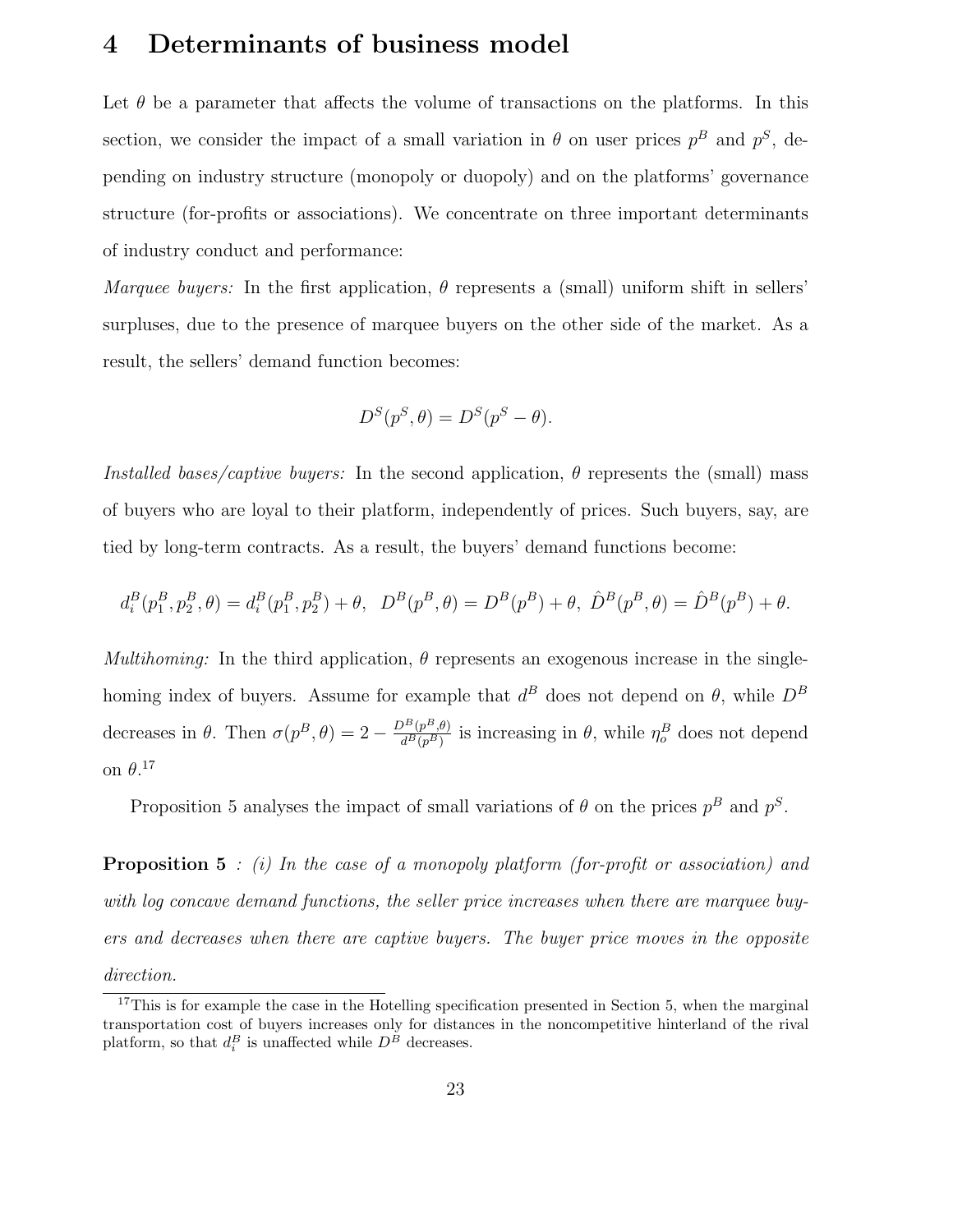(ii) The same result holds under competition between associations, except that the comparative statics with respect to captive buyers requires a regularity condition.

(iii) In the case of competing associations, an increase in the multihoming index of buyers (keeping demand elasticities constant) leads to an increase in the buyer price and a decrease in the seller price.

Intuitively, marquee buyers make the platform more attractive for the sellers. The platform then raises its price  $p<sup>S</sup>$  to sellers, which reduces the de facto marginal cost,  $c - p<sup>S</sup>$ , of provision of the service to the buyers. The buyer price therefore falls. The intuition is similar in the case of captive buyers. Captive buyers allow the platform to raise the price  $p^B$  to buyers, thus reducing the de facto marginal cost  $c - p^B$  of serving sellers. A regularity condition however is required here in the case of platform competition, which creates a countervailing steering effect: Each platform's buyer membership is then "more unique" to the platform, and so it is more costly for a seller to forgo the platform. Last, an increase in multihoming makes steering more attractive and puts a downward pressure on the seller price.

### **5 Linear demands**

We illustrate the results obtained so far in a variant of the Hotelling model, where a buyer's preferences for platforms are represented by his location  $x$  on a line. Buyers are uniformly distributed on a line of length  $(\Delta + 2\delta)$ . Platform 1 and 2 are symmetrically located at a distance  $\Delta/2$  of the origin of the line  $(x = -\frac{\Delta}{2})$  for platform 1 and  $x = \Delta/2$  for platform 2). The number  $\Delta$  parametrizes the degree of substitutability between platforms. Buyers have also access to outside options, represented conventionally by two other symmetric platforms (denoted 1' and 2'), located further away from the origin  $(x = -\frac{\Delta}{2} - \delta$  and  $x = \frac{\Delta}{2} + \delta$  and charging the same, exogenous, price  $p_0$ . The number  $\delta$  will serve us as a measure of the weight of "unique consumers". When using a platform located at distance d, buyers incur a quadratic transportation cost  $\frac{1}{2}d^2$ , (the transportation cost parameter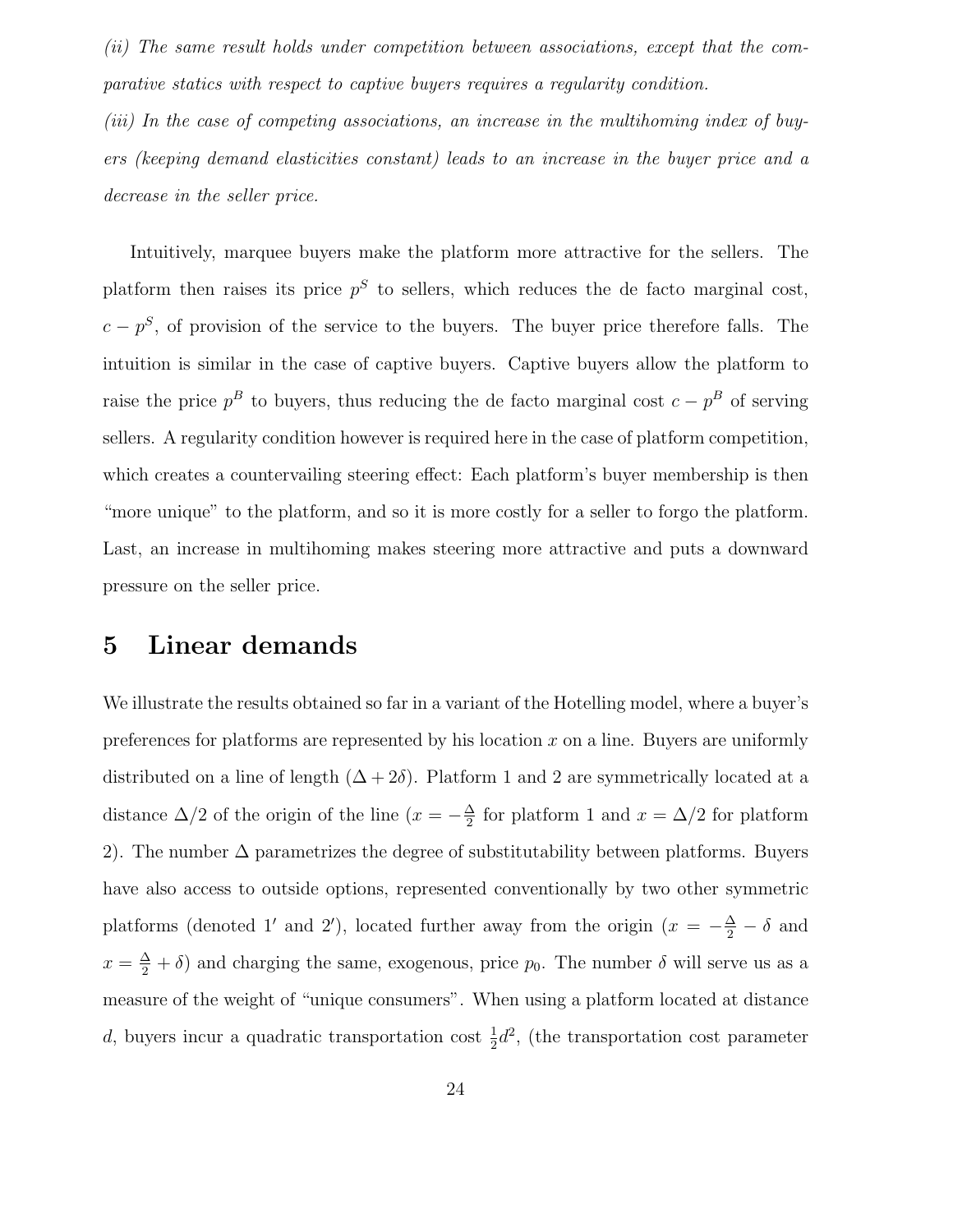is normalized to 1 without loss of generality).

Proposition 6 (proved in the Appendix) exhibits three main implications of the linear case. First, the price structure is the same regardless of whether the industry is served by a private monopoly, competing proprietary platforms or competing platforms. Second, if demand is linear on the seller side as well, then this common price structure is Ramsey optimal. Taken together, these results show that without detailed information about the demand structure, one should not expect clear comparisons of price structures across governance mechanisms. Nor are policy interventions to alter the price structure (as opposed to the price level) likely to be solidly grounded. Third, Proposition 6 provides sufficient conditions for the second-order conditions to be satisfied in the linear demand case.

**Proposition 6** : Suppose that the buyers' quasi-demand is described by an Hotelling model, with uniform distribution and outside options with distance  $\Delta$  between the two platforms and distance  $\delta$  between each platform and its nearest outside option, and that the market is not covered (not all potential buyers buy).

 $(i)$  • The buyer singlehoming index is equal to:

$$
\sigma = \Delta/(\Delta + \delta),
$$

and decreases when the platforms become more substitutable.

• The platforms' ability to steer (discourage through undercutting sellers from multihoming) decreases with the buyer singlehoming index.

• On the buyer side, total elasticity is equal to own-brand elasticity times the singlehoming index:

$$
\eta^B = \eta_o^B \sigma.
$$

(ii) The price structure is the same under a monopoly platform, competing proprietary platforms and competing associations. It satisfies

$$
\frac{p^B}{\eta^B} = \frac{p^S}{\eta^S}.
$$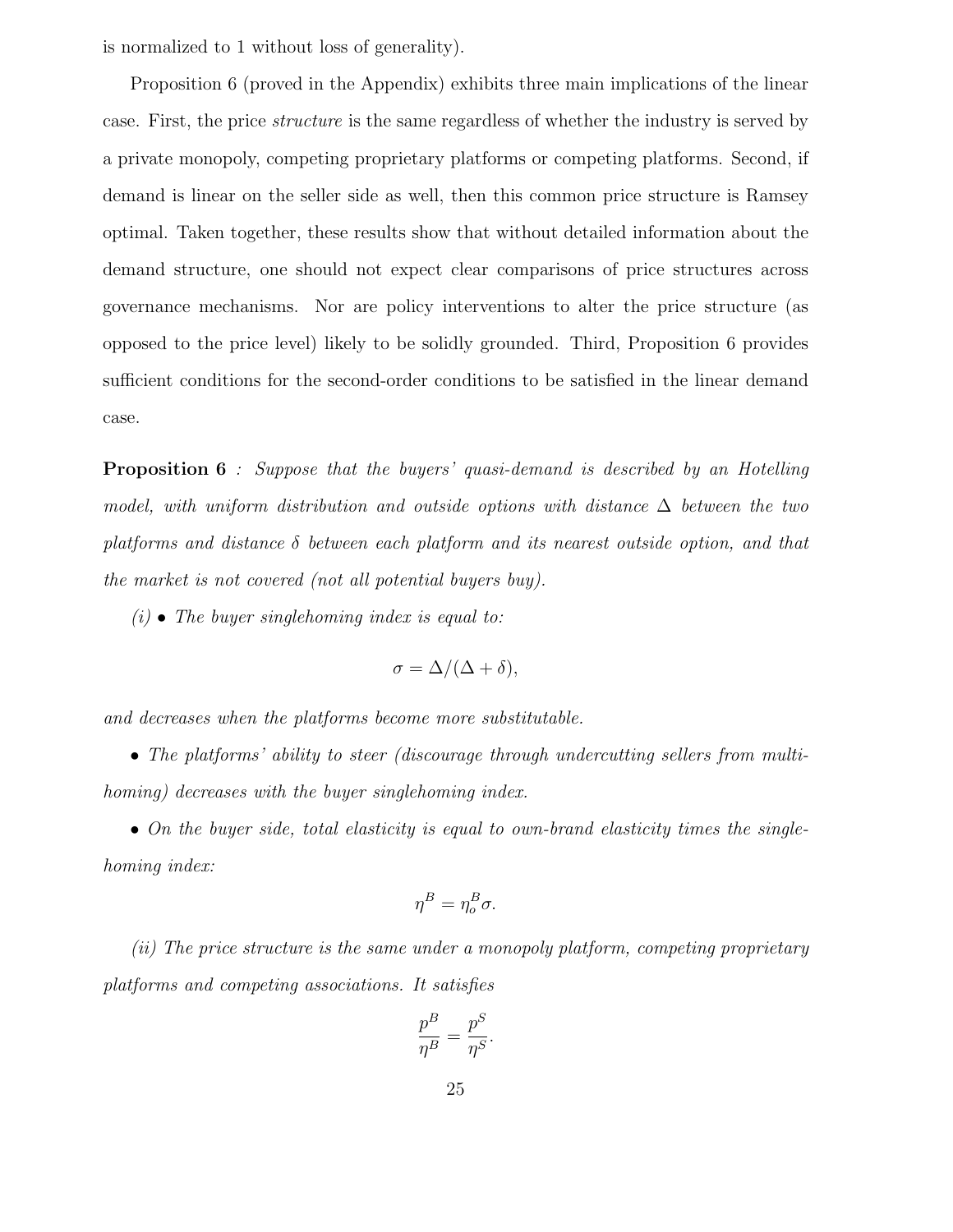(iii) If furthermore seller demand is linear, then the price structure in the three environments is Ramsey optimal.

(iv) The price vectors given in formulae (31) and (32) satisfy the second-order conditions for an equilibrium if and only if  $\frac{\delta}{\Delta}$  is smaller than  $\frac{1+\sqrt{5}}{2}$ .

### **6 Generalization to fixed user fees and usage costs**

In many of the examples presented in the introduction, fixed costs, either fixed fees charged by the platforms or fixed usage costs, play an important role. In order to demonstrate the robustness of our results to the introduction of fixed costs, we now adapt our model accordingly. To simplify the analysis, we assume that buyers singlehome (for example, consumers read a single newspaper or connect to a single portal). Second, we focus on the symmetric equilibrium. There is a sizeable literature on tipping in the presence of user fixed costs and we have little to add to this literature. Last, we first look at the case in which there is no direct exchange of money between the two sides of the market, as is the case for advertising in newspaper, TV and portals; we will later show how to extend the analysis to cases, such as videogames, exhibiting direct monetary transactions between end-users.

Platforms incur fixed costs  $C^B$  and  $C^S$  per buyer and seller, as well as marginal cost c per transaction between them (presumably  $c = 0$  for advertising). Let platform i charge fixed fees  $A_i^B$  and  $A_i^S$  and variable charges  $a_i^B N_i^S$  and  $a_i^S N_i^B$  to buyers and sellers, where  $N_i^B$  and  $N_i^S$  are the numbers of buyers (eyeballs) and sellers (advertisers) connected to platform *i*. A buyer with (possibly negative) average benefit  $b_i^B$  of receiving an ad and with fixed usage cost  $\gamma_i^B$  (also possibly negative) has net utility

$$
U_i^B = (b_i^B - a_i^B)N_i^S - A_i^B - \gamma_i^B.
$$

Similarly, a seller with average benefit  $b<sup>S</sup>$  of reaching a consumer and with fixed cost  $\gamma^S$  of designing an ad for this newspaper has net utility:

$$
U_i^S = (b^S - a_i^S)N_i^B - A_i^S - \gamma^S.
$$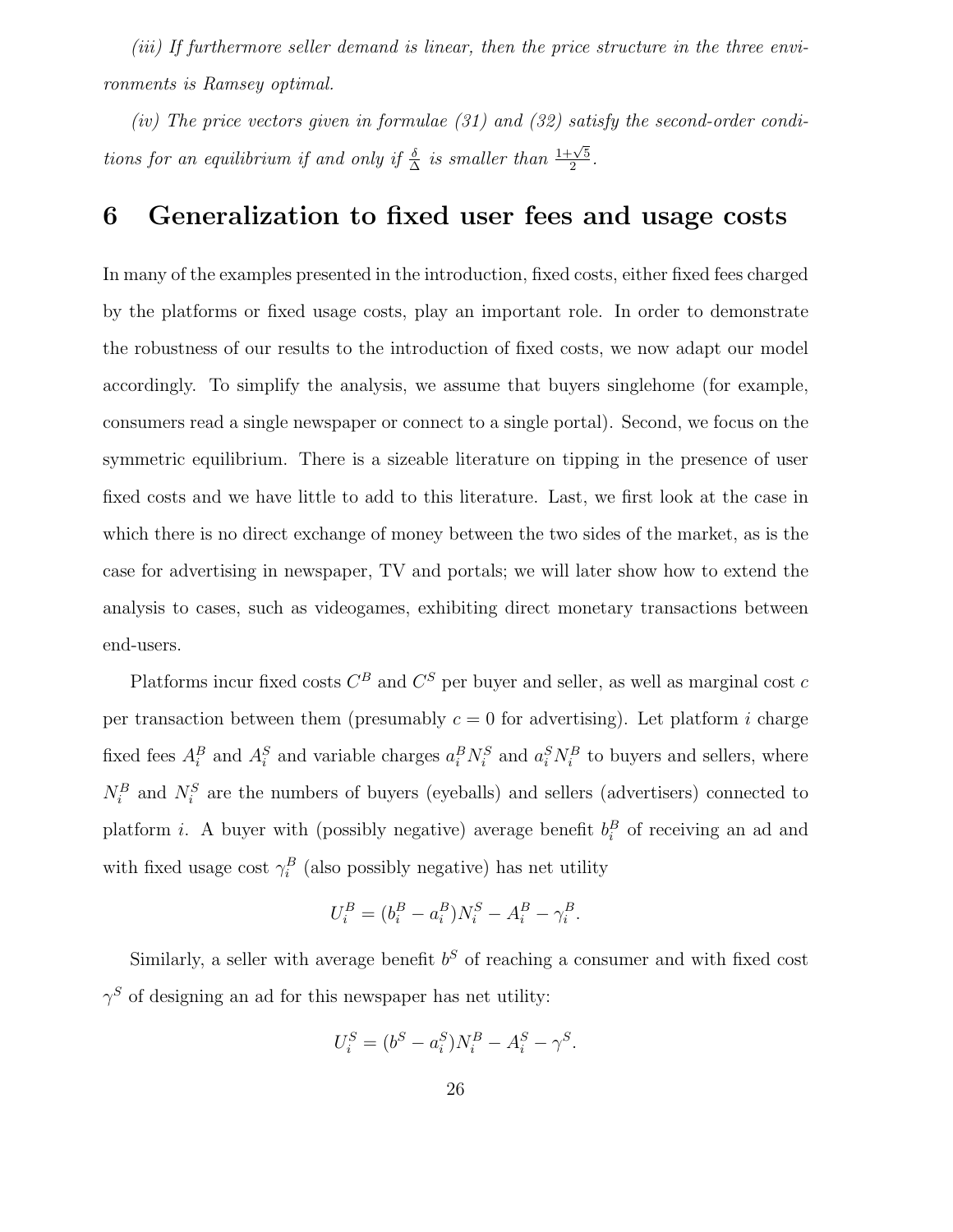The buyers are heterogenous over parameters  $(b_i^B, \gamma_i^B)$  and sellers are heterogenous over parameters  $(b^S, \gamma^S).$ 

The strategic choices for the platforms are the per "transaction" (eyeball viewing an ad) markups:

$$
p_i^B \equiv a_i^B + \frac{(A_i^B - C^B)}{N_i^S} \text{ and } p_i^S \equiv a_i^S + \frac{(A_i^S - C^S)}{N_i^B}
$$

Assuming that readers buy a single newspaper, the number of copies sold by newspaper  $i$  is given by

$$
N_i^B = \Pr(U_i^B > \max(0, U_j^B)),
$$

which is equal to some function  $d_i^B$  of prices  $(p_1^B, p_2^B)$  and numbers of ads  $(N_1^S, N_2^S)$  of the two newspapers

$$
N_i^B = d_i^B(p_1^B, N_1^S; p_2^B, N_2^S) \equiv \Pr\left( (b_i^B - p_i^B) N_i^S - C^B - \gamma_i^B \ge \max\left[ 0, (b_j^B - p_j^B) N_j^S - C^B - \gamma_j^B \right] \right). \tag{23}
$$

 $N_i^S$  is itself a function of  $p_i^S$  and  $N_i^B$ :

$$
N_i^S = D^S(p_i^S, N_i^B) = \Pr\left( (b^S - p_i^S) N_i^B > \gamma^S \right). \tag{24}
$$

.

These formulas are valid provided fixed costs for buyers are high enough so that no buyer buys the two newspapers (no multihoming for buyers). Substituting (24) into (23), and solving for  $(N_1^B, N_2^B)$ , one obtains demand functions for the buyers:

$$
N_i^B = n_i^B(p_1^B, p_1^S; p_2^B, p_2^S).
$$

Let us define the own -and cross- elasticities for buyer demand:

$$
\eta_o^B \equiv -\frac{\partial n_i^B}{\partial p_i^B} \frac{p_i^B}{n_i^B} \text{ and } \eta_S^B \equiv -\frac{\partial n_i^B}{\partial p_i^S} \frac{p_i^S}{n_i^B}.
$$

On the seller side, we define the own-price elasticity and the network elasticity:

$$
\eta^S \equiv -\frac{\partial D^S}{\partial p^S} \frac{p^S}{D^S} \; \text{and} \; \eta_N^S \equiv \frac{\partial D^S}{\partial N^B} \frac{N^B}{D^S}.
$$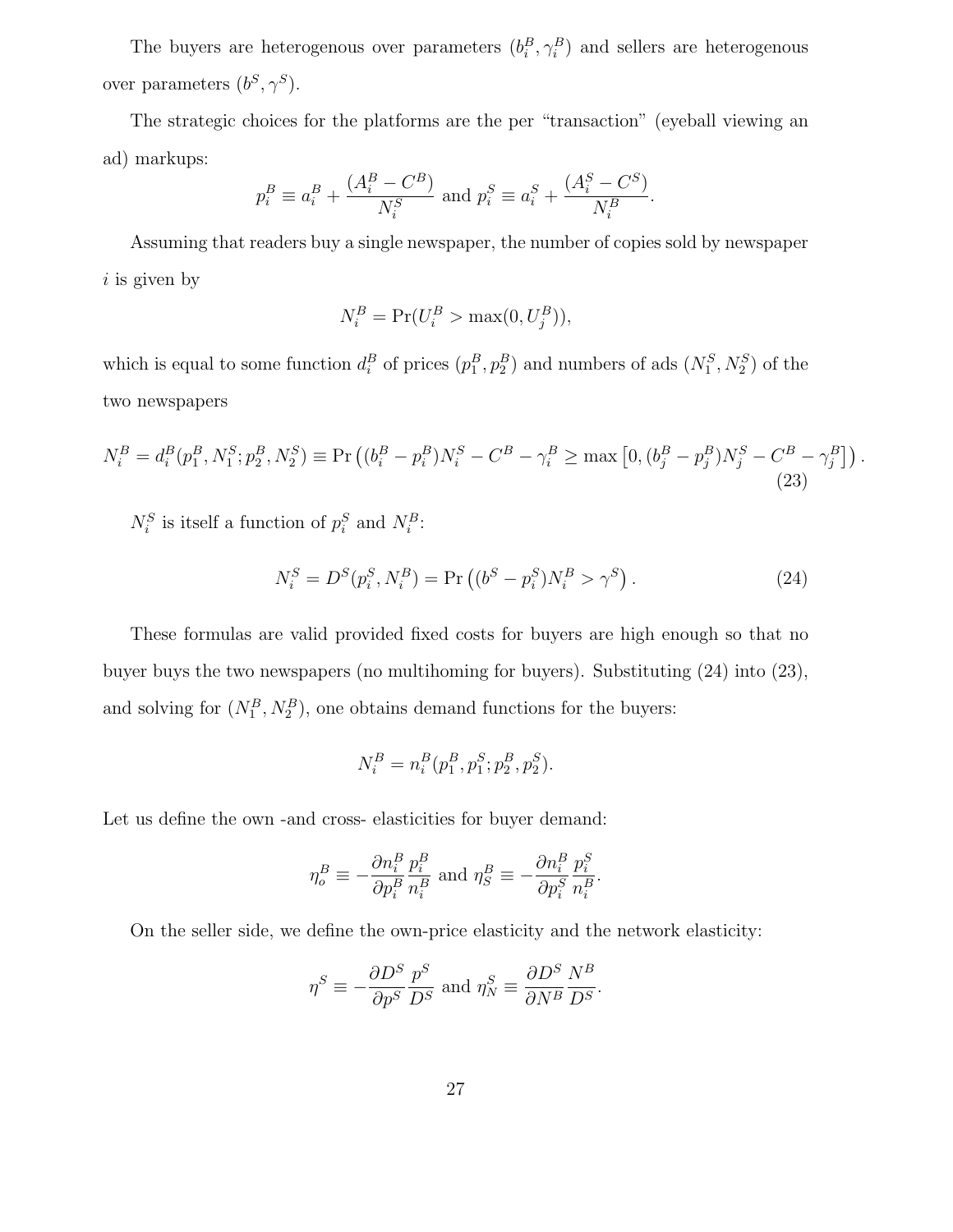With this notation, the formulae for transaction volumes and platform profit look remarkably similar to the ones obtained earlier. Platform i maximizes:

$$
\pi_i = (p_i^B + p_i^S - c)N_i^B N_i^S.
$$

Simple computations yield:

**Proposition 7** : A symmetric equilibrium is characterized by prices  $(p^B, p^S)$  satisfying:

$$
p^{B} + p^{S} - c = \frac{p^{B}}{\eta_{o}^{B}(1 + \eta_{N}^{S})} = \frac{p^{S}}{\eta^{S} + \eta_{S}^{B}(1 + \eta_{N}^{S})}.
$$

While we simplified the model by assuming singlehoming ( $\sigma = 1$ ), the presence of fixed costs implies that network externalities impact not only end-user surpluses, but also demands. For example, on the buyer side, the own price elasticity  $\eta_o^B$  is multiplied by a factor greater than 1 to account for the fact that when a platform reduces its buyer price, more buyers connect to the platform, inducing more sellers to connect and further increasing buyer demand. And similarly on the seller side.

In some more structured applications, the formulae in Proposition 7 simplify. For example, in the advertising example, it is reasonable to assume that sellers incur no fixed usage cost ( $\gamma^S \equiv 0$ ), since the advertising campaign has already been prepared for other media. In this case formula (24) shows that  $D<sup>S</sup>$  does not depend on  $N<sup>B</sup>$ , so that  $\eta_N^S = 0$ , and

$$
p^{B} + p^{S} - c = \frac{p^{B}}{\eta_{o}^{B}} = \frac{p^{S}}{\eta^{S} + \eta_{S}^{B}}.
$$

Last, let us turn to the (videogame or operating system) case in which the transaction between the seller and the buyer involves a price charged by the seller to the buyer.

Additional complications arise because of this monetary transaction between buyers and sellers. The equilibrium price of this transaction is then determined by competitive forces in the market for videogames or software applications and depends on the pricing policies of platforms. To illustrate how to extend the model to reflect this, we assume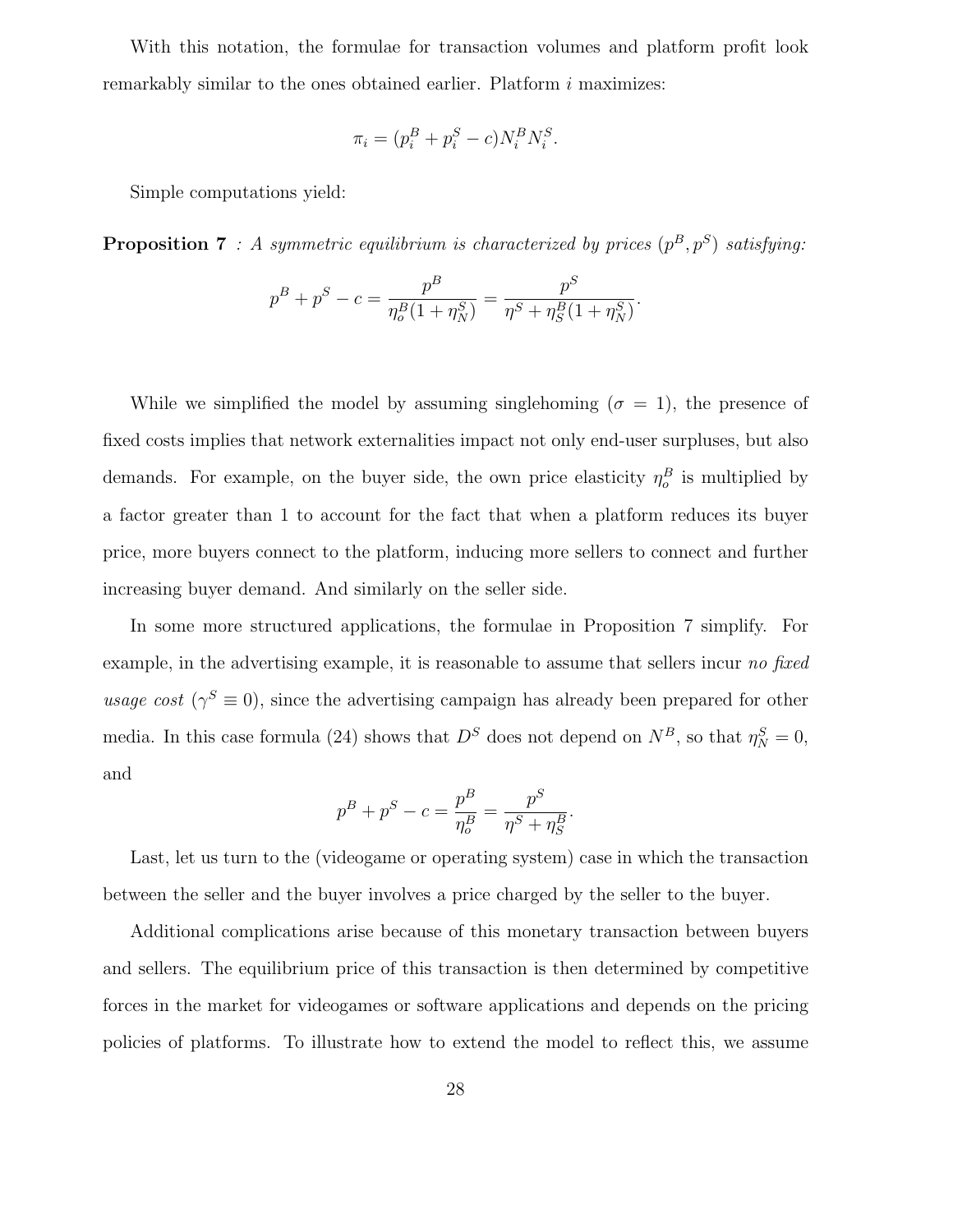that sellers have market power and no marginal cost and that buyers differ only in the fixed cost of learning how to install and use an operating system or a console (and in the identity of their preferred applications). They receive gross surplus v for a fraction  $\alpha$  of the applications (where the corresponding applications are drawn in i.i.d. fashion among consumers) and  $\bar{v} > v$  for a fraction  $(1 - \alpha)$ . When  $\alpha$  is large (so that  $(1 - \alpha)\bar{v} < v$ ), it is efficient for the platforms to induce developers to charge the low price  $p = v$ , so that buyers buy all games and receive a net marginal surplus  $b^B = (1 - \alpha)(\overline{v} - \underline{v})$ . Then we can assume w.l.o.g. that  $a^S = 0$ , so that  $b^S = \underline{v}$ . Using the same notation as above, the net utilities of a typical buyer and a typical seller are

$$
\begin{array}{rcl} U_i^B&=&b^BN_i^S-A_i^B-\gamma_i^B,\\[1ex] U_i^S&=&b^SN_i^B-A_i^S-\gamma^S. \end{array}
$$

Denoting again by  $p_i^B$  and  $p_i^S$  the per transaction mark-ups:

$$
p_i^B = \frac{A_i^B - C^B}{N_i^S} \quad \text{and} \quad p_i^S = \frac{A_i^S - C^S}{N_i^B}
$$

,

and  $d_i^B$ ,  $D^S$  the associated demand functions, we obtain the same formulae as in Proposition 7.

## **7 Summary and mini case studies**

Let us now summarize the paper's key insights. The main contribution has been to derive simple formulae governing the price structure in two-sided markets, and this for a wide array of governance structures (private monopoly, Ramsey planner, competition between for-profit or non-profit platforms). But we also obtained more specific insights. On the public policy side:

1) The Ramsey price structure does not correspond to a "fair cost allocation". Rather, like private business models, it aims at getting both sides on board.

2) The main conceptual difference between private and Ramsey price structures is that the latter takes into account the average net surplus created on the other side of the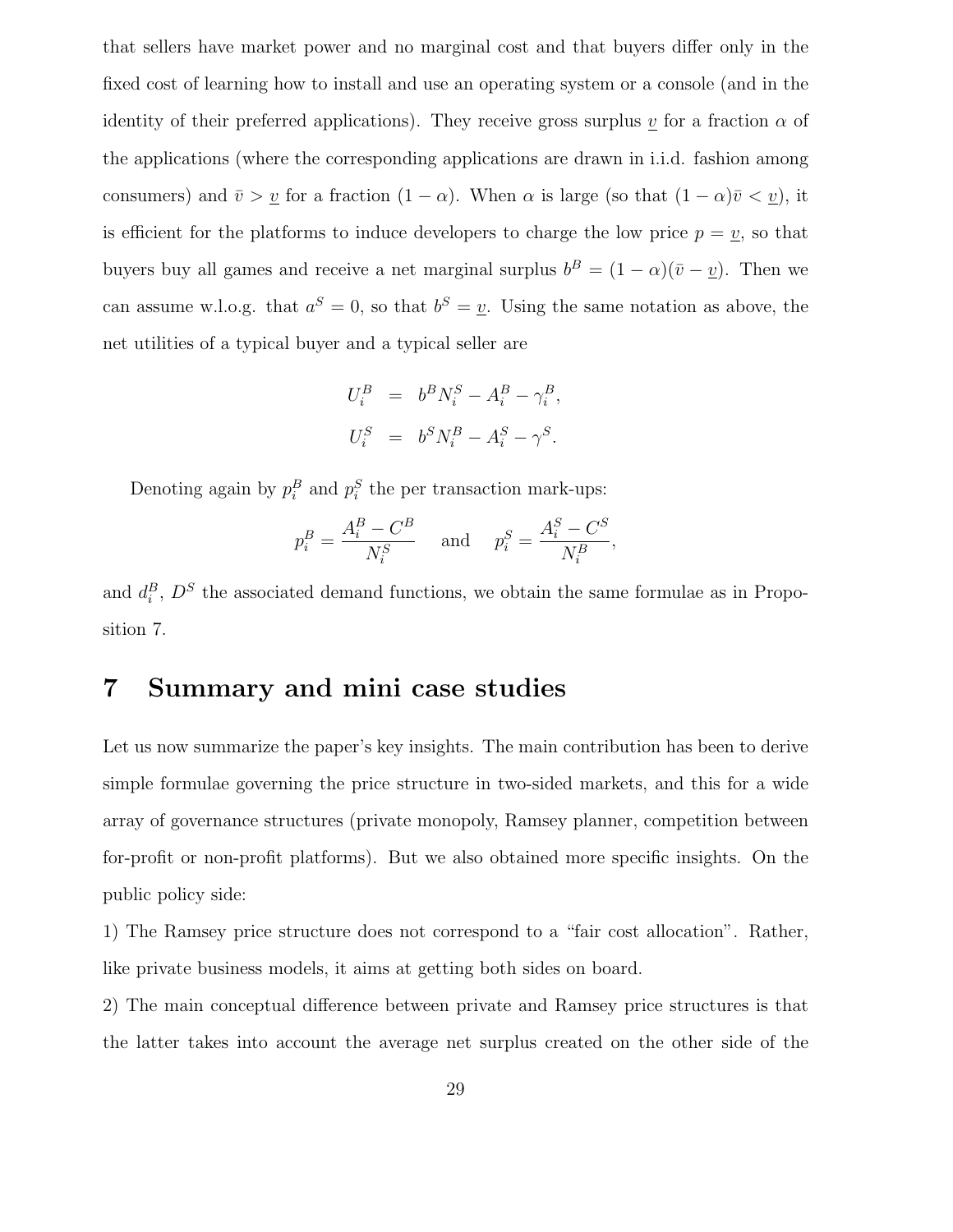market when attracting an end user on one side. Yet, private business models do not exhibit any obvious price structure bias (indeed, in the special case of linear demands, all private price structures are Ramsey optimal price structures).

On the business model front, we obtained:

3) Monopoly and competitive platforms design their price structure so as to get both sides on board.

4) An increase in multihoming on the buyer side facilitates steering on the seller side and results in a price structure more favorable to sellers.

5) The presence of marquee buyers (buyers generating a high surplus on the seller side) raises the seller price and (in the absence of price discrimination on the buyer side) lowers the buyer price.

6) Captive buyers tilt the price structure to the benefit of sellers.

We now develop seven "mini case studies" meant to emphasize the attention paid by platforms to the pricing structure. A rigorous validation of testable implications 3) through 6) lies beyond the scope of this paper, and we hope that future research will perform the econometric studies needed to confirm or infirm these hypotheses in specific industries. We only offer some casual empiricism; this preliminary evidence seems quite encouraging for the theory.

### **7.1 Credit and debit cards**

The payment industry offers a nice illustration of implications 3) through 6). Historically, the business model for credit and differed debit cards has been to attract cardholders and induce them to use their cards. Visa and MasterCard are not-for-profit associations owned by over 6,000 bank (and nonbank) members. The associations centrally set interchange fees to be paid by acquirers (the merchants' banks) to issuers (the cardholders' banks). These interchange fees are proportional to transaction volume. A higher interchange fee is, via the competition among issuers, partly or fully passed through to consumers in the form of lower card fees and higher card benefits, which encourages card ownership and usage;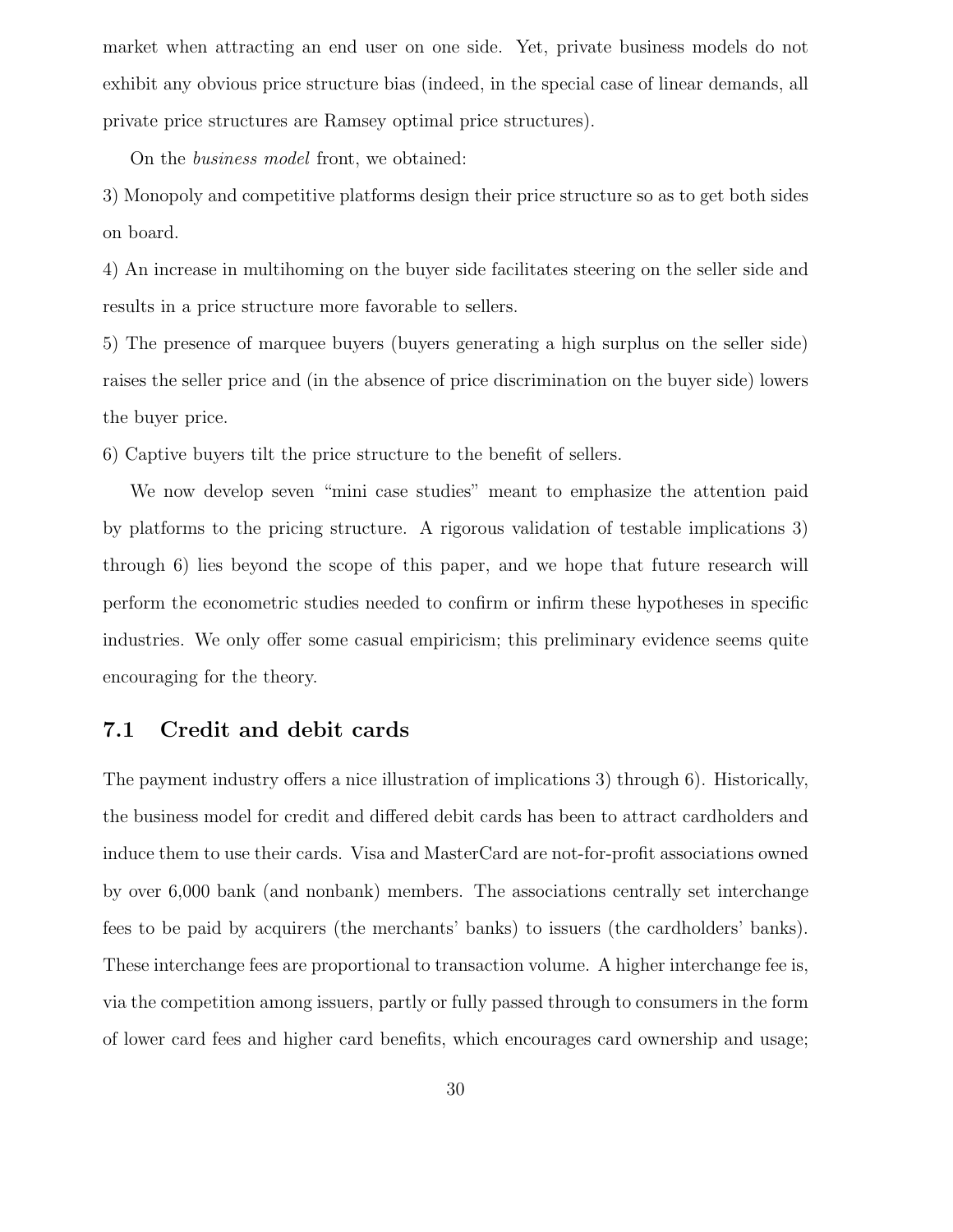and, via the competition among acquirers, partly or fully passed through to merchants, who pay a higher merchant discount (the percentage of the sale price that the merchant must pay the acquirer), which discourages merchant acceptance. The associations' choice of interchange fees have typically favored cardholders over merchants who kept accepting the card despite the high level of the merchant discounts (implication 3).<sup>18</sup>

American Express, a for-profit closed system, works on the same business model, with an even higher degree of cross-subsidization. Traditionally, it has charged a much higher merchant discount.<sup>19</sup> It could afford to do so because the Amex clientele -in particular the corporate card clientele- was perceived as very attractive by merchants (hypothesis 5). The gap between Amex's and the associations' merchant discounts has narrowed in the 1990s as more and more Amex customers got also a Visa card or MasterCard. Such "multihoming" by a fraction of cardholders made it less costly for merchants to turn down Amex cards (implication 4).

The on-line debit card market in the US has adopted an entirely different business model. Rather than courting consumers, it has wooed merchants through a low interchange fee. One key difference with credit and differed debit cards is that consumers indeed do not need to be courted (they already have in their pocket an ATM card, that they can use as an on-line debit card; so in a sense they are "captive"), while merchants, to perform on-line debit, must install costly pinpads (which most of them have not yet done).<sup>20</sup> This emphasizes the relevance of hypotheses 3) and 6).

#### **7.2 Internet**

In the Internet, the instrument of cross-subsidization is the termination or settlement charge (or lack thereof) between backbones. The termination charge for off-net traffic

<sup>&</sup>lt;sup>18</sup>Looking forward, it is likely that merchant card acceptance will become more elastic with the (ongoing) advent of on-line debit and the (future) introduction of Webplatforms.

<sup>19</sup>And thus implicitly a much higher "interchange fee". For Amex, the interchange fee is only implicit, since the company is vertically integrated and performs the three roles of issuer, system and acquirer.

<sup>&</sup>lt;sup>20</sup>The on-line offerings were first made by regional ATM networks. A number of these networks have now been consolidated and converted into a for-profit platform (Concord ESF).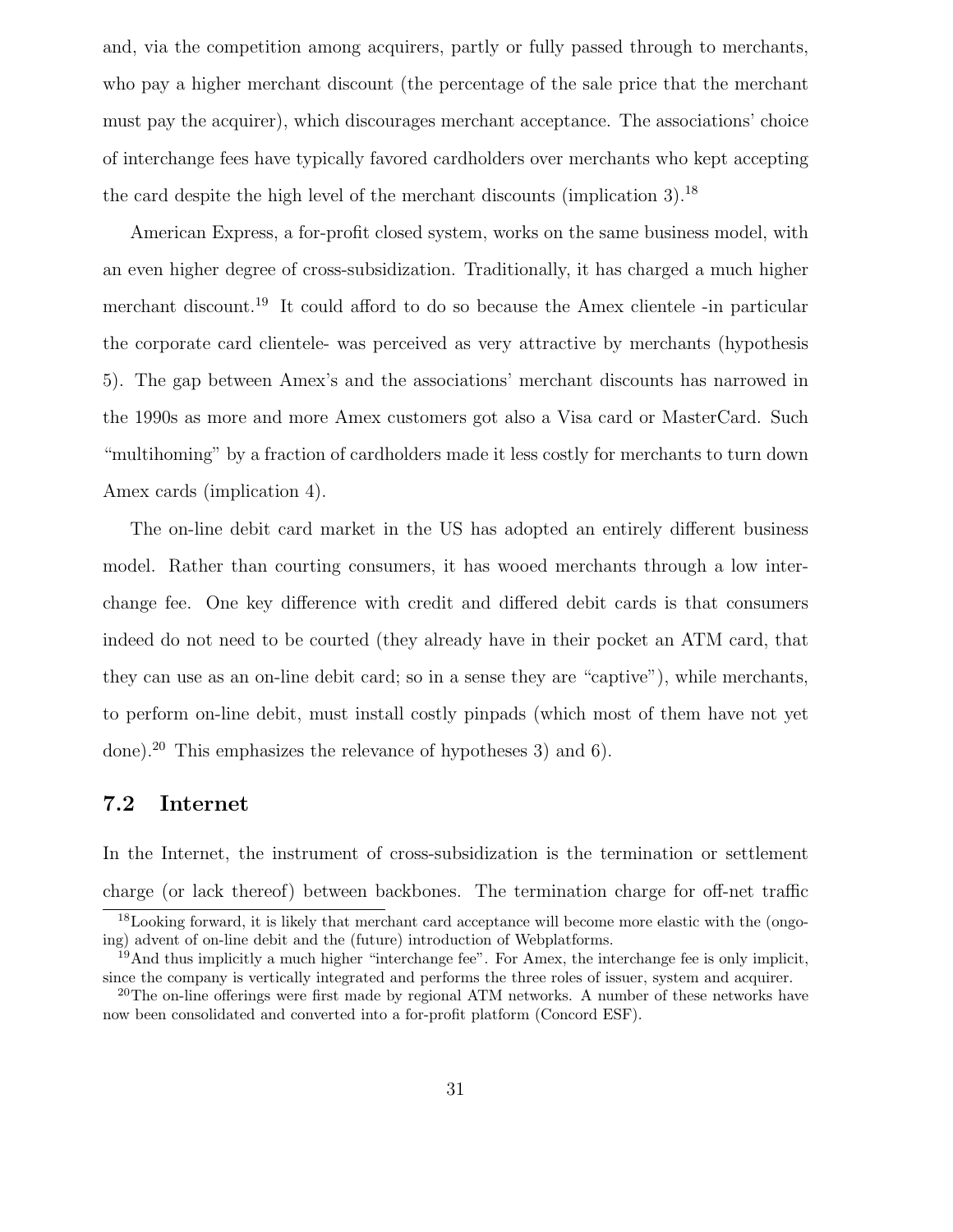between two backbones is, as its name indicates, the price paid by the originating backbone to the terminating backbone for terminating the traffic handed over. It can be shown<sup>21</sup> that it is optimal to charge the "off-net cost" to end users for marginal incoming and outgoing traffic. That is, backbones should charge as if the traffic were off net, even though a fraction of the traffic is actually on net. The charge for incoming (outgoing) traffic decreases (increases) one-for-one with the termination charge. This implies that a high termination charge is indirectly borne by end users, like websites, whose volume of outgoing traffic far exceeds the volume of incoming traffic, and benefits end users, such as dial-up customers, who mostly receive traffic (downloads).

An internet in which backbones exchange traffic at a uniform volume-proportional termination charge is similar to the case of a single not-for-profit platform. This analogy can be best depicted by envisioning backbones exchanging traffic at public peering points.<sup>22</sup> An "association" running these public peering points and keeping track of bilateral termination charges would be similar to a credit-card association recording traffic between acquirers and issuers, with the termination charge the counterpart of the interchange fee. A network of interconnected networks therefore resembles a single not-for profit platform.

The Internet is still mostly run by pre-deregulation legacy arrangements, according to which the backbones charge nothing to each other for terminating traffic. This business model is currently being reexamined and it is quite possible that, as is the case for regular telephony, positive termination charges will be levied in the future. The legacy arrangements may well have made sense in an epoch in which the posting of content on the Web had to be encouraged. A key question now is whether a change in industry conditions motivates a move toward paying settlements.

<sup>&</sup>lt;sup>21</sup>See Laffont et al.  $(2001)$  and Jeon et al.  $(2001)$  for derivations of this result in different environments.

 $^{22}$ Even though, in practice, they mainly exchange their traffic at bilateral peering points.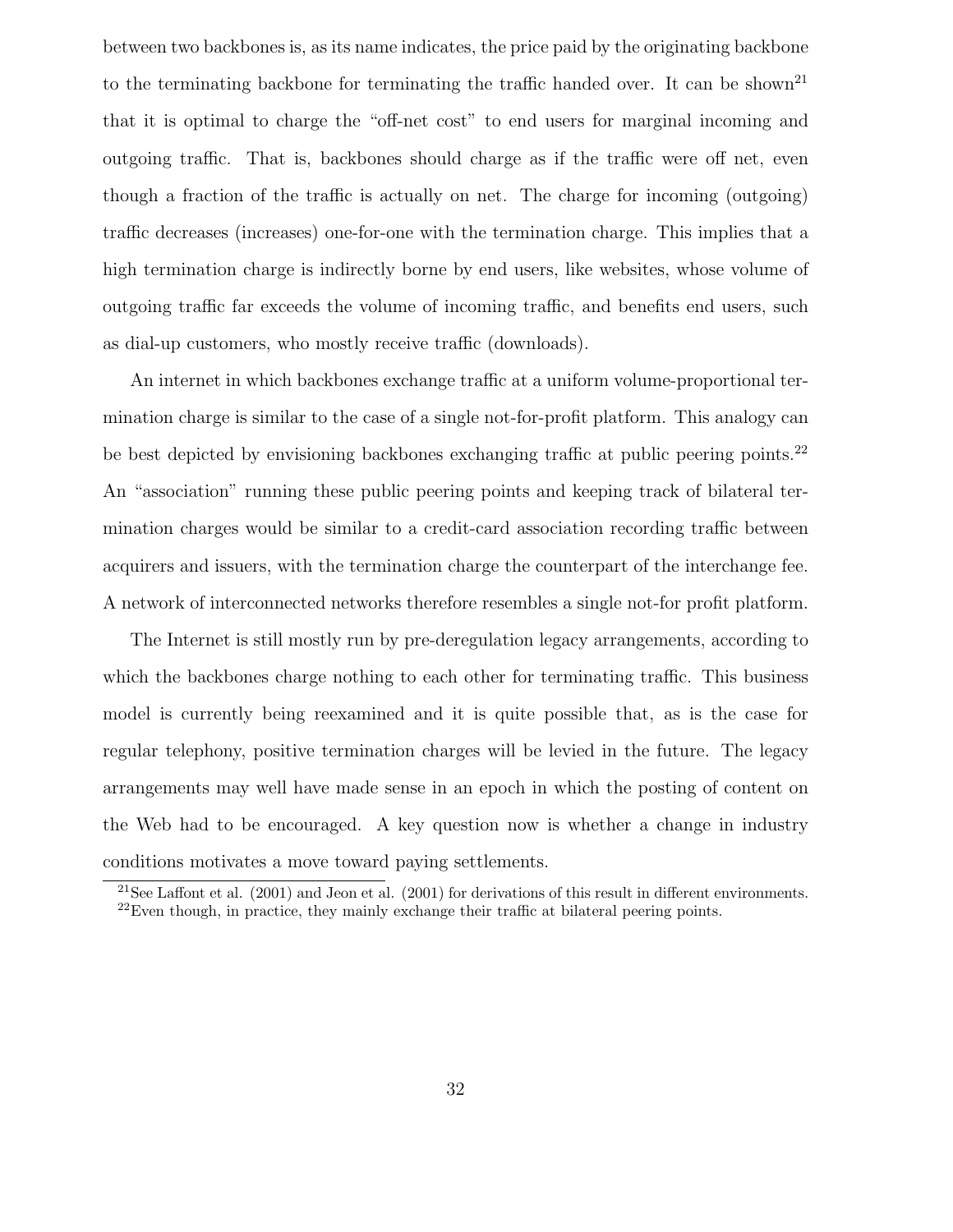### **7.3 Portals and media**

The business model of (non-pay) TV and to a large extent newspapers has been to use viewers and readers as a loss leader, who attract advertizers. This business model has been adopted with a vengeance by Internet portals, which have supplied cheap or free Internet access as well as free content (share quotes, news, e-mail, etc....) to consumers. The profit center has been advertising revenue, including both fixed charges for banner placement and proportional referral fees.<sup>23</sup>

Interestingly the portal industry is considering whether to stick to this business model or move to for-fee content. For example, Yahoo! is now starting to charge fees for services such as real-time share-quote services or auction services. A number of content sites have appeared that charge substantial fees for on-line content.<sup>24</sup>

### **7.4 Videogames**

Our last four case studies are drawn from the software industry. The videogame market is a typical two-sided one. A platform cannot sell the console without games to play on and cannot attract game developers without the prospect of an installed base of consumers. In its thirty years of existence, the video game industry has had four leading platforms, Atari, Nintendo and Sega, and finally Sony. The business model that has emerged uses consoles as the loss leader and draws platform profit from applications development. To be certain, history has repeatedly shown that technically impressive platforms (e.g., Mattel in 1981, Panasonic in 1993, and Sega in 1985 and after 1995) fail when few quality games are written for them. But attracting game developers is only a necessary condition. In fact, the business model currently employed by Nintendo, Sega and Sony is to charge software developers a fixed fee together with a per-unit royalty on the games they produce.<sup>25</sup>

<sup>23</sup>See Elfenbein-Lerner (2001) for a thorough analysis of contracts in recent Internet Portal Alliances.  $24$ See, e.g., the Economist (April 14, 2001, p65) for more details.

<sup>&</sup>lt;sup>25</sup>Initially, Nintendo placed a chip in its console. The console would not work unless an authenticating chip was present in the game cartridge. Encryption techniques allow platform manufacturers to meter game sales.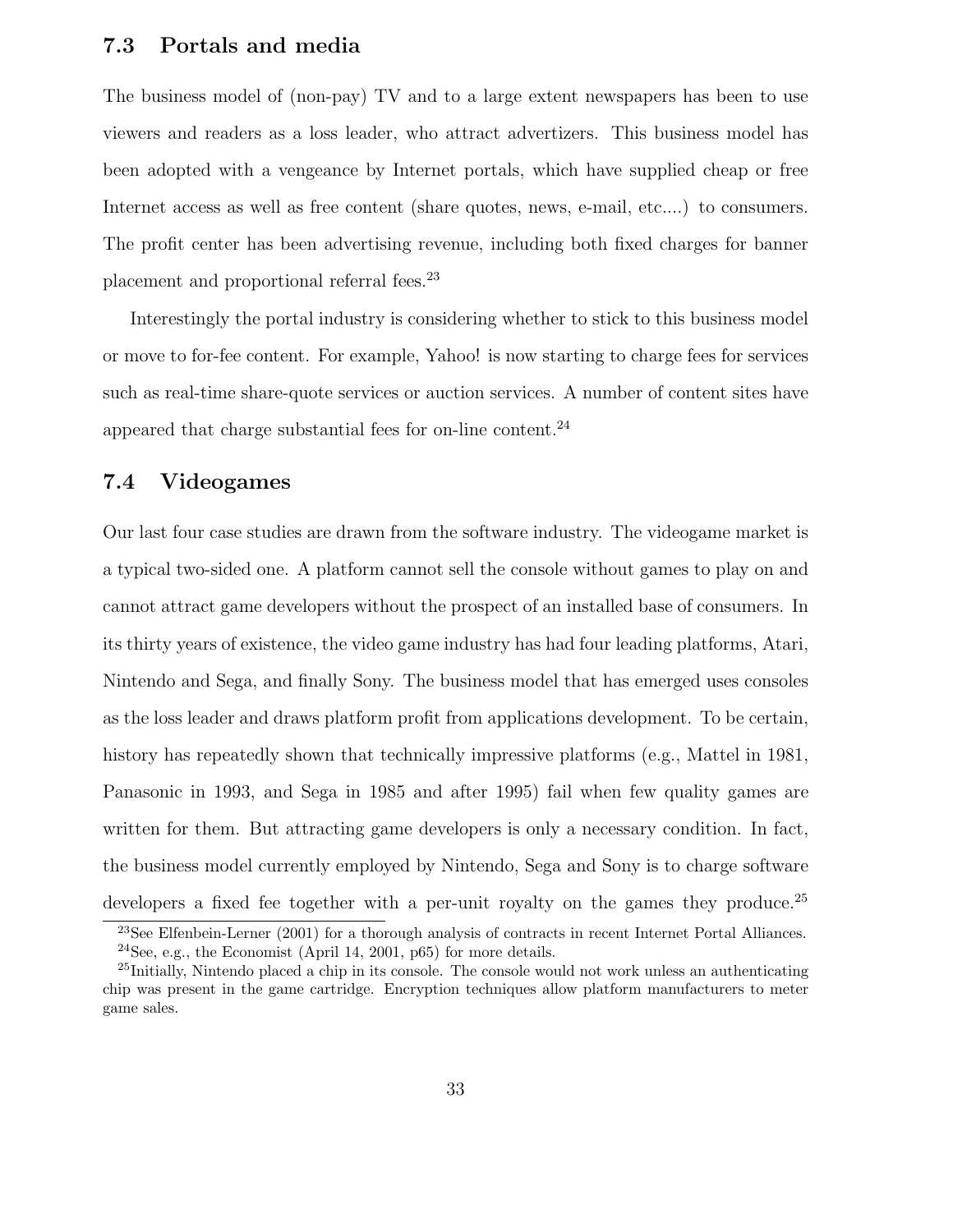Microsoft released in the fall of 2001 the Xbox in competition with Sony's dominant PlayStation 2. Interestingly, Microsoft manufactures the Xbox console and uses it as a loss leader. While courting the developers<sup>26</sup> by using the familiar  $X86$  chip and Windows platform and by not charging for the Xbox Prototype kit, Microsoft has stated that it intends to draw revenue from royalties.

Although the industry's business model involves drawing revenue from developers, platforms can only go so far in taxing the latter. A key factor in Sony's PlayStation's victory over the Sega Saturn and Nintendo 64 was that Sony offered a development platform and software application that was much cheaper (about \$10,000 par seat) and much easier to use (as it was PC based) than it two rivals'.<sup>27</sup>

### **7.5 Streaming-media technology**

Streaming-media platforms incorporate encoding, compression, scripting and delivery technologies to allow the delivery of streaming content, facilitate content creation and permit interactivity; for example, it is central to conferencing and Webcast. The current competition is among the RealNetworks, Microsoft and Apple platforms.

The streaming-media industry is still in its infancy and it is probably too early to point at "the" business model. The current business mostly, but not exclusively, subsidizes the client side. RealNetworks and Apple offer two clients, a basic, free client and a better, non-free one. RealNetworks, the current leader charges significant amounts on the server side for RealServer Plus and its upgrades. Apple in contrast is currently free on the server side, but has the disadvantage on running only on Macs. Microsoft's Windows Media is free (bundled with the operating systems).

<sup>&</sup>lt;sup>26</sup>In September 2000, 157 developers were working on Xbox games. The Xbox is launched with 26 games. Interestingly, Electronic Arts (the maker of Fifa, SimCity and James Bond) was able to impose special conditions on Microsoft.

<sup>&</sup>lt;sup>27</sup>See Cringely (2001) for more detail. Sony sold its console below cost and made the money back on game royalties.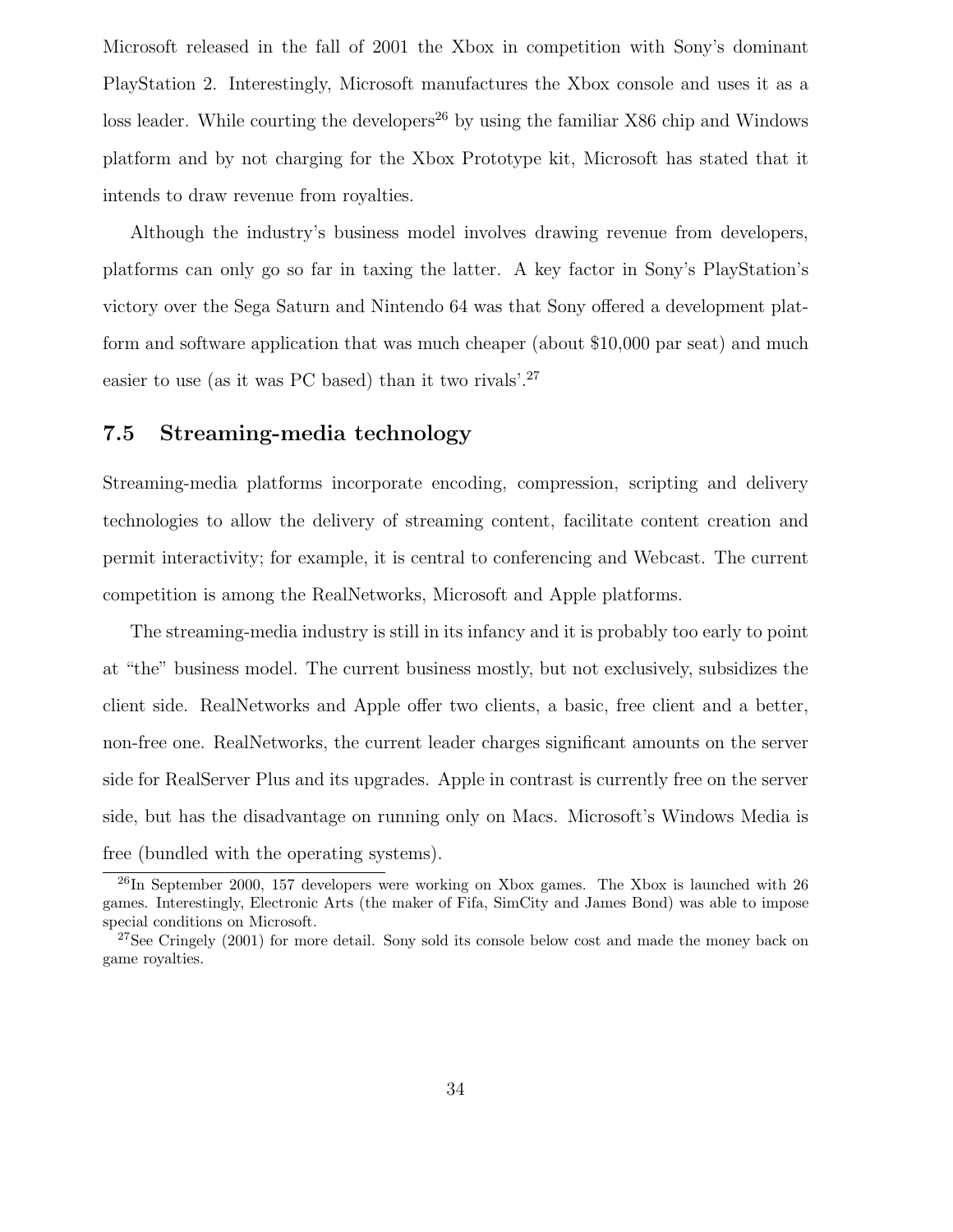### **7.6 Operating systems**

Both sides in the Microsoft browser case agreed that a key competitive advantage of Windows over competing operating systems is its large installed base of applications. Windows' business model is basically the opposite of that of videogame platforms. Windows makes money on users and as a first approximation does not make or loses money on applications developers.<sup>28</sup> It fixes the Applications Programming Interfaces 3 or 4 years in advance (a costly strategy) and invests heavily in developer support. This strategy proved profitable in its contest with Apple and IBM's OS/2. Apple has no integrated developers system tools allowing developers to test their programs; the latter had to buy an IBM workstation and a compiler. IBM viewed developer kits as a profit center.<sup>29</sup> While other factors undoubtedly played a role in the competition among the three platforms, observers usually agree that Microsoft's choice of business model helped Windows establish dominance.

### **7.7 Text processing**

A key issue confronting purchasers of text processing software is whether they will be able to "communicate" with people who don't make the same choice. Commercial software vendors have in this respect converged on the following business model: They offer a downgraded version of the paying software as "freeware". This free version allows "nonusers" to open, view and print, but not edit documents prepared with the paying software, and copy information from those documents to other applications. Examples of

<sup>&</sup>lt;sup>28</sup>We are unaware of "hard data" on this and just report the industry's conventional wisdom. Nor do we have any hard data for handheld computer operating systems. Handheld computers operating systems, dominated by Palm's platform (75% market share in the US) and Microsoft's Pocket PC software, have adopted a business model that is similar to Windows for PC operating systems. Palm and Microsoft apparently charge about 10% of the hardware's wholesale price (\$5 to \$15) to hardware manufacturers. Both provide standard user interfaces and central support and development tools for developers of third-party software. For more detail, see http://www5.zdnet.com/zdnn/stories/news/0,4586,2714210,00.html? chkpt-zdhpnews01.

<sup>29</sup>Software developer kits were sold at about \$600.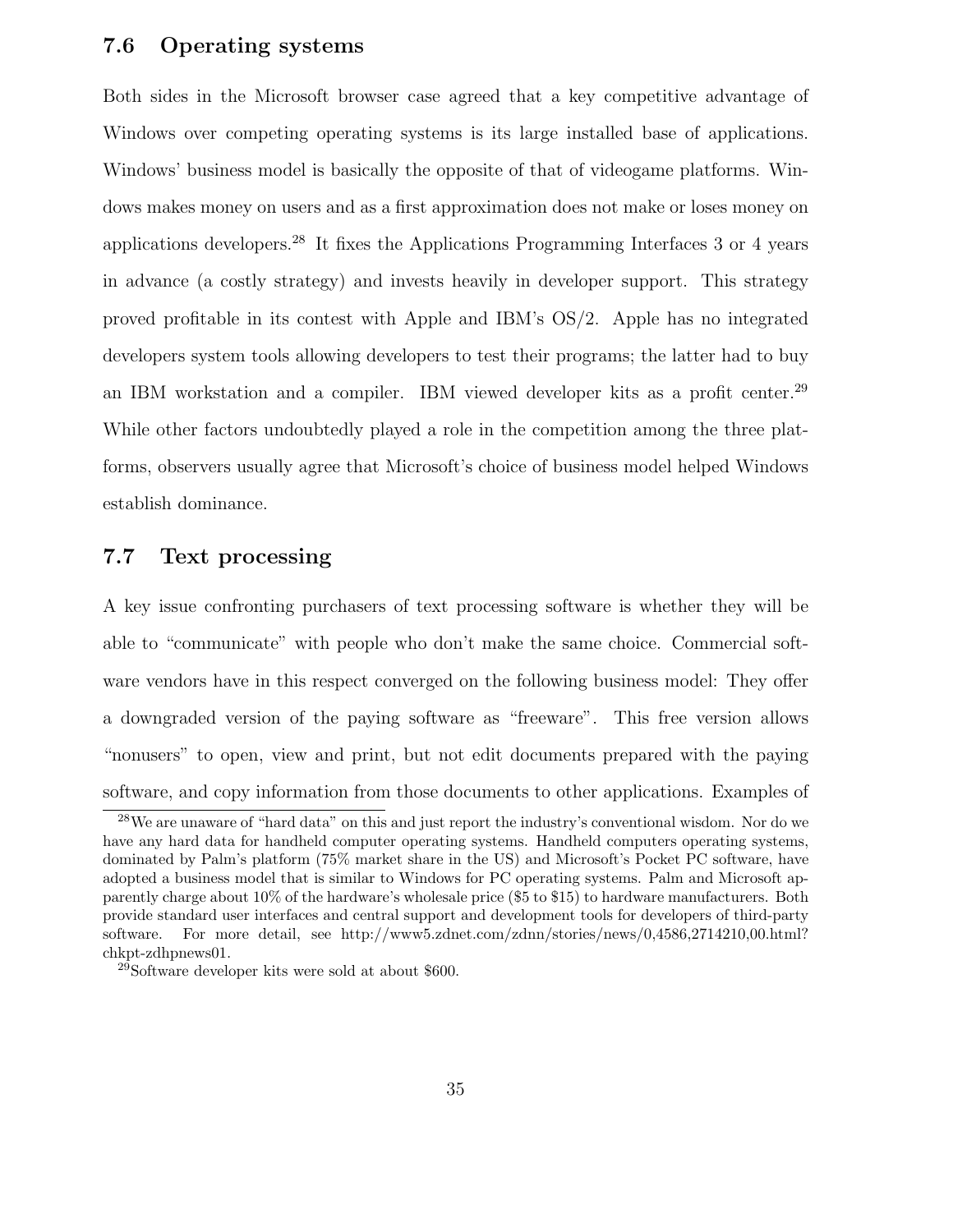### **8 Final thoughts about two-sided markets**

Our premise is that many (probably most) markets with network externalities are two- (or multiple-) sided markets. A market with network externalities is a two-sided market if platforms can effectively cross-subsidize between different categories of end users that are parties to a transaction. That is, the volume of transactions on and the profit of a platform depend not only on the total price charged to the parties to the transaction, but also on its decomposition. There are two reasons why platforms may be unable to perform such cross-subsidization:

a) Both sides of the market coordinate their purchases . A debit card platform negotiating with a government for the handling of inter-agency financial transactions, an Internet operator offering an Intranet solution to a company, or a streaming-media platform offering streaming audio and video to a firm primarily for internal use all deal with a single party. A subsidization of the client side by the server side for example does not affect the total price of the software service and, ceteris paribus, does not affect the demand for the platform.<sup>31</sup>

b) Pass-through and neutrality. Even when end users on the two sides of the market act independently, monetary transfers between them may undo the redistributive impact and prevent any cross-subsidization. The value-added tax is an epitome of the possibility of neutrality. First-year economic students are taught that it really does not matter whether

<sup>30</sup>For Scientific Word, a mathematics software program adding a user interface and various other functions on to  $LAT$ <sub>E</sub>X.

<sup>&</sup>lt;sup>31</sup>Mobile and fixed telephone services, for which most users are both callers and receivers, cannot be treated as one-sided markets. A high termination charge raises the marginal cost of calls and lowers the marginal cost of call receptions. In other words, the termination charge is an instrument of crosssubsidization similar to the interchange fee in credit card markets. Telephone users are on both sides of the market for *di®erent* communications only. For a given communication, end users are on a single side and (unless they are engaged in a repeated relationship) their consumption behaviors depend on their own price (calling price for the caller, receiving price for the receiver). As a consequence, the choice of termination charge is not neutral. See Jeon et al (2001) for more detail.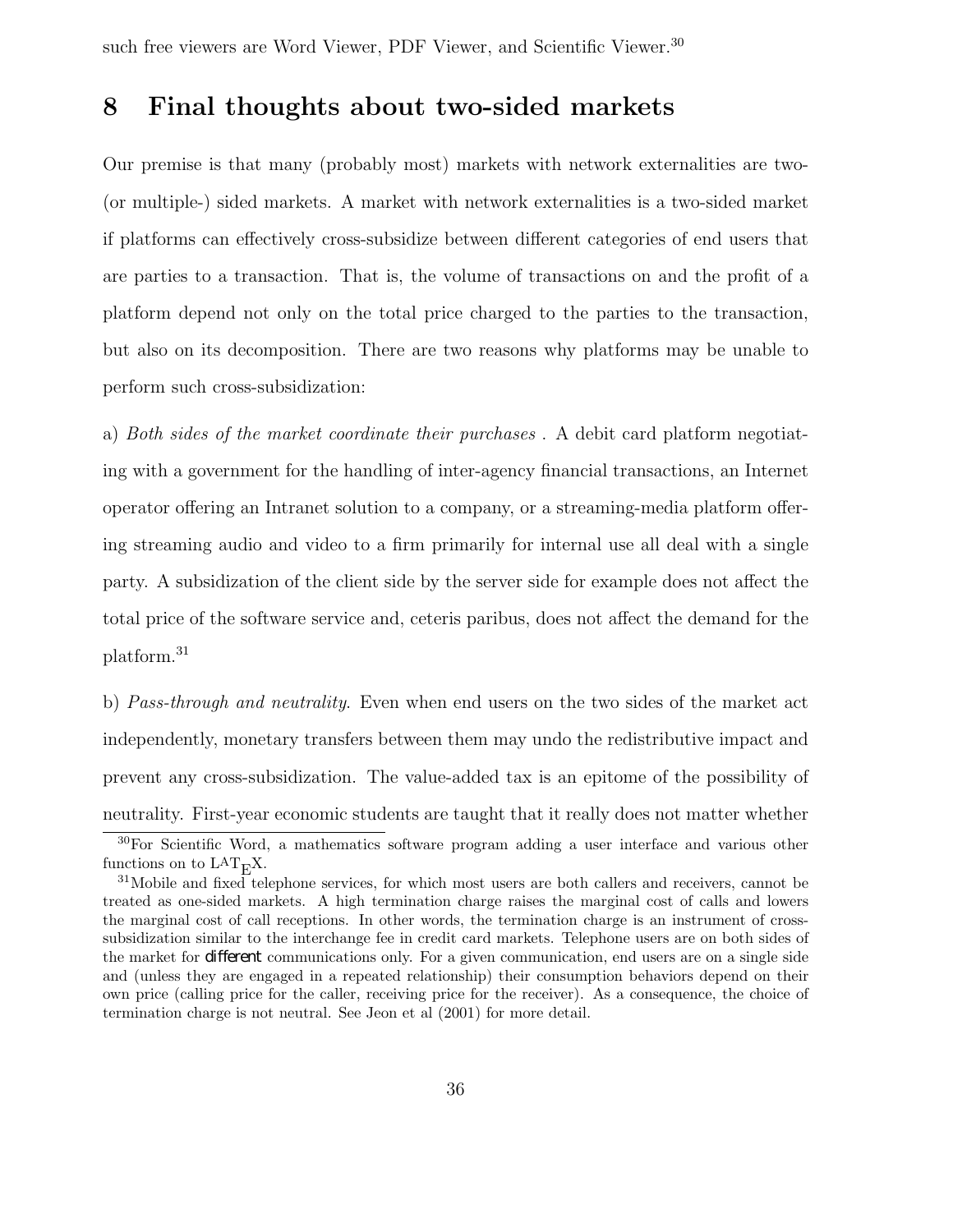the seller or the buyer pays the tax. In the end, prices adjust so that any tax paid by the seller is passed through to the consumer. If such neutrality holds, then the markets discussed above should be treated as one-sided markets, that is markets in which only the total per transaction price charged by the platform matters and not its decomposition between end users.<sup>32</sup>

Yet thinking of the markets discussed in this paper as one-sided markets just runs counter to evidence. First, the platform owners in all these industries devote much attention to their price-allocation business model: Is it more important to woo one side or the other? The quest for "getting both sides on board" makes no sense in a world in which only the total price for the end user interaction, and not its decomposition, matters. And the trade press would not contain so many descriptions of "chicken- and-egg" problems. Second, the end users themselves are also very sensitive to the allocation of cost between them, indicating that some actual redistribution is taking place. Merchants vocally object to increases in interchange fees, and website operators will do so if settlement charges are introduced in the Internet. End users would not react in this way if charges were passed through. There are three broad reasons why neutrality does not hold in practice:

a) Transaction costs. "Transaction costs" refer to a broad range of frictions that make it costly for one side of the market to pass through a redistribution of charges to the other side. Often, these transaction costs are associated with small stakes for individual transactions (which can become substantial when applied to a large number of transactions). The cost of thinking about including the pass-through, writing it into a contract, advertizing it to the other side and enforcing the covenant may then be prohibitive. For example, contractual relationships between a supplier, a buyer and their banks may not specify on which payment system the settlement of the transaction will occur.

A second type of transaction cost has to do with the absence of a low-cost billing

<sup>&</sup>lt;sup>32</sup> "Neutrality" refers to the pass-through property and a priori bears no connotation with respect to the well-being of end users and platforms and to social welfare. While neutrality reduces the number of instruments at the disposal of a given platform, it is not clear whether it helps or hurts the platforms in their rivalry. Similarly, neutrality a priori may be good or bad for end users and social welfare.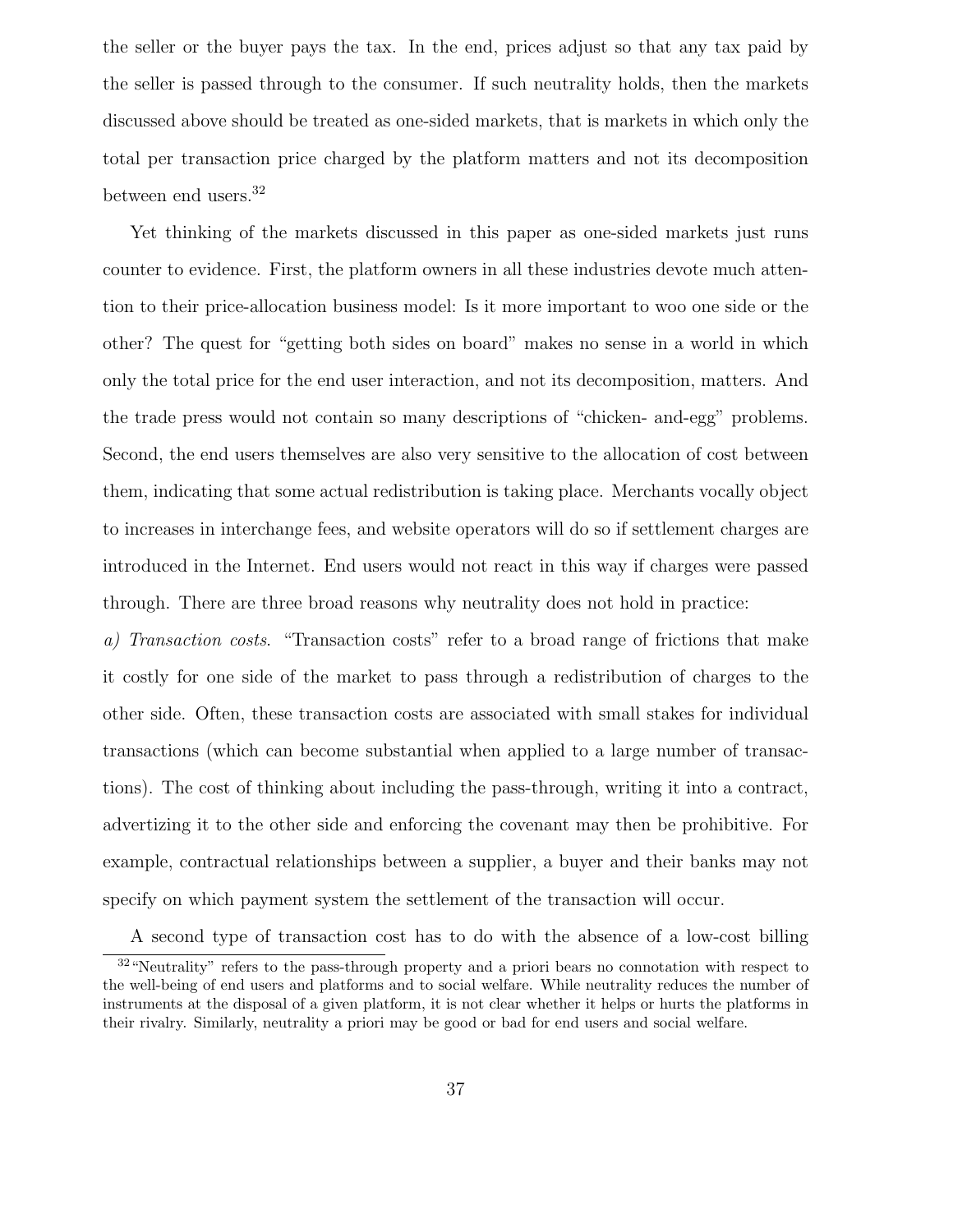system. Suppose that an academic downloads a PDF file of another academic's paper. The micropayments that would be required for pass-through would probably require a costly third-party billing system to be developed cooperatively by Internet backbones and service providers.<sup>33</sup>

A third transaction cost is the impossibility of monitoring and recording the actual transaction or interaction. In the portal and media example, neutrality would imply that when the platform (portal, TV network, newspaper) raises the price of advertizing, this price increase translates into a smaller amount of money given by the advertizer to the consumer for "listening to the ad". But "listening" is not easily measurable (except for the monitoring of clicks in the Internet, and even then it is impossible to measure whether the consumer pays genuine attention<sup>34</sup>). In practice therefore, the viewer/reader receives no compensation from the advertizer and neutrality does not obtain.

b) Volume-insensitive costs. Neutrality also fails when at least one side of the market incurs costs that a) are influenced by the platform and b) are not proportional to the number of transactions on the platform. For example, while software developers incur some costs, such as the per-game royalties paid by game developers, that are proportional to sales, many costs are insensitive and affected by the platform: The fixed development cost is influenced by platform through software design, and so is the fixed charge for the development kit. On the user side, getting familiar with the platform's user interface may also involve some fixed costs.<sup>35</sup> End user transaction-insensitive prices and non-price attributes of a platform affect the number of end users or applications, but not directly the terms of the transactions between the end users.

<sup>33</sup>See Laffont et al (2001) for a demonstration that termination charges are neutral in the Internet in the absence of the frictions considered in this section.

<sup>34</sup>Such ways of charging consumers have been considered. For example, a start-up called CyberGold devised a way to pay viewers of ads on the web provided they peruse the Web ad to its last page. Advertisers were concerned about both moral hazard (clicking through ads without being really interested) and adverse selection (clickers would not be the high-demand consumers): See B. Ziegler's "Are Advertisers Ready to Pay Viewers", *Wall Street Journal*, 11/14/1996.

<sup>&</sup>lt;sup>35</sup>Similarly, end users seem to be averse to being "nickelled and dimed" by Internet portals (perhaps because they have a hard time thinking through the total amounts at stake) and flat fees are still quite popular in that industry.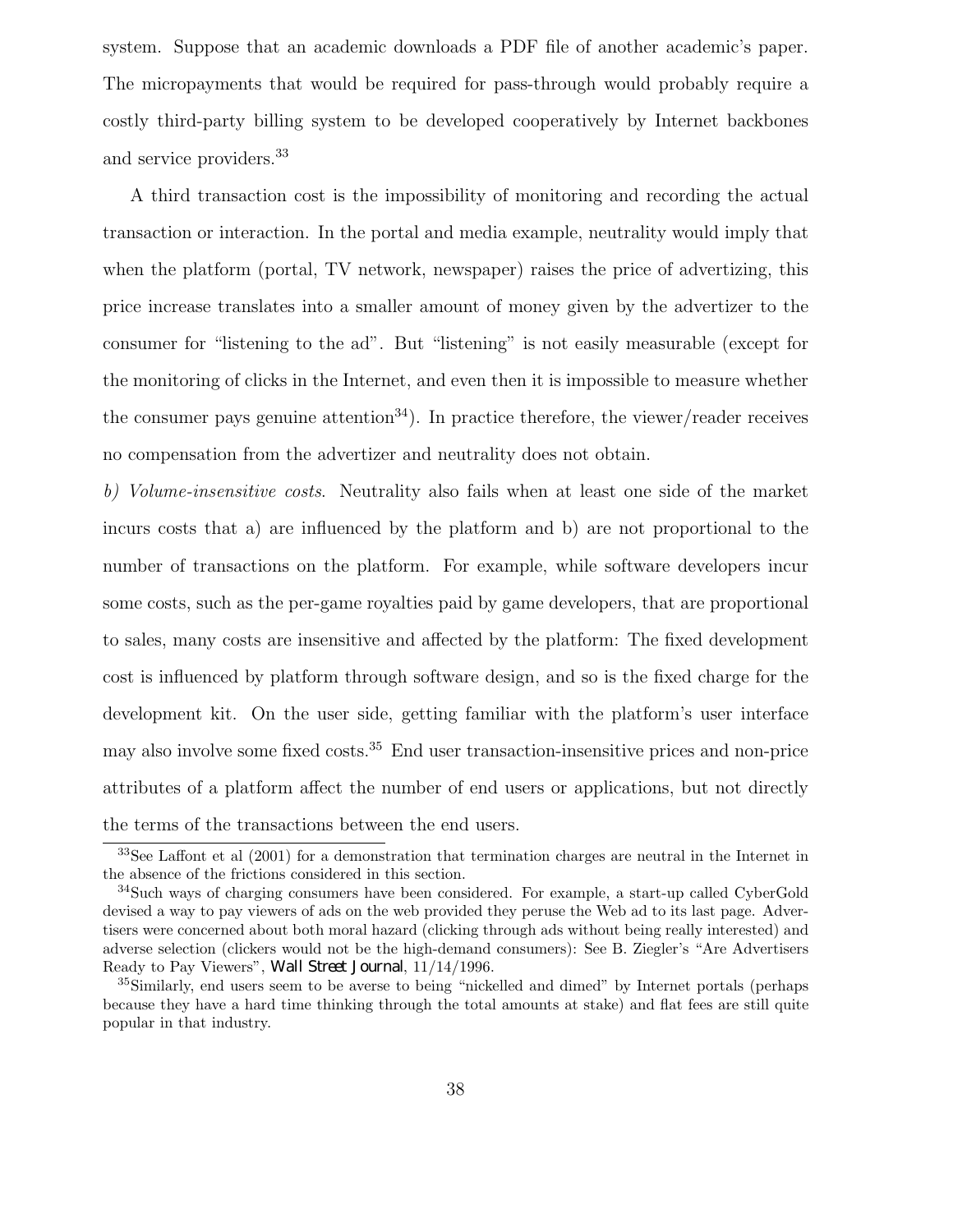The portal-and-media and real estate example offers another illustration of this phenomenon. The advertizing cost of locating a potential buyer ought to be treated by the seller as a sunk cost when choosing the price to offer to the potentially interested buyer. c) Platform-determined constraints on pass-through. The platform may also take steps that limit the extent of pass-through. A case in point is the no-discrimination-rule adopted by credit card associations (Visa, MasterCard) and for-profits (Amex).<sup>36</sup> Merchants do not pass the merchant discount through only to cardholders. So there is only a partial passthrough between the two sides.

These reasons, which have been embodied in our model, explain why markets with network externalities are predominantly two-sided markets.

<sup>36</sup>In the US, the associations' no-discrimination-rule takes a weaker form. Namely, merchants are not allowed to impose surcharges on card payments; but they can offer discounts for cash purchases! That very few do is an interesting fact, that is probably related to the transaction costs category. In Rochet-Tirole (2002), we abstract from such transaction costs and show that the level of the interchange fee is irrelevant if the no-discrimination rule is lifted.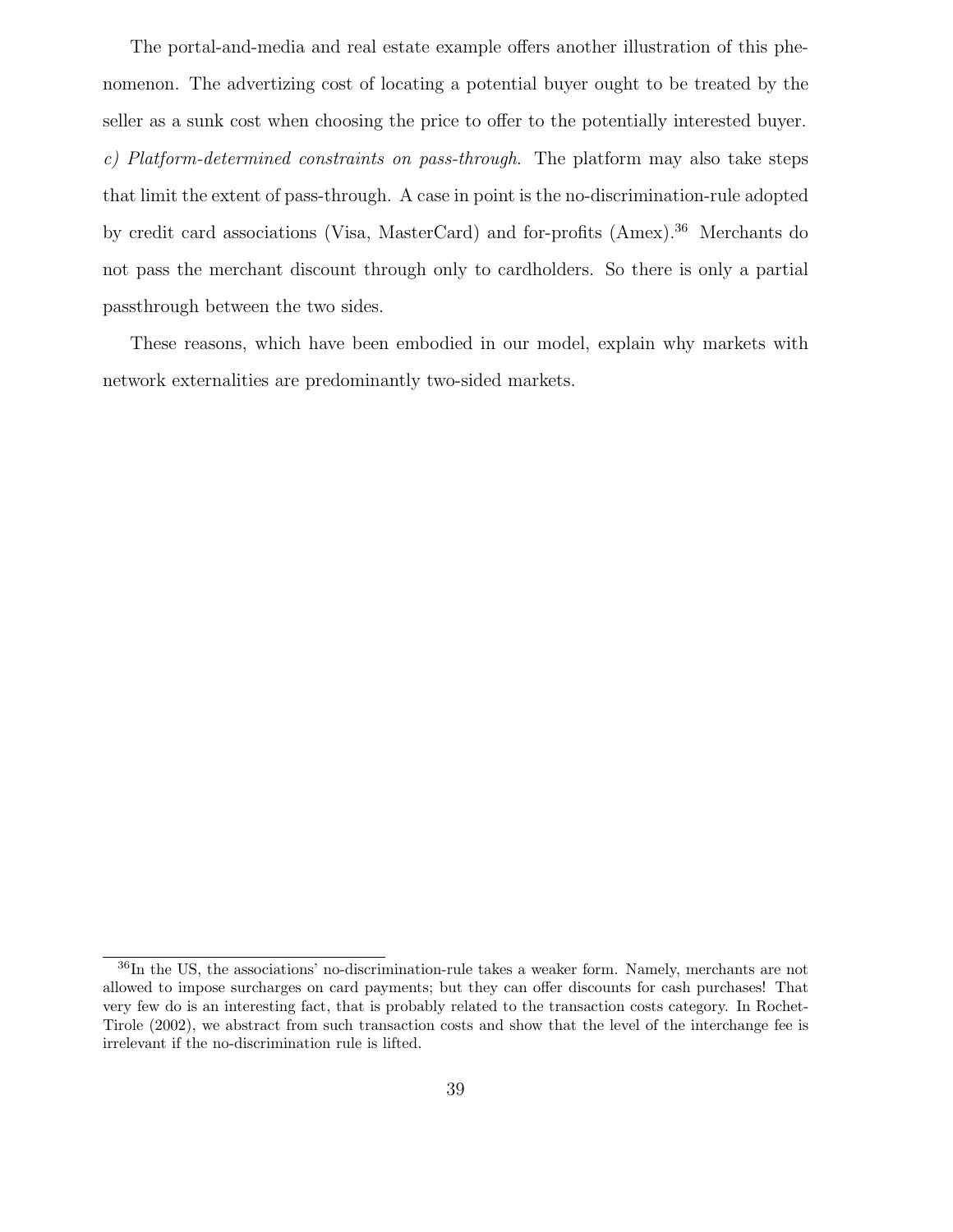## **References**

- [1] Armstrong, M. (2002) "Competition in Two-Sided Markets," presentation at ESEM meeting, Venice, August.
- [2] Baumol, W.J., Panzar J. and R. Willig (1982) Contestable Markets and the Theory of Industry Structure, NY: Harcourt Brace, Jovanovich.
- [3] Baye M., and J. Morgan (2001) "Information Gatekeepers on the Internet and the Competitiveness of Homogenous Product Markets," American Economic Review, 91: 454-474.
- [4] Caillaud, B. and B. Jullien (2001) "Chicken and Egg: Competing Matchmakers," forthcoming, Rand Journal of Economics.
- [5] Cowell, A. (2001) "Real Networks Skins Apple, Microsoft," http://www.networkcomputing.com/1204/1204f1b1.html (February 19).
- [6] Cringely, R. (2001) "The Plumber is Back: How Nintendo and Microsoft Are about to Open a Case of Whoop-Ass on Sony's Video Game Empire," http://www.pbs.org/cringely/pulpit/pulpit 20010322.html (March 22).
- [7] Elfenbein, D., and J. Lerner (2001) "Links and Hyperlinks: An Empirical Analysis of Internet Portal Alliances, 1995-1999," mimeo, Harvard University.
- [8] Evans, D. (2002) "The Antitrust Economics of Two-Sided Markets," mimeo, AEI-Brookings Joint Center.
- [9] Farrell, J. and G. Saloner (1985) "Standardization, Compatibility, and Innovation," Rand Journal of Economics, 16: 70-83.
- [10] —– (1986) "Installed Base and Compatibility: Innovation, Product Preannouncements, and Predation," American Economic Review, 76: 940-955.
- [11] Fudenberg, D., and J. Tirole (2000) "Pricing Under the Threat of Entry by a Sole Supplier of a Network Good," Journal of Industrial Economics, vol. 48(4):373-390.
- [12] Hausman, J., G.K. Leonard, and J. Tirole (2003) "On Nonexclusive Membership in Competing Joint Ventures", Rand Journal of Economics, Spring.
- [13] Jeon, D.S., Laffont, J.J., and J. Tirole (2001) "On the Receiver Pays Principle," mimeo.
- [14] Jullien, B. (2001)"Competing with Network Externalities and Price Competition," mimeo, IDEI, Toulouse.
- [15] Katz, M., and C. Shapiro (1985) "Network Externalities, Competition, and Compatibility," American Economic Review, 75: 424-440.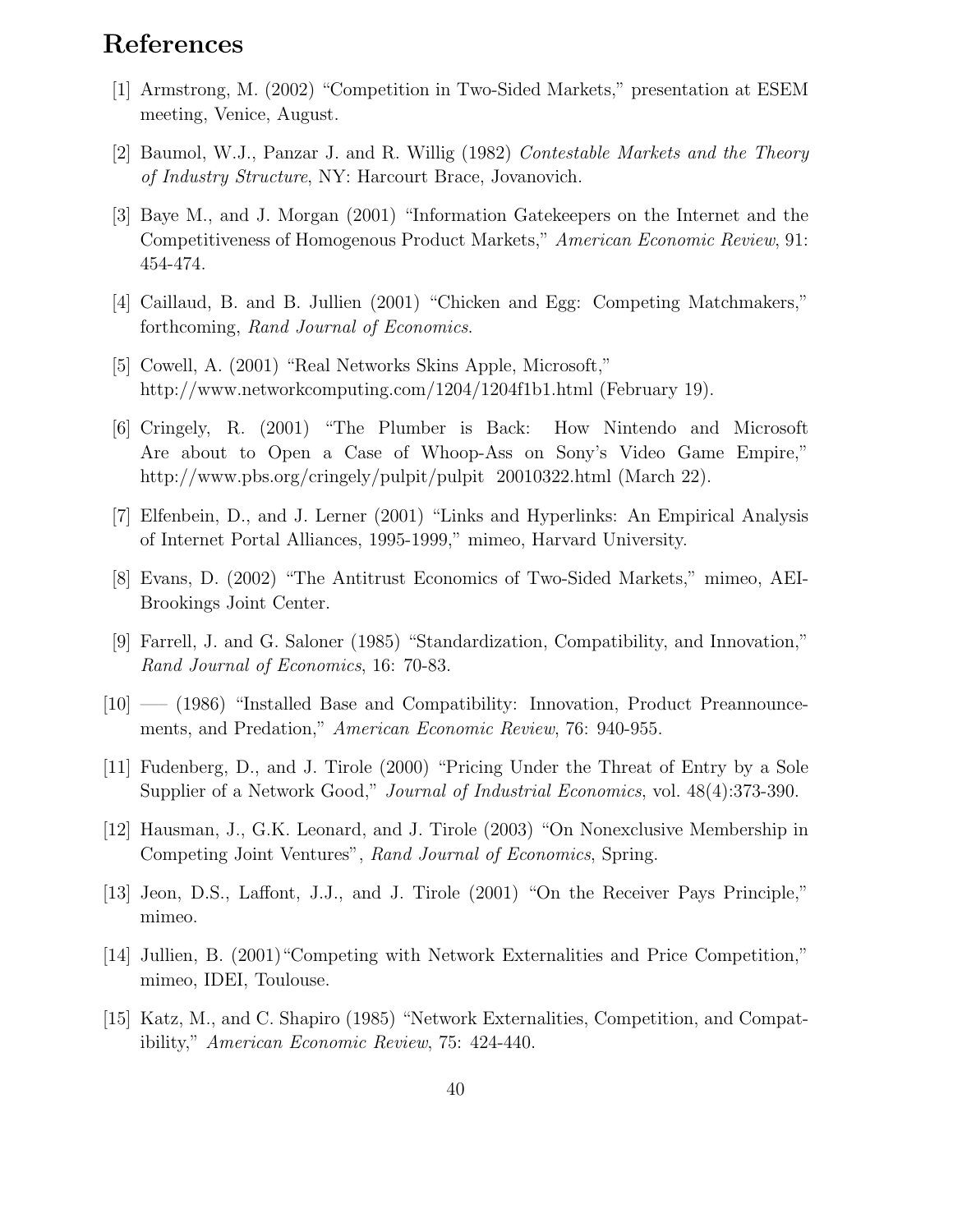- [16] —– (1986) "Technology Adoption in the Presence of Network Externalities," Journal of Political Economy, 94: 822-841.
- [17] Laffont, J.J., Marcus, S., P. Rey, and J. Tirole (2001) "Internet Interconnection and the Off-Net-Cost Pricing Principle," forthcoming Rand Journal of Economics.
- [18] Parker, G. and M. Van Alstyne (2000) "Information Complements, Substitutes, and Strategic Product Design," mimeo, Tulane University and University of Michigan.
- [19] Rochet, J.C., and J. Tirole (2002) "Cooperation among Competitors: The Economics of Payment Card Associations," Rand Journal of Economics, 33(4), 1-22.
- [20] Rysman, M. (2000) "Competition between Networks: A Study of the Market for Yellow Pages," IPS DP 104, Boston University.
- [21] Schmalensee, R., (2002) "Payment Systems and Interchange Fees", Journal of Industrial Economics, 50: 103-122.
- [22] Stahl, D. (1988) "Bertrand Competition for Inputs and Walrasian Outcomes," American Economic Review, 78: 189-201.
- [23] Wilson, R. (1993) Nonlinear Pricing, Oxford University Press.
- [24] Yanelle, M.O. (1997) "Banking Competition and Market Efficiency," The Review of Economic Studies, 64(219): 215-40.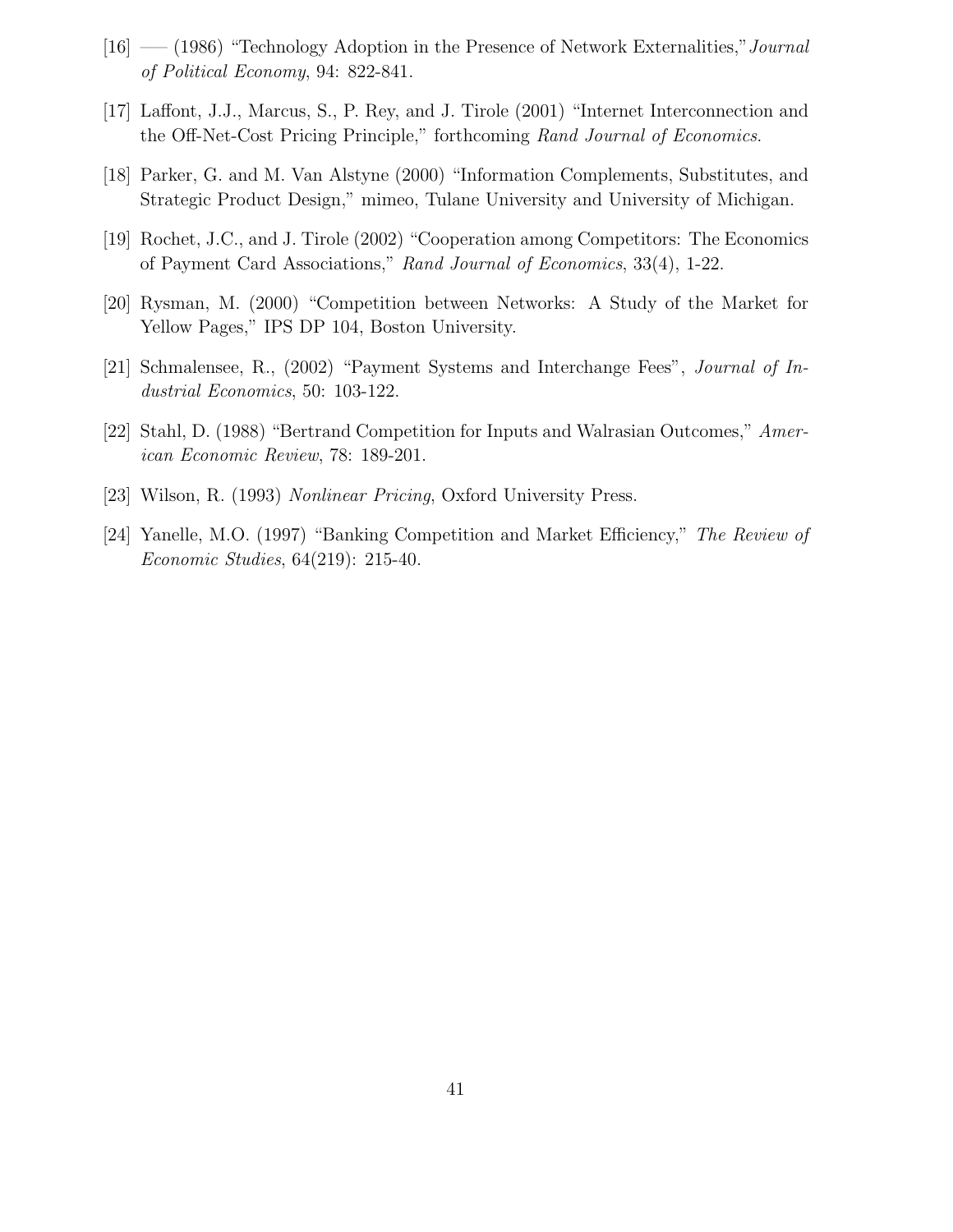#### **APPENDIX**

#### **Proof of Proposition 5**

(i) Monopoly. Total volume is given by

$$
Q = D^{B}(p^{B}, \theta)D^{S}(p^{S}, \theta).
$$

We assume that  $D^B$  and  $D^S$  are (strictly) log concave with respect to prices, so that the first-order conditions are sufficient for the maximization of volume under a constant margin (case of an association) and for the maximization of profit (case of a for-profit monopoly).

(i1) Monopoly association. The buyer price  $p^B$  induced by an association is characterized by

$$
\varphi(p^B, \theta) = \lambda^B(p^B, \theta) - \lambda^S(c + m - p^B, \theta) = 0,
$$

where  $\lambda^{B}(p^{B}, \theta) = -(D^{B}(p^{B}, \theta))'/(D^{B}(p^{B}, \theta))$  and  $\lambda^{S}(p^{S}, \theta) = -(D^{S}(p^{S}, \theta))'/(D^{S}(p^{S}, \theta))$ denote the "sensitivities" of demands and  $c + m$  is the (fixed) total price. We can apply the implicit function theorem to  $\varphi$ , given that  $\frac{\partial \varphi}{\partial p^B} > 0$ . This is because the strict log concavity of demands implies that sensitivities are increasing. Thus  $p^B$  is differentiable in  $\theta$  and  $\frac{dp^B}{d\theta}$  has the same sign as  $\left(-\frac{\partial \varphi}{\partial \theta}\right)$ .

We just have to compute  $\frac{\partial \varphi}{\partial \theta}$  in our two examples: Marquee buyers:

$$
\varphi(p^B, \theta) = \lambda^B(p^B) - \lambda^S(c + m - \theta - p^B)
$$
  

$$
\frac{\partial \varphi}{\partial \theta} = (\lambda^S)' > 0 \quad \text{(since } D^S \text{ is log concave)}.
$$

Thus  $\frac{dp^B}{d\theta}$  is negative. Captive buyers:

$$
\varphi(p^B, \theta) = \frac{-(D^B)'}{D^B + \theta} - \lambda^S (c + m - p^B)
$$

$$
\frac{\partial \varphi}{\partial \theta} = \frac{(D^B)'}{(D^B + \theta)^2} < 0.
$$

And so  $\frac{dp^B}{d\theta}$  is positive.

(i2) For-profit monopoly. The maximum of the  $(log)$  profit is characterized by two conditions:

$$
\begin{cases}\n\lambda^{B}(p^{B}, \theta) - \frac{1}{p^{B} + p^{S} - c} = 0 \\
\lambda^{S}(p^{S}, \theta) - \frac{1}{p^{B} + p^{S} - c} = 0.\n\end{cases}
$$

Denoting by  $\varphi(p,\theta)$  the (vector) function on the left-hand side, we can apply the implicit function theorem (this time in  $\mathbb{R}^2$ ) given that the Jacobian  $\frac{D\varphi}{Dp}$  is nonsingular (by the strict concavity of log  $\pi$ , the determinant of  $\frac{D\varphi}{Dp}$  is positive). Thus we obtain:

$$
\frac{dp}{d\theta} = -\left(\frac{D\varphi}{Dp}\right)^{-1} \frac{\partial\varphi}{\partial\theta},
$$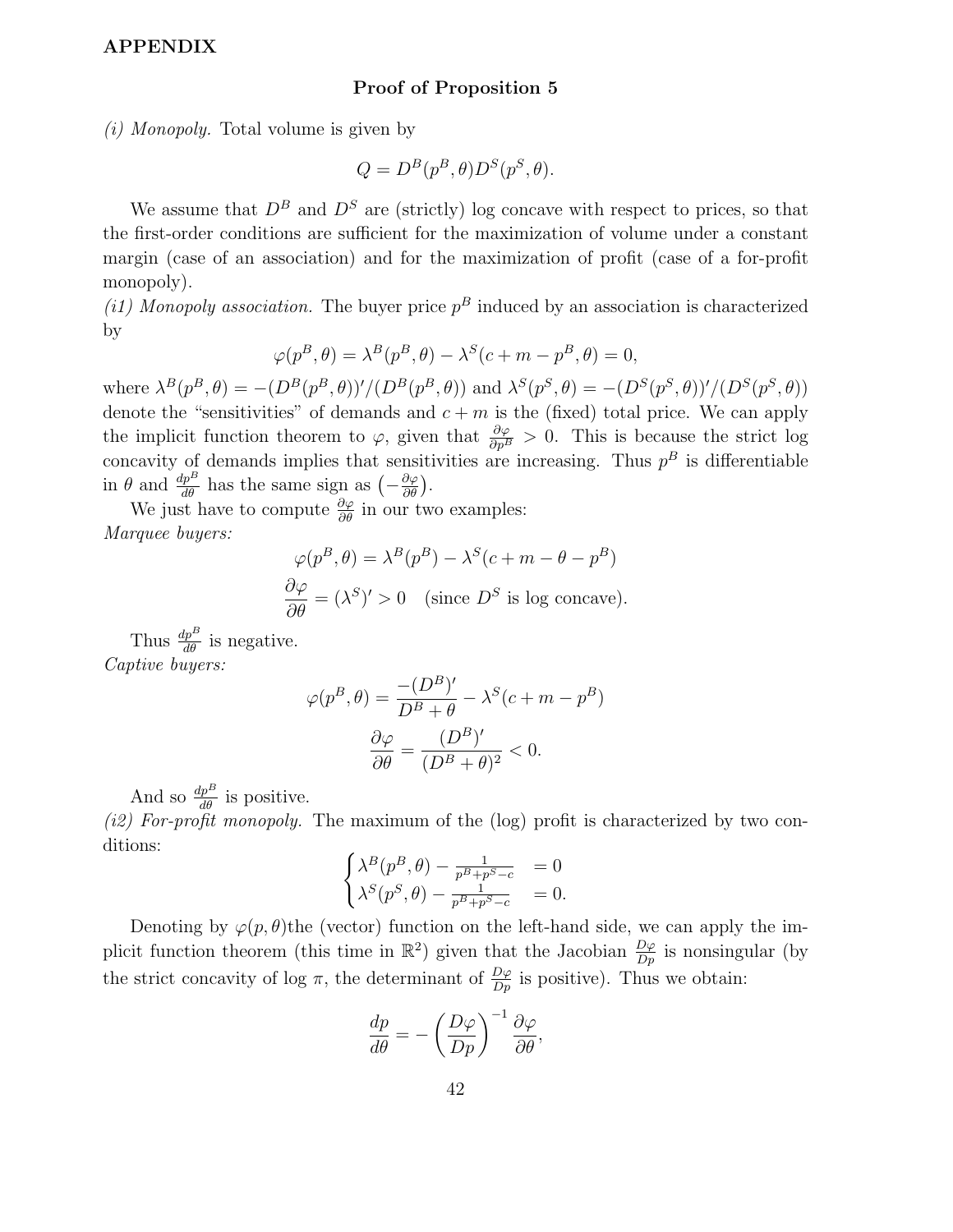where

and

$$
\left(\frac{D\varphi}{Dp}\right)^{-1} = \frac{1}{\det\frac{D\varphi}{Dp}} \begin{bmatrix} \frac{\partial\lambda^S}{\partial p^S} + \frac{1}{(p-c)^2} & -\frac{1}{(p-c)^2} \\ -\frac{1}{(p-c)^2} & \frac{\partial\lambda^B}{\partial p^B} + \frac{1}{(p-c)^2} \end{bmatrix}
$$

$$
\frac{\partial\varphi}{\partial\theta} = \begin{pmatrix} \frac{\partial\lambda^B}{\partial\theta} \\ \frac{\partial\lambda^S}{\partial\theta} \end{pmatrix}.
$$

*Marquee buyers:*  $\frac{\partial \lambda^B}{\partial \theta} = 0$ ,  $\frac{\partial \lambda^S}{\partial \theta} < 0$ 

$$
\begin{pmatrix}\n\frac{dp^B}{d\theta} \\
\frac{dp^S}{d\theta}\n\end{pmatrix} = \frac{-\frac{\partial \lambda^S}{\partial \theta}}{\det \frac{D\varphi}{Dp}} \begin{bmatrix}\n-\frac{1}{(p-c)^2} \\
\frac{\partial \lambda^B}{\partial p^B} + \frac{1}{(p-c)^2}.\n\end{bmatrix}.
$$

Thus  $\frac{dp^B}{d\theta} < 0$  and  $\frac{dp^S}{d\theta} > 0$ . *Captive buyers:*  $\frac{\partial \lambda^B}{\partial \theta} < 0$ ,  $\frac{\partial \lambda^S}{\partial \theta} = 0$ , and so:

$$
\begin{pmatrix}\n\frac{dp^B}{d\theta} \\
\frac{dp^S}{d\theta}\n\end{pmatrix} = \frac{-\frac{\partial \lambda^B}{\partial \theta}}{\det \frac{D\varphi}{Dp}} \begin{bmatrix}\n\frac{\partial \lambda^S}{\partial p^S} + \frac{1}{(p-c)^2} \\
-\frac{1}{(p-c)^2}\n\end{bmatrix}
$$

Thus  $\frac{dp^B}{d\theta} > 0$  and  $\frac{dp^S}{d\theta} < 0$ .

(ii) Competing associations. In the case of associations, the equilibrium buyer price is characterized by:

$$
\lambda_0^B(p^B, \theta)\sigma(p^B, \theta) - \lambda^S(c+m-p^B, \theta) = 0,
$$

where

$$
\lambda_0^B(p^B, \theta) = \frac{-\frac{\partial d_1^B}{\partial p_1^B}}{d_1^B}(p^B, p^B, \theta)
$$

is the "own-price sensitivity" of buyer demand and

$$
\sigma(p^B, \theta) = 2 - \frac{\hat{D}^B(p^B, \theta)}{d^B(p^B, \theta)}.
$$

In order to determine the monotonicity properties of  $p^B$  with respect to  $\theta$ , we apply the implicit function theorem to the left-hand side of the above equation:

$$
\psi(p^B, \theta) = \lambda_0^B(p^B, \theta)\sigma(p^B, \theta) - \lambda^S(c + m - p^B, \theta).
$$

However we need additional assumptions to ensure that  $\frac{\partial \psi}{\partial p^B} > 0$ , so that  $p^B(\theta)$  is indeed (locally) unique and differentiable, for two reasons:

• Possible nonexistence of equilibrium, due to the fact that the volume on system  $i$  is not necessarily quasiconcave with respect to  $(p_i^B, p_i^S)$ . The proof of Proposition 6 will observe that the candidate for equilibrium (i.e. the solution of  $\psi = 0$ ) may sometimes be destabilized by "double deviations" of the form  $(p^B + \varepsilon, p^S - \varepsilon)$ .

• The possible presence of strategic complementarities that may generate a multiplicity of equilibria.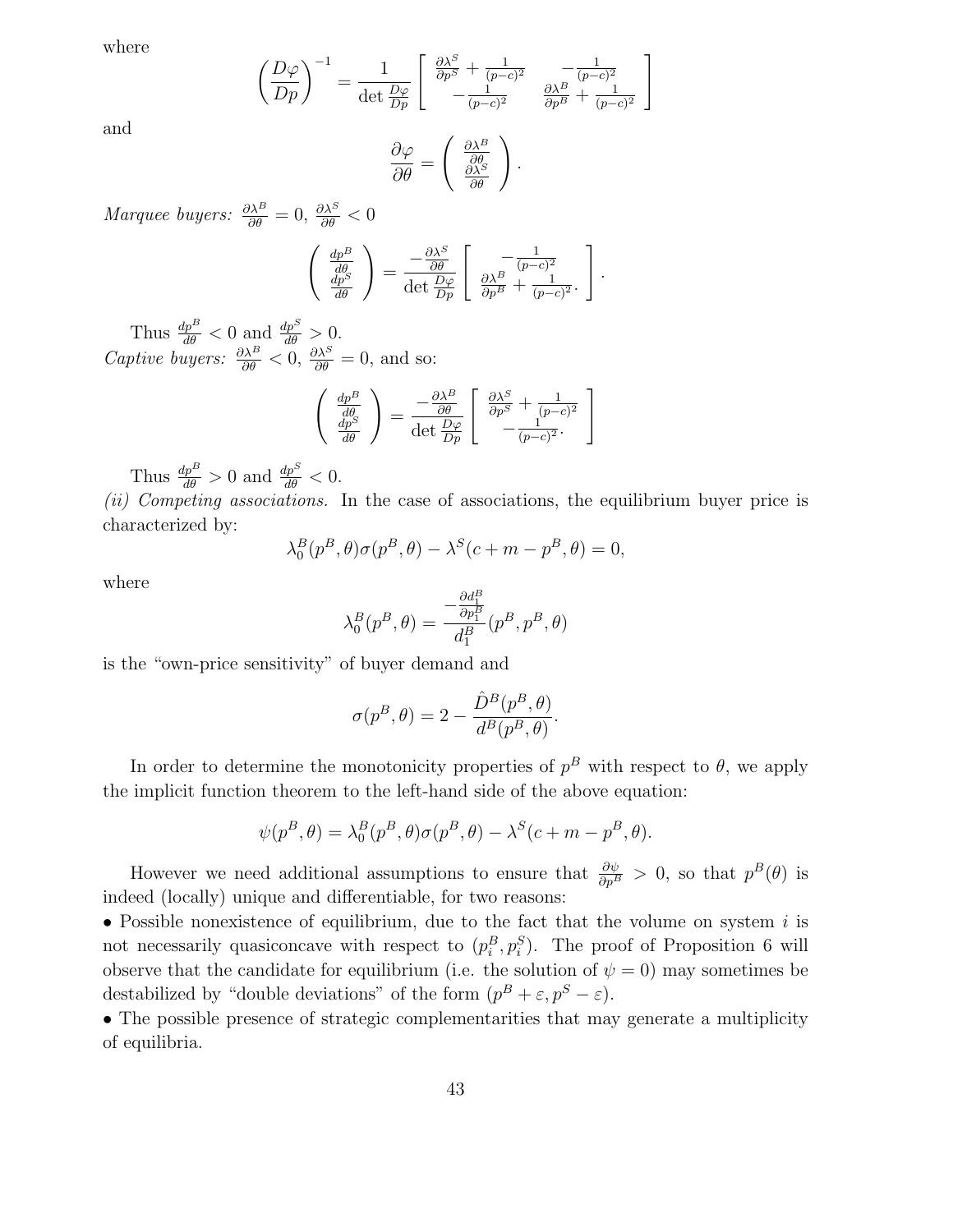We will assume away these difficulties and postulate that  $\frac{\partial \psi}{\partial p^B} > 0$  (regularity condition).<sup>37</sup> In this case,  $p^B(\theta)$  is (locally) unique, differentiable, and  $\frac{dp^B}{d\theta}$  has the same sign as  $-\frac{\partial \psi}{\partial \theta}$ . We then just have to determine the sign of  $\frac{\partial \psi}{\partial \theta}$ : Marquee buyers:

$$
\psi(p^B, \theta) = \lambda_0^B(p^B)\sigma(p^B) - \lambda^S(c + m - \theta - p^B)
$$
  

$$
\frac{\partial \psi}{\partial \theta} = (\lambda^S)' > 0.
$$

Captive buyers:

$$
\psi(p^B, \theta) = \left(\frac{-\frac{\partial d_1^B}{\partial p_1^B}}{d_1^B + \theta}\right) \left(2 - \frac{D^B + \theta}{d^B + \theta}\right) - \lambda^S(c + m - p^B)
$$

$$
\frac{\partial \psi}{\partial \theta} = -\frac{\lambda_0^B \sigma}{d^B + \theta} - \frac{d^B - D^B}{(d^B + \theta)^2} \lambda_0^B = \frac{-\lambda_0^B}{d^B + \theta} \left[\sigma + \frac{d^B - D^B}{d^B + \theta}\right] < 0.
$$

An increase in the number of captive buyers has two opposite effects. First, and as in the monopoly case, the captive customers reduce the elasticity of buyer demand, calling for a higher buyer price. Second, captive customers make steering more attractive, which pushes toward a higher seller price. The first effect dominates the second.

(iii) Increase in singlehoming. Again, we focus on competing associations. The buyer price at equilibrium is determined by:

$$
\psi(p^B, \theta) = \lambda_0^B(p^B)\sigma^B(p^B, \theta) - \lambda^S(c+m-p^B).
$$

By the same reasoning as above,  $\frac{\partial \sigma^B}{\partial \theta} > 0$  implies  $\frac{\partial \psi}{\partial \theta} > 0$  and  $\frac{dp^B}{d\theta} > 0$ .

#### **Proof of Proposition 6**

(a) Price structure. Letting  $T = p_0 + \frac{\delta(\Delta + \delta)}{2}$ , the quasi-demands are given by:<sup>38</sup>

$$
d_1^B(p_1^B, p_2^B) = \frac{p_2^B - p_1^B}{\Delta} + \frac{T - p_1^B}{\delta},\tag{25}
$$

and

$$
D_1^B(p_1^B) = (T - p_1^B) \left(\frac{1}{\delta} + \frac{1}{\Delta + \delta}\right).
$$
 (26)

<sup>37</sup>This regularity condition is satisfied when  $\frac{\partial \lambda_0^B}{\partial p^B}$  and  $\frac{\partial \sigma}{\partial p^B}$  are positive.

<sup>38</sup>The expressions of quasi-demands are easily deduced from the locations of marginal buyers: •  $x_1$  is indifferent between 1 and 1':  $p_1^B + \frac{1}{2}(x_1 + \frac{\Delta}{2})^2 = p_0 + \frac{1}{2}(x_1 + \frac{\Delta}{2} + \delta)^2$ , which gives:  $x_1 = \frac{p_1^B - p_0}{\delta} - \frac{\Delta + \delta}{2};$ 

•  $x_2$  is indifferent between 1 and 2:  $p_1^B + \frac{1}{2}(x_2 + \frac{\Delta}{2})^2 = p_2^B + \frac{1}{2}(x_2 - \frac{\Delta}{2})^2$ , which gives:  $x_2 = \frac{p_2^B - p_1^B}{\Delta}$ ; •  $x_3$  is indifferent between 1 and 2':  $p_1^B + \frac{1}{2}(x_3 + \frac{\Delta}{2})^2 = p_0 + \frac{1}{2}(x_3 - \frac{\Delta}{2} - \delta)^2$ , which gives:  $x_3 = \frac{p_0 - p_1^B}{\Delta + \delta} + \delta/2.$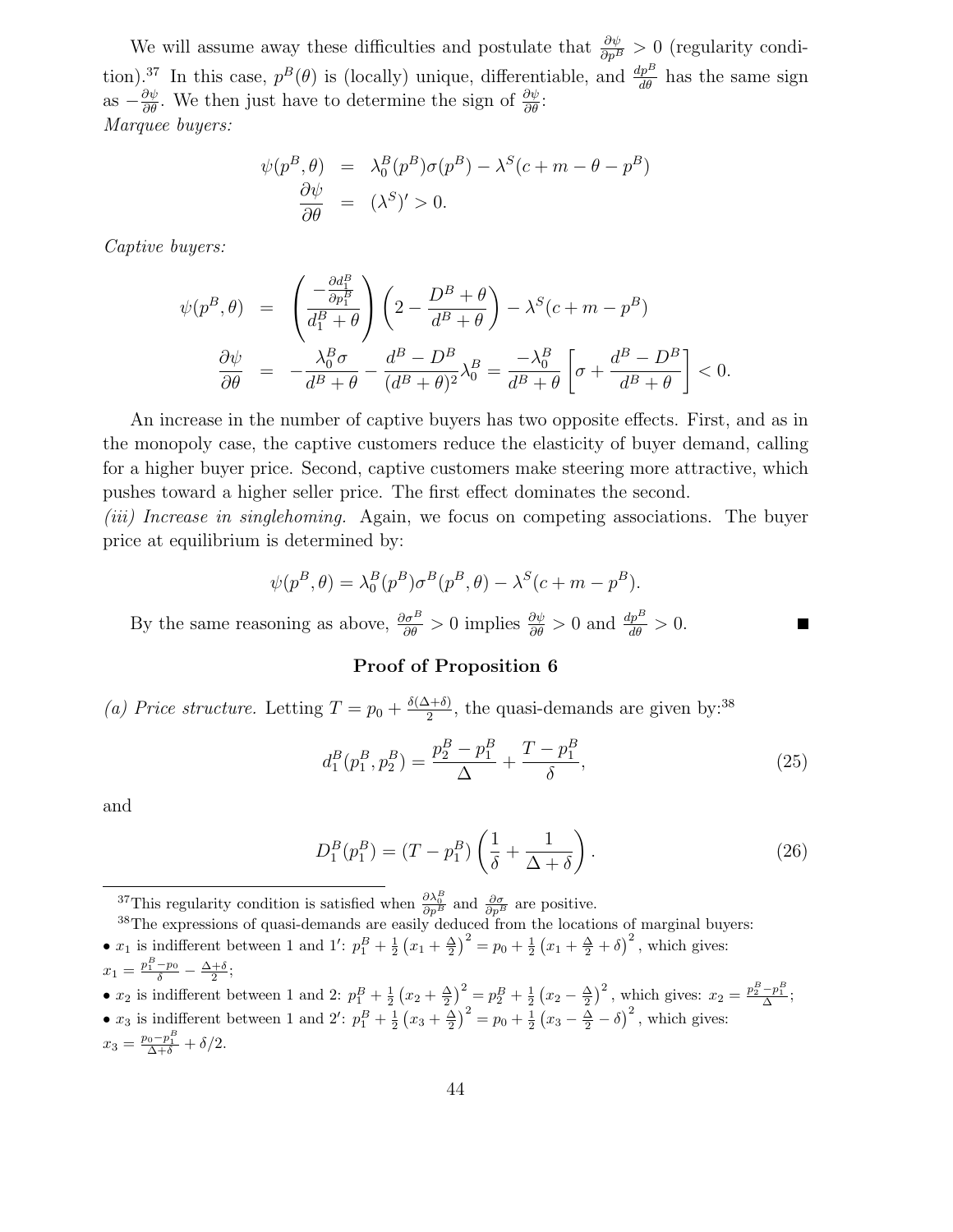The expressions of  $d_2^B$  and  $D_2^B$  are obtained by symmetry. Due to the linearity of these expressions, several simplifications appear. For example, the singlehoming index is price independent:

$$
\sigma = 2 - \frac{D_1^B(p^B)}{d_1^B(p^B, p^B)} = \frac{\Delta}{\Delta + \delta}.
$$

Similarly the expression of the marginal seller (who is indifferent between multihoming and singlehoming with the cheapest platform), does not depend on buyers' prices. For example, when  $p_1^S \leq p_2^S$ , formula (12) gives:

$$
\hat{b}_{12}=p_2^S\frac{d_2^B}{d_1^B+d_2^B-D_1^B}+p_1^S\frac{d_1^B-D_1^B}{d_1^B+d_2^B-D_1^B}.
$$

Hence (for  $p_1^B = p_2^B = p^B$ ):

$$
\hat{b}_{12} = p_2^S + \frac{\delta}{\Delta} (p_2^S - p_1^S).
$$

and so  $\hat{b}_{12}$  does not depend on  $p^B$ . Furthermore, steering is particularly powerful (in that undercutting induces many sellers to stop multihoming) when most consumers multihome, that is when  $\sigma$  is low.

Another simplification that appears when buyers' quasi-demand is linear is that the ratio of total elasticity to own-brand elasticity is equal to the single homing index  $\sigma$ .

$$
\frac{\eta^B}{\eta_o^B} = \frac{\frac{\partial d_1^B}{\partial p_1^B} + \frac{\partial d_1^B}{\partial p_2^B}}{\frac{\partial d_1^B}{\partial p_1^B}} = \frac{\frac{1}{\delta}}{\frac{1}{\Delta} + \frac{1}{\delta}} = \frac{\Delta}{\Delta + \delta} = \sigma.
$$

This property implies that the price structure under platform competition (between for-profits or between associations) is the same as under a monopoly platform:

$$
\frac{p^B}{\eta^B}=\frac{p^S}{\eta^S}.
$$

Consider for example a decrease in  $\Delta$ . As the platforms become more substitutable, buyer multihoming increases ( $\sigma$  falls); this induces platforms to steer, resulting in low prices on the seller side. However, competition also becomes more intense on the buyer side, resulting in lower buyer prices  $(p^B \text{ falls})$  and thereby in a higher opportunity cost  $(c - p<sup>B</sup>)$  of servicing sellers. For linear demand on the buyer side, these two effects offset.

Last, let us compare the common price structure with that of the Ramsey optimum. A useful property of linear demands is that the revenue (price times quantity) is equal to twice the product of the net surplus and the elasticity of demand. This property implies that if seller's quasi-demand is linear as well, (7) is equivalent to (5), and so the common price structure is Ramsey optimal.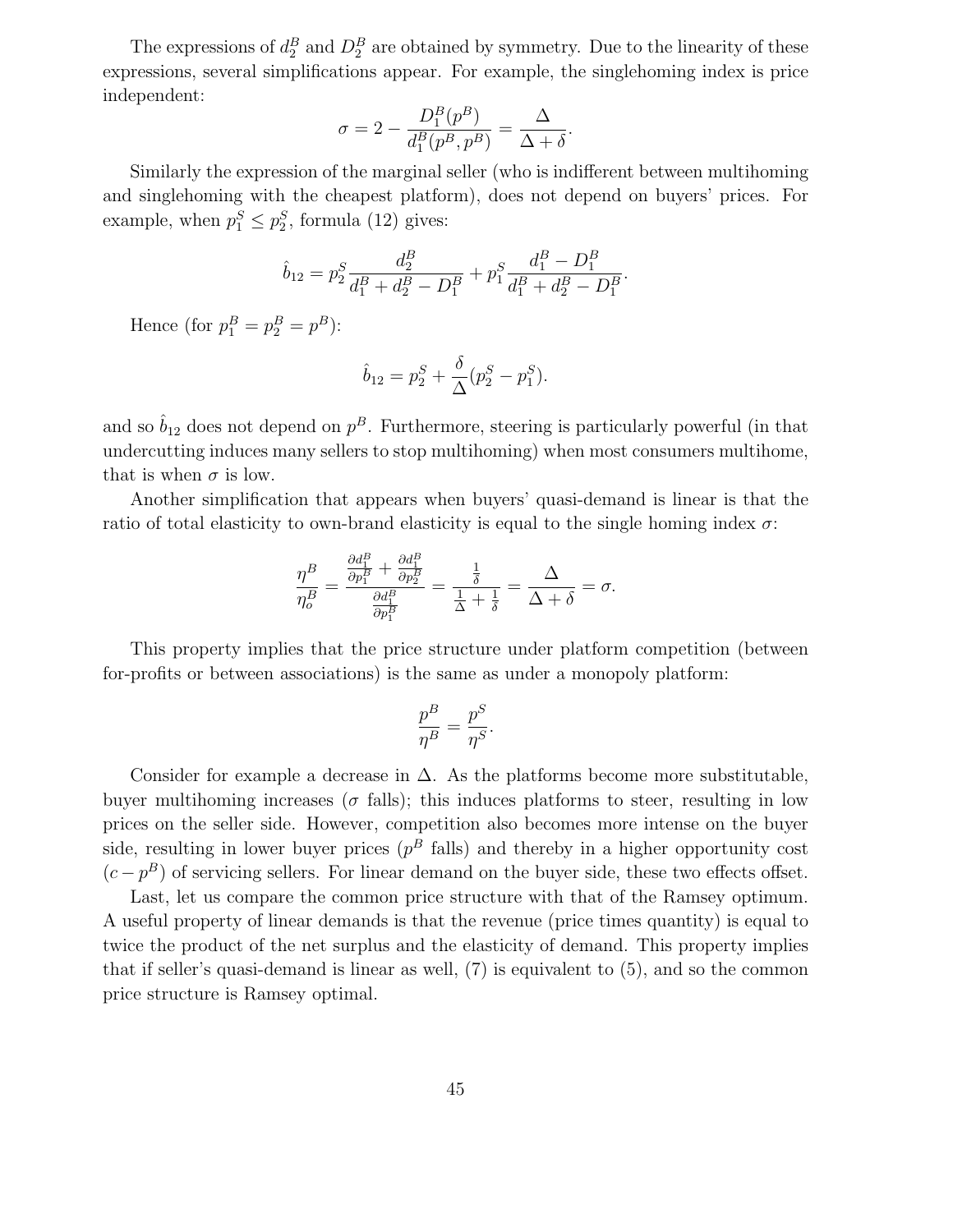(b) Second-order conditions. In the Hotelling model:

$$
\pi_i = (p_i^B + p_i^S - c)Q_i;
$$
\n
$$
\frac{\partial \pi_i}{\partial p_i^B} = Q_i + (p_i^B + p_i^S - c)\frac{\partial Q_i}{\partial p_i^B};
$$
\n
$$
\frac{\partial \pi_i}{\partial p_i^S} = Q_i + (p_i^B + p_i^S - c)\frac{\partial Q_i}{\partial p_i^S};
$$
\n
$$
\frac{\partial^2 \pi_i}{(\partial p_i^B)^2} = 2\frac{\partial Q_i}{\partial p_i^B};
$$
\n
$$
\frac{\partial^2 \pi_i}{\partial p_i^B \partial p_i^S} = \frac{\partial Q_i}{\partial p_i^B} + \frac{\partial Q_i}{\partial p_i^S} + (p_i^B + p_i^S - c)\frac{\partial^2 Q_i}{\partial p_i^B \partial p_i^S}
$$

At a symmetric equilibrium of the game between competing proprietary platforms, we have

.

$$
\frac{\partial Q_i}{\partial p_i^B} = \frac{\partial Q_i}{\partial p_i^S} = -(p-c)\frac{(\Delta + \delta)^2}{\Delta^2 \delta} \equiv \alpha < 0.
$$

Therefore the second-order condition is satisfied whenever the Hessian determinant of  $\pi_i$  is nonnegative:

$$
H = \frac{\partial^2 \pi_i}{(\partial p_i^B)^2} \cdot \frac{\partial^2 \pi_i}{(\partial p_i^S)^2} - \left(\frac{\partial^2 \pi_i}{\partial p_i^B \partial p_i^S}\right)^2
$$
  

$$
H = 4\alpha^2 - (2\alpha + \beta)^2 = -\beta(4\alpha + \beta),
$$

where

$$
\beta \equiv (p_i^B + p_i^S - c) \frac{\partial^2 Q_i}{\partial p_i^B \partial p_i^S}
$$

has a different expression in the two regions:

$$
\beta_1 = (p-c)\frac{(\Delta^2 + \delta \Delta - \delta^2)}{\Delta^2 \delta} \text{ when } p_1^S < p_2^S, \text{ and}
$$
\n
$$
\beta_2 = (p-c)\frac{(\Delta + \delta)^2}{\Delta^2 \delta} \text{ when } p_1^S > p_2^S.
$$

The second-order condition is always satisfied in the second region, since  $\beta_2 = -\alpha > 0$ so that  $H = 3\alpha^2 > 0$ . In the first region, it is easy to see that  $\beta_1 + 4\alpha$  is always negative. Thus the second-order condition is satisfied if and only if  $\beta_1 \geq 0$ , which is equivalent to

$$
\delta^2-\delta\Delta-\Delta^2\leq 0
$$

or

$$
\frac{\delta}{\Delta} \le \frac{1+\sqrt{5}}{2}.
$$

When this condition is not satisfied, there is no symmetric equilibrium in pure strategies. The only candidate equilibrium  $(p^B, p^S)$  can be destabilized by a "double-deviation", where one of the platforms (say platform 1) increases  $p_1^B$  by  $\varepsilon$  and simultaneously decreases